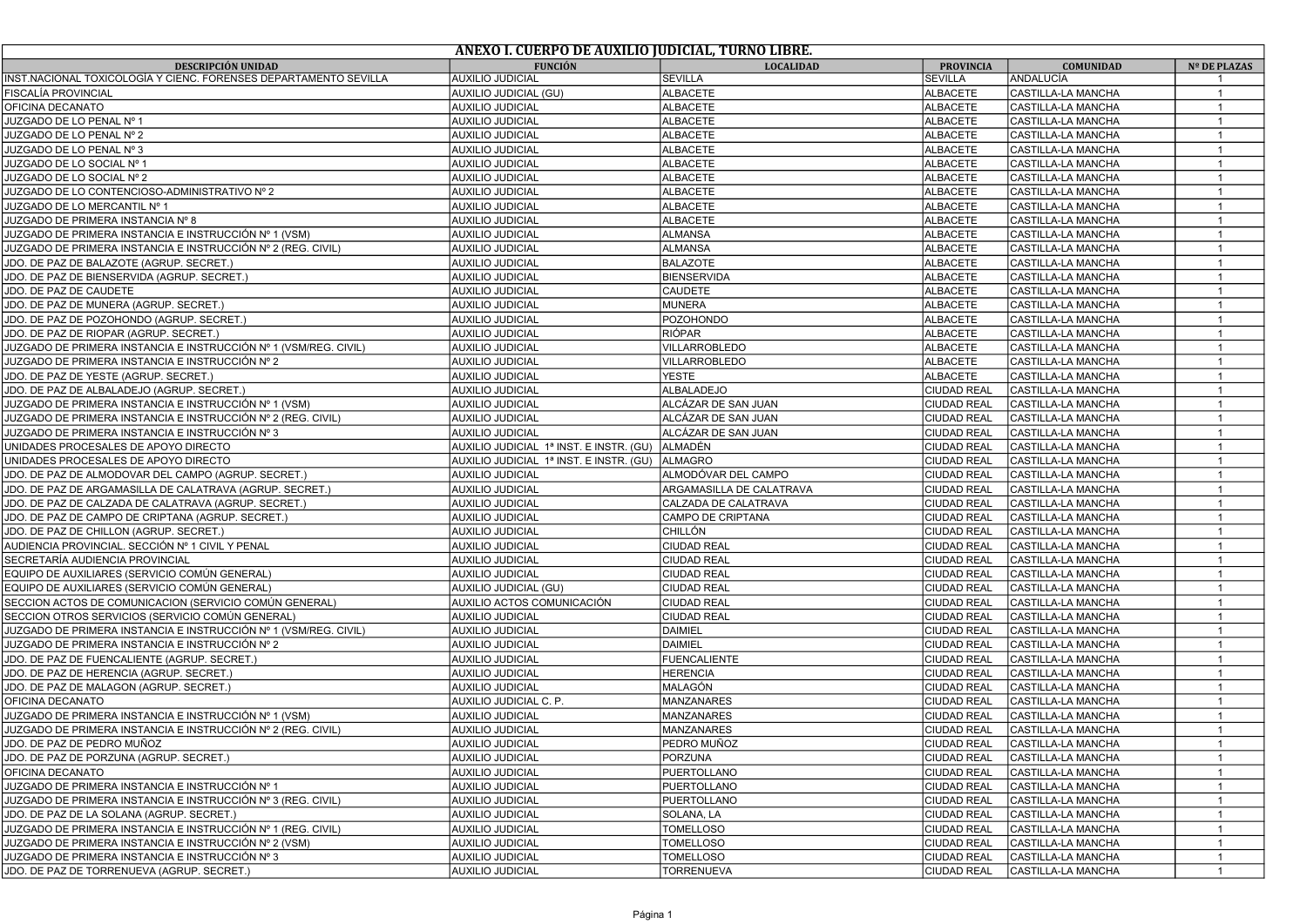| JUZGADO DE PRIMERA INSTANCIA E INSTRUCCIÓN № 2 (REG. CIVIL) | <b>AUXILIO JUDICIAL</b>                 | VALDEPEÑAS                 | <b>CIUDAD REAL</b><br>CASTILLA-LA MANCHA<br>$\overline{1}$ |
|-------------------------------------------------------------|-----------------------------------------|----------------------------|------------------------------------------------------------|
| JDO. DE PAZ DE VILLANUEVA DE LA FUENTE (AGRUP. SECRET.)     | <b>AUXILIO JUDICIAL</b>                 | VILLANUEVA DE LA FUENTE    | <b>CIUDAD REAL</b><br>CASTILLA-LA MANCHA<br>$\overline{1}$ |
| JDO. DE PAZ DE VILLARRUBIA DE LOS OJOS (AGRUP. SECRET.)     | <b>AUXILIO JUDICIAL</b>                 | VILLARRUBIA DE LOS OJOS    | <b>CIUDAD REAL</b><br>CASTILLA-LA MANCHA<br>$\mathbf{1}$   |
| JDO. DE PAZ DE BELMONTE (AGRUP. SECRET.)                    | <b>AUXILIO JUDICIAL</b>                 | <b>BELMONTE</b>            | <b>CUENCA</b><br>CASTILLA-LA MANCHA<br>$\mathbf{1}$        |
| JDO. DE PAZ DE CAÑETE (AGRUP. SECRET.)                      | <b>AUXILIO JUDICIAL</b>                 | CAÑETE                     | <b>CUENCA</b><br>CASTILLA-LA MANCHA                        |
| JDO. DE PAZ DE CASASIMARRO (AGRUP. SECRET.)                 | <b>AUXILIO JUDICIAL</b>                 | CASASIMARRO                | <b>CUENCA</b><br>CASTILLA-LA MANCHA<br>$\mathbf{1}$        |
| EQUIPO AUXILIARES (SERVICIO COMÚN GENERAL)                  | <b>AUXILIO JUDICIAL</b>                 | <b>CUENCA</b>              | <b>CUENCA</b><br>CASTILLA-LA MANCHA<br>$\mathbf{1}$        |
| EQUIPO AUXILIARES (SERVICIO COMÚN GENERAL)                  | AUXILIO JUDICIAL (GU)                   | <b>CUENCA</b>              | <b>CUENCA</b><br>CASTILLA-LA MANCHA<br>$\mathbf{1}$        |
| SECCIÓN ACTOS DE COMUNICACIÓN (SERVICIO COMÚN GENERAL)      | AUXILIO ACTOS COMUNICACIÓN              | <b>CUENCA</b>              | <b>CUENCA</b><br>CASTILLA-LA MANCHA<br>$\overline{1}$      |
| JDO. DE PAZ DE HONRUBIA (AGRUP. SECRET.)                    | <b>AUXILIO JUDICIAL</b>                 | <b>HONRUBIA</b>            | <b>CUENCA</b><br>$\mathbf{1}$<br>CASTILLA-LA MANCHA        |
| JDO. DE PAZ DE HORCAJO DE SANTIAGO (AGRUP. SECRET.)         | <b>AUXILIO JUDICIAL</b>                 | HORCAJO DE SANTIAGO        | <b>CUENCA</b><br>CASTILLA-LA MANCHA<br>$\overline{1}$      |
| JDO. DE PAZ DE HUETE (AGRUP. SECRET.)                       | <b>AUXILIO JUDICIAL</b>                 | <b>HUETE</b>               | $\mathbf{1}$<br><b>CUENCA</b><br>CASTILLA-LA MANCHA        |
| JDO. DE PAZ DE INIESTA (AGRUP. SECRET.)                     | <b>AUXILIO JUDICIAL</b>                 | <b>INIESTA</b>             | <b>CUENCA</b><br>CASTILLA-LA MANCHA<br>$\overline{1}$      |
| JDO. DE PAZ DE LANDETE (AGRUP. SECRET.)                     | <b>AUXILIO JUDICIAL</b>                 | LANDETE                    | <b>CUENCA</b><br>CASTILLA-LA MANCHA<br>$\mathbf{1}$        |
| JDO. DE PAZ DE MINGLANILLA (AGRUP. SECRET.)                 | <b>AUXILIO JUDICIAL</b>                 | MINGLANILLA                | <b>CUENCA</b><br>CASTILLA-LA MANCHA<br>$\overline{1}$      |
| JDO. DE PAZ DE MOTA DEL CUERVO (AGRUP. SECRET.)             | <b>AUXILIO JUDICIAL</b>                 | MOTA DEL CUERVO            | <b>CUENCA</b><br>CASTILLA-LA MANCHA<br>$\mathbf{1}$        |
| SERVICIO COMÚN GENERAL                                      | AUXILIO JUDICIAL (GU)                   | MOTILLA DEL PALANCAR       | <b>CUENCA</b><br>CASTILLA-LA MANCHA<br>$\overline{1}$      |
| JDO. DE PAZ DE LAS PEDROÑERAS (AGRUP. SECRET.)              | <b>AUXILIO JUDICIAL</b>                 | PEDROÑERAS, LAS            | <b>CUENCA</b><br>CASTILLA-LA MANCHA<br>$\overline{1}$      |
| JDO. DE PAZ DE QUINTANAR DEL REY (AGRUP. SECRET.)           | <b>AUXILIO JUDICIAL</b>                 | QUINTANAR DEL REY          | <b>CUENCA</b><br>CASTILLA-LA MANCHA<br>$\overline{1}$      |
| SERVICIO COMÚN GENERAL                                      | AUXILIO JUDICIAL (GU)                   | <b>SAN CLEMENTE</b>        | <b>CUENCA</b><br>$\mathbf{1}$<br>CASTILLA-LA MANCHA        |
| JDO. DE PAZ DE SAN LORENZO DE LA PARRILLA (AGRUP. SECRET.)  | <b>AUXILIO JUDICIAL</b>                 | SAN LORENZO DE LA PARRILLA | <b>CUENCA</b><br>$\mathbf{1}$<br>CASTILLA-LA MANCHA        |
| SERVICIO COMÚN GENERAL                                      | AUXILIO JUDICIAL (GU)                   | TARANCÓN                   | <b>CUENCA</b><br>CASTILLA-LA MANCHA<br>$\overline{1}$      |
| JDO. DE PAZ DE VILLAMAYOR DE SANTIAGO (AGRUP. SECRET.)      | <b>AUXILIO JUDICIAL</b>                 | VILLAMAYOR DE SANTIAGO     | <b>CUENCA</b><br>CASTILLA-LA MANCHA                        |
| JDO. DE PAZ DE ALCOLEA DEL PINAR (AGRUP. SECRET.)           | <b>AUXILIO JUDICIAL</b>                 | ALCOLEA DEL PINAR          | <b>GUADALAJARA</b><br>CASTILLA-LA MANCHA                   |
| JDO. DE PAZ DE ATIENZA (AGRUP. SECRET.)                     | <b>AUXILIO JUDICIAL</b>                 | <b>ATIENZA</b>             | <b>GUADALAJARA</b><br>CASTILLA-LA MANCHA                   |
| JDO. DE PAZ DE BRIHUEGA (AGRUP. SECRET.)                    | <b>AUXILIO JUDICIAL</b>                 | <b>BRIHUEGA</b>            | GUADALAJARA<br>CASTILLA-LA MANCHA<br>$\overline{1}$        |
| JDO. DE PAZ DE CHECA (AGRUP. SECRET.)                       | <b>AUXILIO JUDICIAL</b>                 | CHECA                      | <b>GUADALAJARA</b><br>CASTILLA-LA MANCHA<br>$\overline{1}$ |
| JDO. DE PAZ DE CIFUENTES (AGRUP. SECRET.)                   | <b>AUXILIO JUDICIAL</b>                 | <b>CIFUENTES</b>           | GUADALAJARA<br>CASTILLA-LA MANCHA                          |
| JDO. DE PAZ DE CORDUENTE (AGRUP. SECRET.)                   | <b>AUXILIO JUDICIAL</b>                 | <b>CORDUENTE</b>           | <b>GUADALAJARA</b><br>CASTILLA-LA MANCHA<br>$\mathbf{1}$   |
| FISCALÍA PROVINCIAL                                         | AUXILIO JUDICIAL (GU)                   | <b>GUADALAJARA</b>         | CASTILLA-LA MANCHA<br>GUADALAJARA                          |
| JUZGADO DE LO PENAL Nº 1                                    | <b>AUXILIO JUDICIAL</b>                 | <b>GUADALAJARA</b>         | GUADALAJARA<br>CASTILLA-LA MANCHA<br>$\mathbf{1}$          |
| JUZGADO DE LO PENAL Nº 2                                    | <b>AUXILIO JUDICIAL</b>                 | GUADALAJARA                | GUADALAJARA<br>CASTILLA-LA MANCHA<br>$\mathbf{1}$          |
| JUZGADO DE LO SOCIAL Nº 1                                   | <b>AUXILIO JUDICIAL</b>                 | <b>GUADALAJARA</b>         | <b>GUADALAJARA</b><br>CASTILLA-LA MANCHA<br>$\mathbf{1}$   |
| JUZGADO DE LO SOCIAL Nº 2                                   | <b>AUXILIO JUDICIAL</b>                 | <b>GUADALAJARA</b>         | <b>GUADALAJARA</b><br>CASTILLA-LA MANCHA<br>$\mathbf{1}$   |
| JUZGADO DE PRIMERA INSTANCIA Nº 1                           | <b>AUXILIO JUDICIAL</b>                 | <b>GUADALAJARA</b>         | <b>GUADALAJARA</b><br>CASTILLA-LA MANCHA<br>$\mathbf{1}$   |
| JUZGADO DE PRIMERA INSTANCIA Nº 2 (REG. CIVIL)              | <b>AUXILIO JUDICIAL</b>                 | <b>GUADALAJARA</b>         | CASTILLA-LA MANCHA<br><b>GUADALAJARA</b><br>$\overline{1}$ |
| JUZGADO DE PRIMERA INSTANCIA Nº 3                           | <b>AUXILIO JUDICIAL</b>                 | <b>GUADALAJARA</b>         | $\mathbf{1}$<br><b>GUADALAJARA</b><br>CASTILLA-LA MANCHA   |
| JUZGADO DE PRIMERA INSTANCIA Nº 4 (MERCANTIL)               | <b>AUXILIO JUDICIAL</b>                 | <b>GUADALAJARA</b>         | GUADALAJARA<br>CASTILLA-LA MANCHA<br>$\mathbf{1}$          |
| JUZGADO DE PRIMERA INSTANCIA Nº 5                           | <b>AUXILIO JUDICIAL</b>                 | <b>GUADALAJARA</b>         | GUADALAJARA<br>CASTILLA-LA MANCHA<br>$\mathbf{1}$          |
| JUZGADO DE PRIMERA INSTANCIA Nº 6                           | <b>AUXILIO JUDICIAL</b>                 | <b>GUADALAJARA</b>         | GUADALAJARA<br>CASTILLA-LA MANCHA<br>$\overline{1}$        |
| JUZGADO DE PRIMERA INSTANCIA Nº 7                           | <b>AUXILIO JUDICIAL</b>                 | <b>GUADALAJARA</b>         | GUADALAJARA<br>CASTILLA-LA MANCHA<br>$\mathbf{1}$          |
| JUZGADO DE INSTRUCCIÓN № 1                                  | <b>AUXILIO JUDICIAL</b>                 | <b>GUADALAJARA</b>         | <b>GUADALAJARA</b><br>CASTILLA-LA MANCHA<br>$\overline{1}$ |
| SERVICIO COMÚN DE NOTIFICACIONES Y EMBARGOS                 | <b>AUXILIO JUDICIAL</b>                 | <b>GUADALAJARA</b>         | <b>GUADALAJARA</b><br>CASTILLA-LA MANCHA<br>$\overline{1}$ |
| JDO. DE PAZ DE JADRAQUE (AGRUP. SECRET.)                    | <b>AUXILIO JUDICIAL</b>                 | <b>JADRAQUE</b>            | <b>GUADALAJARA</b><br>CASTILLA-LA MANCHA<br>$\overline{1}$ |
| UNIDADES PROCESALES DE APOYO DIRECTO                        | AUXILIO JUDICIAL 1ª INST. E INSTR. (GU) | MOLINA DE ARAGÓN           | <b>GUADALAJARA</b><br>CASTILLA-LA MANCHA<br>$\overline{1}$ |
| JDO. DE PAZ DE MONDEJAR (AGRUP. SECRET.)                    | <b>AUXILIO JUDICIAL</b>                 | MONDÉJAR                   | <b>GUADALAJARA</b><br>CASTILLA-LA MANCHA<br>$\mathbf{1}$   |
| JDO. DE PAZ DE PASTRANA (AGRUP. SECRET.)                    | <b>AUXILIO JUDICIAL</b>                 | PASTRANA                   | <b>GUADALAJARA</b><br>CASTILLA-LA MANCHA<br>$\overline{1}$ |
| UNIDADES PROCESALES DE APOYO DIRECTO                        | AUXILIO JUDICIAL 1ª INST. E INSTR. (GU) | SIGÜENZA                   | <b>GUADALAJARA</b><br>CASTILLA-LA MANCHA                   |
| JDO. DE PAZ DE UCEDA (AGRUP. SECRET.)                       | <b>AUXILIO JUDICIAL</b>                 | <b>UCEDA</b>               | CASTILLA-LA MANCHA<br><b>GUADALAJARA</b>                   |
| JDO. DE PAZ DE ALCAUDETE DE LA JARA (AGRUP. SECRET.)        | <b>AUXILIO JUDICIAL</b>                 | ALCAUDETE DE LA JARA       | TOLEDO<br> CASTILLA-LA MANCHA<br>$\mathbf{1}$              |
| JDO. DE PAZ DE ALMOROX (AGRUP. SECRET.)                     | <b>AUXILIO JUDICIAL</b>                 | ALMOROX                    | TOLEDO<br>CASTILLA-LA MANCHA<br>$\mathbf{1}$               |
| JDO. DE PAZ DE AÑOVER DE TAJO (AGRUP. SECRET.)              | <b>AUXILIO JUDICIAL</b>                 | AÑOVER DE TAJO             | <b>TOLEDO</b><br>CASTILLA-LA MANCHA<br>$\mathbf{1}$        |
| JDO. DE PAZ DE CASARRUBIOS DEL MONTE (AGRUP. SECRET.).      | <b>AUXILIO JUDICIAL</b>                 | CASARRUBIOS DEL MONTE      | <b>TOLEDO</b><br>CASTILLA-LA MANCHA<br>$\mathbf{1}$        |
| JDO, DE PAZ DE CEBOLLA (AGRUP, SECRET.)                     | <b>AUXILIO JUDICIAL</b>                 | <b>CEBOLLA</b>             | <b>TOLEDO</b><br>CASTILLA-LA MANCHA<br>$\mathbf{1}$        |
| JDO. DE PAZ DE CONSUEGRA (AGRUP. SECRET.)                   | <b>AUXILIO JUDICIAL</b>                 | <b>CONSUEGRA</b>           | <b>TOLEDO</b><br>CASTILLA-LA MANCHA                        |
| JDO. DE PAZ DE CORRAL DE ALMAGUER (AGRUP. SECRET.)          | <b>AUXILIO JUDICIAL</b>                 | CORRAL DE ALMAGUER         | <b>TOLEDO</b><br>CASTILLA-LA MANCHA<br>$\mathbf{1}$        |
| JDO. DE PAZ DE FUENSALIDA (AGRUP. SECRET.)                  | <b>AUXILIO JUDICIAL</b>                 | <b>FUENSALIDA</b>          | <b>TOLEDO</b><br>CASTILLA-LA MANCHA<br>$\mathbf{1}$        |
| OFICINA DECANATO                                            | <b>AUXILIO JUDICIAL</b>                 | <b>ILLESCAS</b>            | <b>TOLEDO</b><br>CASTILLA-LA MANCHA<br>$\mathbf{1}$        |
|                                                             |                                         |                            |                                                            |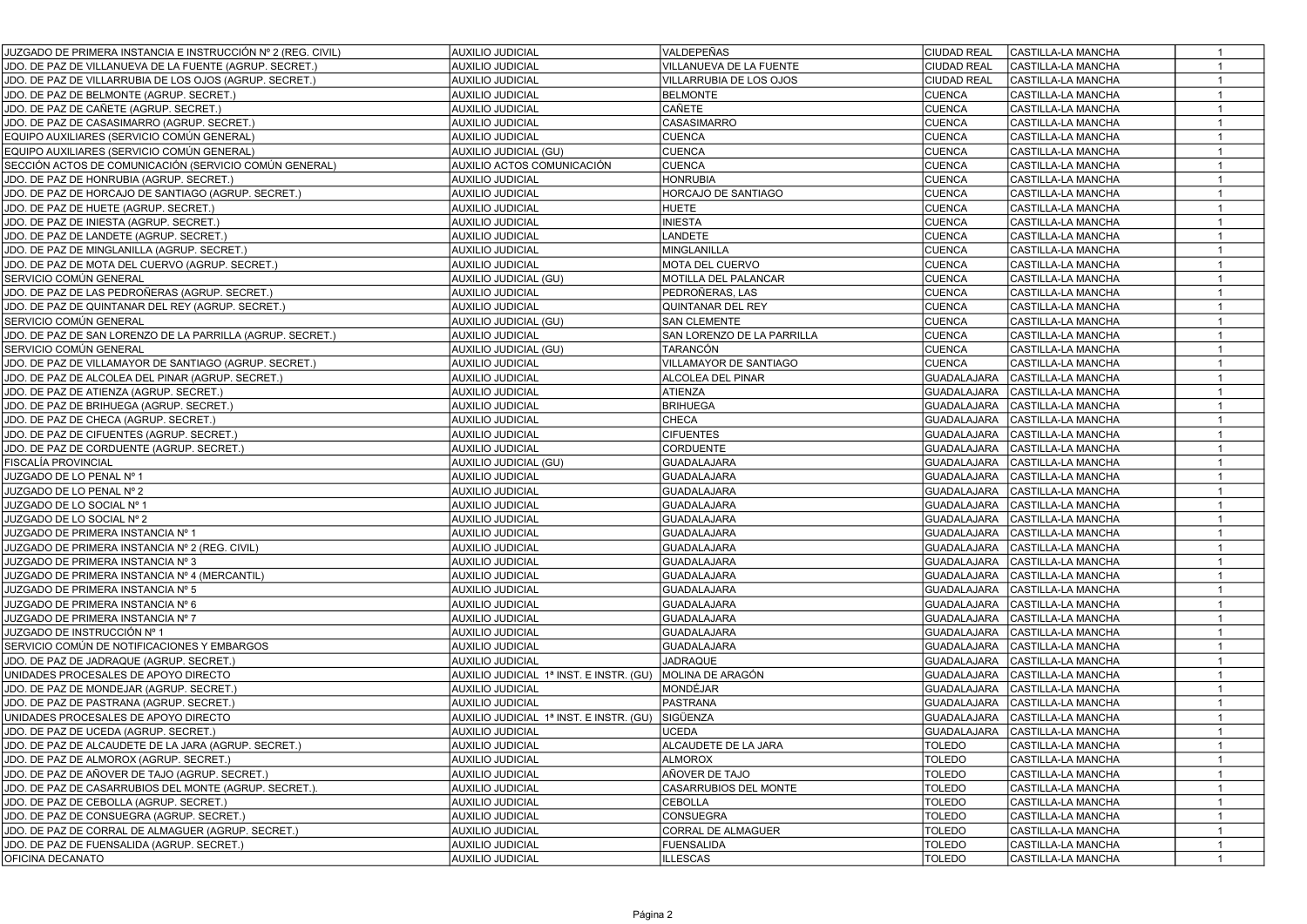| JUZGADO DE PRIMERA INSTANCIA E INSTRUCCIÓN Nº 1 (REG. CIVIL)  | <b>AUXILIO JUDICIAL</b> | <b>ILLESCAS</b>               | <b>TOLEDO</b> | CASTILLA-LA MANCHA        | $\mathbf{1}$   |
|---------------------------------------------------------------|-------------------------|-------------------------------|---------------|---------------------------|----------------|
| JUZGADO DE PRIMERA INSTANCIA E INSTRUCCIÓN № 2                | <b>AUXILIO JUDICIAL</b> | <b>LLESCAS</b>                | <b>TOLEDO</b> | <b>CASTILLA-LA MANCHA</b> | $\mathbf{1}$   |
| JUZGADO DE PRIMERA INSTANCIA E INSTRUCCIÓN № 3 (VSM).         | <b>AUXILIO JUDICIAL</b> | <b>LLESCAS</b>                | <b>TOLEDO</b> | CASTILLA-LA MANCHA        | 1              |
| JUZGADO DE PRIMERA INSTANCIA E INSTRUCCIÓN № 4                | <b>AUXILIO JUDICIAL</b> | <b>LLESCAS</b>                | <b>TOLEDO</b> | CASTILLA-LA MANCHA        | $\mathbf{1}$   |
| JUZGADO DE PRIMERA INSTANCIA E INSTRUCCIÓN № 5                | <b>AUXILIO JUDICIAL</b> | <b>LLESCAS</b>                | <b>TOLEDO</b> | CASTILLA-LA MANCHA        | $\mathbf{1}$   |
| JUZGADO DE PRIMERA INSTANCIA E INSTRUCCION № 6                | <b>AUXILIO JUDICIAL</b> | <b>ILLESCAS</b>               | <b>TOLEDO</b> | CASTILLA-LA MANCHA        | $\mathbf{1}$   |
| JUZGADO DE PRIMERA INSTANCIA E INSTRUCCIÓN № 7                | <b>AUXILIO JUDICIAL</b> | <b>ILLESCAS</b>               | <b>TOLEDO</b> | CASTILLA-LA MANCHA        | $\mathbf{1}$   |
| JDO. DE PAZ DE LILLO (AGRUP. SECRET.)                         | <b>AUXILIO JUDICIAL</b> | LILLO                         | <b>TOLEDO</b> | CASTILLA-LA MANCHA        | $\mathbf{1}$   |
| JDO. DE PAZ DE MEJORADA (AGRUP. SECRET.)                      | <b>AUXILIO JUDICIAL</b> | <b>MEJORADA</b>               | <b>TOLEDO</b> | CASTILLA-LA MANCHA        | $\mathbf{1}$   |
| JDO. DE PAZ DE MENTRIDA (AGRUP. SECRET.)                      | <b>AUXILIO JUDICIAL</b> | MÉNTRIDA                      | <b>TOLEDO</b> | CASTILLA-LA MANCHA        | $\overline{1}$ |
| JDO. DE PAZ DE MIGUEL ESTEBAN (AGRUP. SECRET.)                | <b>AUXILIO JUDICIAL</b> | MIGUEL ESTEBAN                | <b>TOLEDO</b> | CASTILLA-LA MANCHA        | $\mathbf{1}$   |
| JDO. DE PAZ DE MOCEJON (AGRUP. SECRET.)                       | <b>AUXILIO JUDICIAL</b> | <b>MOCEJÓN</b>                | <b>TOLEDO</b> | CASTILLA-LA MANCHA        | $\mathbf{1}$   |
| JDO. DE PAZ DE NAVAHERMOSA (AGRUP. SECRET.)                   | <b>AUXILIO JUDICIAL</b> | <b>NAVAHERMOSA</b>            | <b>TOLEDO</b> | CASTILLA-LA MANCHA        | $\mathbf{1}$   |
| JDO. DE PAZ DE LOS NAVALUCILLOS (AGRUP. SECRET.)              | <b>AUXILIO JUDICIAL</b> | NAVALUCILLOS, LOS             | <b>TOLEDO</b> | CASTILLA-LA MANCHA        | $\mathbf{1}$   |
| FISCALÍA. SECCIÓN TERRITORIAL                                 | AUXILIO JUDICIAL (GU)   | <b>OCAÑA</b>                  | <b>TOLEDO</b> | CASTILLA-LA MANCHA        | $\mathbf{1}$   |
| JUZGADO DE PRIMERA INSTANCIA E INSTRUCCIÓN № 1 (VSM)          | <b>AUXILIO JUDICIAL</b> | <b>OCAÑA</b>                  | <b>TOLEDO</b> | CASTILLA-LA MANCHA        | $\mathbf{1}$   |
| JUZGADO DE PRIMERA INSTANCIA E INSTRUCCIÓN № 2 (REG. CIVIL)   | <b>AUXILIO JUDICIAL</b> | OCAÑA                         | <b>TOLEDO</b> | CASTILLA-LA MANCHA        | $\mathbf{1}$   |
| JUZGADO DE VIGILANCIA PENITENCIARIA Nº 2                      | <b>AUXILIO JUDICIAL</b> | OCAÑA                         | <b>TOLEDO</b> | CASTILLA-LA MANCHA        | $\mathbf{1}$   |
| JUZGADO DE PRIMERA INSTANCIA E INSTRUCCIÓN № 1 (VSM)          | <b>AUXILIO JUDICIAL</b> | ORGAZ                         | <b>TOLEDO</b> | CASTILLA-LA MANCHA        | $\mathbf{1}$   |
| JUZGADO DE PRIMERA INSTANCIA E INSTRUCCIÓN № 2 (REG. CIVIL)   | <b>AUXILIO JUDICIAL</b> | ORGAZ                         | <b>TOLEDO</b> | CASTILLA-LA MANCHA        | $\mathbf{1}$   |
| JDO. DE PAZ DE OROPESA (AGRUP. SECRET.)                       | <b>AUXILIO JUDICIAL</b> | <b>OROPESA</b>                | <b>TOLEDO</b> | CASTILLA-LA MANCHA        |                |
| JDO. DE PAZ DE LA PUEBLA DE ALMORADIEL (AGRUP. SECRET.)       | <b>AUXILIO JUDICIAL</b> | PUEBLA DE ALMORADIEL, LA      | <b>TOLEDO</b> | CASTILLA-LA MANCHA        | $\mathbf{1}$   |
| JDO. DE PAZ DE LA PUEBLA DE MONTALBAN (AGRUP. SECRET.)        | <b>AUXILIO JUDICIAL</b> | PUEBLA DE MONTALBÁN, LA       | <b>TOLEDO</b> | CASTILLA-LA MANCHA        | $\mathbf{1}$   |
| JUZGADO DE PRIMERA INSTANCIA E INSTRUCCIÓN № 2 (REG. CIVIL)   | <b>AUXILIO JUDICIAL</b> | QUINTANAR DE LA ORDEN         | <b>TOLEDO</b> | CASTILLA-LA MANCHA        | 1              |
| JDO. DE PAZ DE SANTA CRUZ DE LA ZARZA (AGRUP. SECRET.)        | <b>AUXILIO JUDICIAL</b> | SANTA CRUZ DE LA ZARZA        | <b>TOLEDO</b> | CASTILLA-LA MANCHA        | $\mathbf{1}$   |
| JDO. DE PAZ DE SANTA OLALLA (AGRUP. SECRET.)                  | <b>AUXILIO JUDICIAL</b> | SANTA OLALLA                  | <b>TOLEDO</b> | CASTILLA-LA MANCHA        | $\mathbf{1}$   |
| JDO. DE PAZ DE SEVILLEJA DE LA JARA (AGRUP. SECRET.)          | <b>AUXILIO JUDICIAL</b> | SEVILLEJA DE LA JARA          | <b>TOLEDO</b> | CASTILLA-LA MANCHA        | $\mathbf{1}$   |
| OFICINA DECANATO                                              | <b>AUXILIO JUDICIAL</b> | TALAVERA DE LA REINA          | <b>TOLEDO</b> | CASTILLA-LA MANCHA        | $\mathbf{1}$   |
| JUZGADO DE LO PENAL Nº 3 (DESPL. DE TOLEDO)                   | <b>AUXILIO JUDICIAL</b> | TALAVERA DE LA REINA          | <b>TOLEDO</b> | CASTILLA-LA MANCHA        | $\mathbf{1}$   |
| JUZGADO DE PRIMERA INSTANCIA E INSTRUCCIÓN № 3 (REG. CIVIL)   | <b>AUXILIO JUDICIAL</b> | TALAVERA DE LA REINA          | <b>TOLEDO</b> | CASTILLA-LA MANCHA        | $\mathbf{1}$   |
| JUZGADO DE PRIMERA INSTANCIA E INSTRUCCIÓN № 5 (VSM)          | <b>AUXILIO JUDICIAL</b> | TALAVERA DE LA REINA          | <b>TOLEDO</b> | CASTILLA-LA MANCHA        | $\mathbf{1}$   |
| JUZGADO DE PRIMERA INSTANCIA E INSTRUCCIÓN Nº 6               | <b>AUXILIO JUDICIAL</b> | TALAVERA DE LA REINA          | <b>TOLEDO</b> | CASTILLA-LA MANCHA        | $\mathbf{1}$   |
| SERVICIO COMÚN DE NOTIFICACIONES Y EMBARGOS                   | <b>AUXILIO JUDICIAL</b> | TALAVERA DE LA REINA          | <b>TOLEDO</b> | CASTILLA-LA MANCHA        | $\overline{1}$ |
| AUDIENCIA PROVINCIAL. SECCIÓN Nº 2 CIVIL Y PENAL (VSM)        | <b>AUXILIO JUDICIAL</b> | <b>TOLEDO</b>                 | <b>TOLEDO</b> | CASTILLA-LA MANCHA        | $\mathbf{1}$   |
| FISCALÍA PROVINCIAL                                           | AUXILIO JUDICIAL (GU)   | <b>TOLEDO</b>                 | <b>TOLEDO</b> | CASTILLA-LA MANCHA        | $\mathbf{1}$   |
| OFICINA DECANATO                                              | <b>AUXILIO JUDICIAL</b> | <b>TOLEDO</b>                 | <b>TOLEDO</b> | CASTILLA-LA MANCHA        | $\mathbf{1}$   |
| JUZGADO DE LO PENAL Nº 1                                      | <b>AUXILIO JUDICIAL</b> | <b>TOLEDO</b>                 | <b>TOLEDO</b> | CASTILLA-LA MANCHA        | $\mathbf{1}$   |
| JUZGADO DE LO PENAL Nº 2                                      | <b>AUXILIO JUDICIAL</b> | <b>TOLEDO</b>                 | <b>TOLEDO</b> | CASTILLA-LA MANCHA        | $\mathbf{1}$   |
| JUZGADO DE LO PENAL Nº 4                                      | <b>AUXILIO JUDICIAL</b> | <b>TOLEDO</b>                 | <b>TOLEDO</b> | CASTILLA-LA MANCHA        | $\overline{1}$ |
| JUZGADO DE LO SOCIAL Nº 1                                     | <b>AUXILIO JUDICIAL</b> | <b>TOLEDO</b>                 | <b>TOLEDO</b> | CASTILLA-LA MANCHA        | $\mathbf{1}$   |
| JUZGADO DE LO SOCIAL Nº 2                                     | <b>AUXILIO JUDICIAL</b> | <b>TOLEDO</b>                 | <b>TOLEDO</b> | CASTILLA-LA MANCHA        | $\overline{1}$ |
| JUZGADO DE LO CONTENCIOSO-ADMINISTRATIVO Nº 1                 | <b>AUXILIO JUDICIAL</b> | <b>TOLEDO</b>                 | <b>TOLEDO</b> | CASTILLA-LA MANCHA        | $\mathbf{1}$   |
| JUZGADO DE LO CONTENCIOSO-ADMINISTRATIVO Nº 2                 | <b>AUXILIO JUDICIAL</b> | <b>TOLEDO</b>                 | <b>TOLEDO</b> | CASTILLA-LA MANCHA        | $\mathbf{1}$   |
| JUZGADO DE LO CONTENCIOSO-ADMINISTRATIVO Nº 3                 | <b>AUXILIO JUDICIAL</b> | <b>TOLEDO</b>                 | <b>TOLEDO</b> | CASTILLA-LA MANCHA        | $\mathbf{1}$   |
| JUZGADO DE LO MERCANTIL Nº 1                                  | <b>AUXILIO JUDICIAL</b> | <b>TOLEDO</b>                 | <b>TOLEDO</b> | CASTILLA-LA MANCHA        |                |
| JUZGADO DE PRIMERA INSTANCIA E INSTRUCCIÓN Nº 2               | <b>AUXILIO JUDICIAL</b> | TOLEDO                        | <b>TOLEDO</b> | CASTILLA-LA MANCHA        | 1              |
| JUZGADO DE PRIMERA INSTANCIA E INSTRUCCIÓN № 3 (REG. CIVIL)   | <b>AUXILIO JUDICIAL</b> | TOLEDO                        | <b>TOLEDO</b> | CASTILLA-LA MANCHA        |                |
| JUZGADO DE PRIMERA INSTANCIA E INSTRUCCIÓN Nº 4               | <b>AUXILIO JUDICIAL</b> | <b>TOLEDO</b>                 | <b>TOLEDO</b> | CASTILLA-LA MANCHA        | $\mathbf{1}$   |
| JUZGADO DE PRIMERA INSTANCIA E INSTRUCCIÓN № 5 (VSM)          | <b>AUXILIO JUDICIAL</b> | <b>TOLEDO</b>                 | <b>TOLEDO</b> | CASTILLA-LA MANCHA        | $\mathbf{1}$   |
| JUZGADO DE PRIMERA INSTANCIA E INSTRUCCION № 6                | <b>AUXILIO JUDICIAL</b> | <b>TOLEDO</b>                 | <b>TOLEDO</b> | CASTILLA-LA MANCHA        | $\mathbf{1}$   |
| JUZGADO DE PRIMERA INSTANCIA E INSTRUCCIÓN № 7                | <b>AUXILIO JUDICIAL</b> | <b>TOLEDO</b>                 | <b>TOLEDO</b> | CASTILLA-LA MANCHA        | $\mathbf{1}$   |
| SERVICIO COMÚN DE NOTIFICACIONES Y EMBARGOS                   | <b>AUXILIO JUDICIAL</b> | <b>TOLEDO</b>                 | <b>TOLEDO</b> | CASTILLA-LA MANCHA        | $\mathbf{1}$   |
| JUZGADO DE PRIMERA INSTANCIA E INSTRUCCIÓN № 2 (REG. CIVIL)   | <b>AUXILIO JUDICIAL</b> | <b>TORRIJOS</b>               | <b>TOLEDO</b> | CASTILLA-LA MANCHA        | $\mathbf{1}$   |
| JUZGADO DE PRIMERA INSTANCIA E INSTRUCCIÓN № 3                | <b>AUXILIO JUDICIAL</b> | <b>TORRIJOS</b>               | <b>TOLEDO</b> | CASTILLA-LA MANCHA        | $\overline{1}$ |
| JDO. DE PAZ DE VELADA (AGRUP. SECRET.)                        | <b>AUXILIO JUDICIAL</b> | VELADA                        | <b>TOLEDO</b> | CASTILLA-LA MANCHA        | $\mathbf{1}$   |
| JDO. DE PAZ DE VILLACAÑAS                                     | <b>AUXILIO JUDICIAL</b> | <b>VILLACAÑAS</b>             | <b>TOLEDO</b> | CASTILLA-LA MANCHA        | $\mathbf{1}$   |
| JDO. DE PAZ DE VILLAFRANCA DE LOS CABALLEROS (AGRUP. SECRET.) | AUXILIO JUDICIAL        | VILLAFRANCA DE LOS CABALLEROS | <b>TOLEDO</b> | CASTILLA-LA MANCHA        | $\mathbf{1}$   |
| JDO. DE PAZ DE VILLALUENGA DE LA SAGRA (AGRUP. SECRET.)       | AUXILIO JUDICIAL        | VILLALUENGA DE LA SAGRA       | <b>TOLEDO</b> | CASTILLA-LA MANCHA        | $\mathbf{1}$   |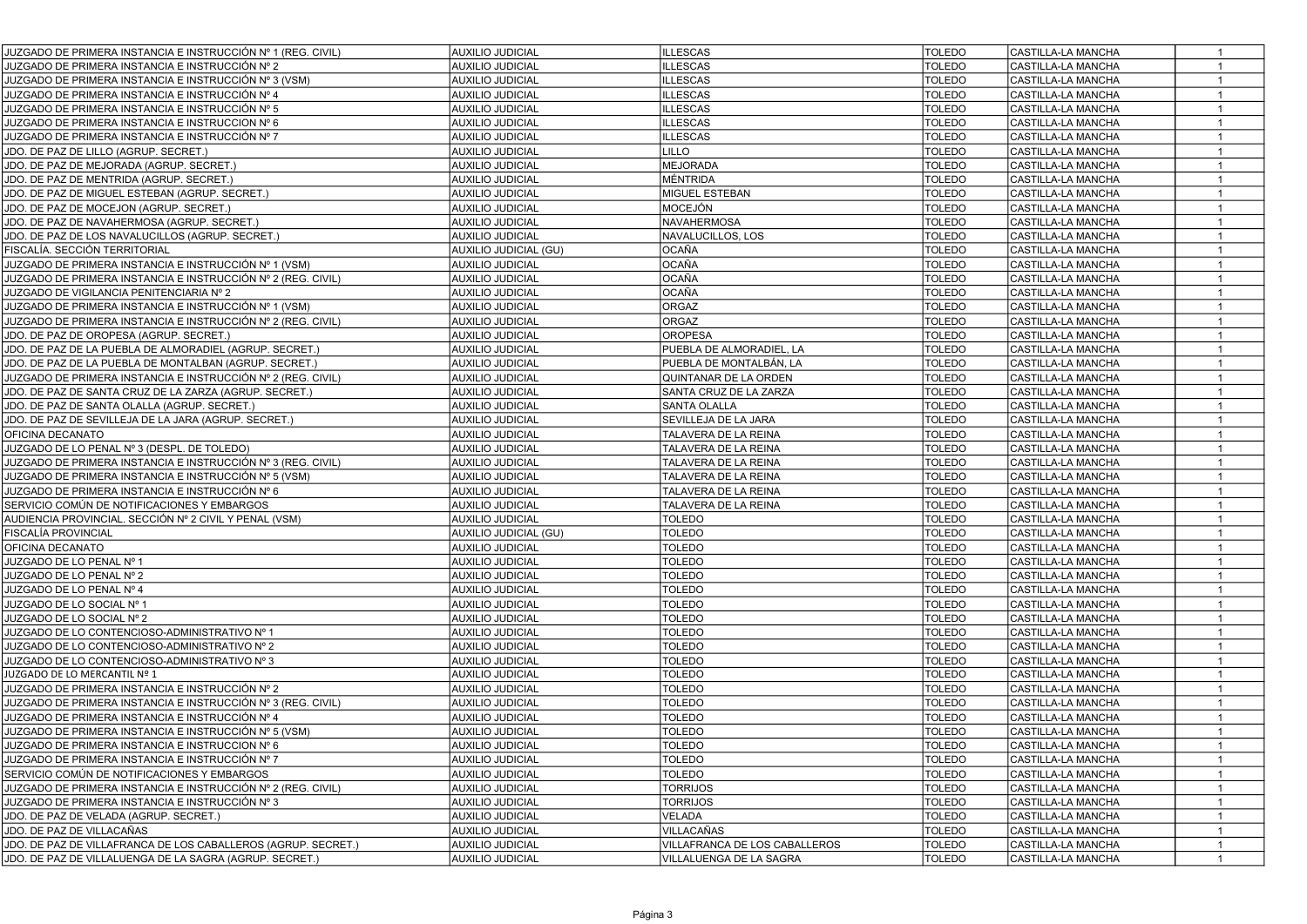| JDO. DE PAZ DE LOS YEBENES (AGRUP. SECRET.)                     | <b>AUXILIO JUDICIAL</b>                 | YÉBENES, LOS                                | <b>TOLEDO</b>    | CASTILLA-LA MANCHA         | $\overline{1}$  |
|-----------------------------------------------------------------|-----------------------------------------|---------------------------------------------|------------------|----------------------------|-----------------|
| JDO. DE PAZ DE YUNCOS (AGRUP. SECRET.)                          | <b>AUXILIO JUDICIAL</b>                 | <b>YUNCOS</b>                               | <b>TOLEDO</b>    | CASTILLA-LA MANCHA         | $\overline{1}$  |
| INST. NAC. TOXICOLOGÍA Y CIENC. FORENSES DEPARTAMENTO BARCELONA | <b>AUXILIO JUDICIAL</b>                 | <b>BARCELONA</b>                            | <b>BARCELONA</b> | CATALUÑA                   |                 |
| EQUIPO DE AUXILIARES (SERVICIO COMÚN GENERAL)                   | <b>AUXILIO JUDICIAL</b>                 | <b>CEUTA</b>                                | <b>CEUTA</b>     | <b>CIUDAD DE CEUTA</b>     | $6\phantom{.0}$ |
| EQUIPO DE AUXILIARES (SERVICIO COMÚN GENERAL)                   | AUXILIO JUDICIAL (GU)                   | <b>CEUTA</b>                                | <b>CEUTA</b>     | CIUDAD DE CEUTA            | $\mathbf{1}$    |
| SECCION ACTOS DE COMUNICACION (SERVICIO COMÚN GENERAL)          | AUXILIO ACTOS COMUNICACIÓN              | <b>CEUTA</b>                                | <b>CEUTA</b>     | CIUDAD DE CEUTA            | $\mathbf{3}$    |
| UNIDADES PROCESALES DE APOYO DIRECTO                            | AUXILIO JUDICIAL REGISTRO CIVIL         | <b>CEUTA</b>                                | <b>CEUTA</b>     | CIUDAD DE CEUTA            | $\mathbf{1}$    |
| EQUIPO DE AUXILIARES (SERVICIO COMÚN GENERAL)                   | AUXILIO JUDICIAL (GU)                   | MELILLA                                     | MELILLA          | CIUDAD DE MELILLA          | $\overline{7}$  |
| SECCIÓN ACTOS DE COMUNICACIÓN (SERVICIO COMÚN GENERAL)          | AUXILIO ACTOS COMUNICACIÓN              | MELILLA                                     | MELILLA          | CIUDAD DE MELILLA          | $\overline{2}$  |
| JUZGADO DE PRIMERA INSTANCIA E INSTRUCCIÓN № 2                  | <b>AUXILIO JUDICIAL</b>                 | ARENAS DE SAN PEDRO                         | ÁVILA            | COMUNIDAD DE CASTILLA-LEÓN | $\mathbf{1}$    |
| JUZGADO DE LO PENAL Nº 1                                        | <b>AUXILIO JUDICIAL</b>                 | ÁVILA                                       | ÁVILA            | COMUNIDAD DE CASTILLA-LEÓN | $\overline{1}$  |
| JUZGADO DE PRIMERA INSTANCIA E INSTRUCCIÓN № 4 (VSM)            | <b>AUXILIO JUDICIAL</b>                 | ÁVILA                                       | ÁVILA            | COMUNIDAD DE CASTILLA-LEÓN | $\mathbf{1}$    |
| JDO. DE PAZ DE EL BARCO DE AVILA (AGRUP. SECRET.)               | <b>AUXILIO JUDICIAL</b>                 | BARCO DE ÁVILA, EL                          | ÁVILA            | COMUNIDAD DE CASTILLA-LEÓN | $\overline{1}$  |
| JDO. DE PAZ DE CEBREROS (AGRUP. SECRET.)                        | <b>AUXILIO JUDICIAL</b>                 | <b>CEBREROS</b>                             | ÁVILA            | COMUNIDAD DE CASTILLA-LEÓN | $\overline{1}$  |
| JDO. DE PAZ DE FONTIVEROS (AGRUP. SECRET.)                      | <b>AUXILIO JUDICIAL</b>                 | <b>FONTIVEROS</b>                           | ÁVILA            | COMUNIDAD DE CASTILLA-LEÓN | $\overline{1}$  |
| JDO. DE PAZ DE LA HORCAJADA (AGRUP. SECRET.)                    | <b>AUXILIO JUDICIAL</b>                 | HORCAJADA, LA                               | ÁVILA            | COMUNIDAD DE CASTILLA-LEÓN | $\overline{1}$  |
| JDO. DE PAZ DE MOMBELTRAN (AGRUP. SECRET.)                      | <b>AUXILIO JUDICIAL</b>                 | MOMBELTRÁN                                  | ÁVILA            | COMUNIDAD DE CASTILLA-LEÓN | $\overline{1}$  |
| JDO. DE PAZ DE MUÑANA (AGRUP. SECRET.)                          | <b>AUXILIO JUDICIAL</b>                 | MUÑANA                                      | ÁVILA            | COMUNIDAD DE CASTILLA-LEÓN | $\overline{1}$  |
| JDO. DE PAZ DE NAVARREDONDA DE GREDOS (AGRUP. SECRET.)          | <b>AUXILIO JUDICIAL</b>                 | NAVARREDONDA DE GREDOS                      | ÁVILA            | COMUNIDAD DE CASTILLA-LEÓN | $\overline{1}$  |
| JDO. DE PAZ DE PEDRO BERNARDO (AGRUP. SECRET.)                  | <b>AUXILIO JUDICIAL</b>                 | PEDRO BERNARDO                              | ÁVILA            | COMUNIDAD DE CASTILLA-LEÓN | $\mathbf{1}$    |
| UNIDADES PROCESALES DE APOYO DIRECTO                            | AUXILIO JUDICIAL 1ª INST. E INSTR. (GU) | PIEDRAHÍTA                                  | ÁVILA            | COMUNIDAD DE CASTILLA-LEÓN | $\overline{1}$  |
| JDO. DE PAZ DE SOLOSANCHO (AGRUP. SECRET.)                      | <b>AUXILIO JUDICIAL</b>                 | SOLOSANCHO                                  | ÁVILA            | COMUNIDAD DE CASTILLA-LEÓN | $\overline{1}$  |
| JDO. DE PAZ DE SOTILLO DE LA ADRADA (AGRUP. SECRET.)            | <b>AUXILIO JUDICIAL</b>                 | SOTILLO DE LA ADRADA                        | ÁVILA            | COMUNIDAD DE CASTILLA-LEÓN | $\overline{1}$  |
| JUZGADO DE PRIMERA INSTANCIA E INSTRUCCIÓN № 1 (VSM)            | <b>AUXILIO JUDICIAL</b>                 | ARANDA DE DUERO                             | <b>BURGOS</b>    | COMUNIDAD DE CASTILLA-LEÓN |                 |
| JDO. DE PAZ DE BELORADO (AGRUP. SECRET.)                        | <b>AUXILIO JUDICIAL</b>                 | <b>BELORADO</b>                             | <b>BURGOS</b>    | COMUNIDAD DE CASTILLA-LEÓN | -1              |
| UNIDADES PROCESALES DE APOYO DIRECTO                            | AUXILIO JUDICIAL 1ª INST. E INSTR. (GU) | <b>BRIVIESCA</b>                            | <b>BURGOS</b>    | COMUNIDAD DE CASTILLA-LEÓN | $\overline{1}$  |
| TRIBUNAL SUPERIOR DE JUSTICIA. SALA CIVIL Y PENAL               | <b>AUXILIO JUDICIAL</b>                 | <b>BURGOS</b>                               | <b>BURGOS</b>    | COMUNIDAD DE CASTILLA-LEÓN | $\overline{1}$  |
| AUDIENCIA PROVINCIAL. SECCIÓN № 2 CIVIL (FAMILIA/CAPACIDAD/VSM) | AUXILIO JUDICIAL                        | <b>BURGOS</b>                               | <b>BURGOS</b>    | COMUNIDAD DE CASTILLA-LEÓN | $\overline{1}$  |
| EQUIPO DE AUXILIARES (SERVICIO COMÚN GENERAL)                   | <b>AUXILIO JUDICIAL</b>                 | <b>BURGOS</b>                               | <b>BURGOS</b>    | COMUNIDAD DE CASTILLA-LEÓN | $\overline{1}$  |
| SECCIÓN OTROS SERVICIOS (SERVICIO COMÚN GENERAL)                | <b>AUXILIO JUDICIAL</b>                 | <b>BURGOS</b>                               | <b>BURGOS</b>    | COMUNIDAD DE CASTILLA-LEÓN | $\mathbf{1}$    |
| JDO. DE PAZ DE CASTROJERIZ (AGRUP. SECRET.)                     | AUXILIO JUDICIAL                        | <b>CASTROJERIZ</b>                          | <b>BURGOS</b>    | COMUNIDAD DE CASTILLA-LEÓN | $\mathbf{1}$    |
| JDO. DE PAZ DE ESPINOSA DE LOS MONTEROS (AGRUP. SECRET.)        | AUXILIO JUDICIAL                        | <b>ESPINOSA DE LOS MONTEROS</b>             | <b>BURGOS</b>    | COMUNIDAD DE CASTILLA-LEÓN | $\overline{1}$  |
| UNIDADES PROCESALES DE APOYO DIRECTO                            | AUXILIO JUDICIAL 1ª INST. E INSTR. (GU) | LERMA                                       | <b>BURGOS</b>    | COMUNIDAD DE CASTILLA-LEÓN | $\overline{1}$  |
| JUZGADO DE PRIMERA INSTANCIA E INSTRUCCIÓN № 1 (VSM)            | <b>AUXILIO JUDICIAL</b>                 | MIRANDA DE EBRO                             | <b>BURGOS</b>    | COMUNIDAD DE CASTILLA-LEÓN | $\overline{1}$  |
| JDO. DE PAZ DE PANCORBO (AGRUP. SECRET.)                        | <b>AUXILIO JUDICIAL</b>                 | PANCORBO                                    | <b>BURGOS</b>    | COMUNIDAD DE CASTILLA-LEÓN | $\overline{1}$  |
| JDO. DE PAZ DE QUINTANAR DE LA SIERRA (AGRUP. SECRET.)          | <b>AUXILIO JUDICIAL</b>                 | QUINTANAR DE LA SIERRA                      | <b>BURGOS</b>    | COMUNIDAD DE CASTILLA-LEÓN | $\overline{1}$  |
| JUZGADO DE PRIMERA INSTANCIA E INSTRUCCIÓN № 2 (VSM)            | <b>AUXILIO JUDICIAL</b>                 | VILLARCAYO DE MERINDAD DE CASTILLA LA VIEJA | <b>BURGOS</b>    | COMUNIDAD DE CASTILLA-LEÓN | $\mathbf{1}$    |
| JDO. DE PAZ DE ALMANZA (AGRUP. SECRET.)                         | <b>AUXILIO JUDICIAL</b>                 | <b>ALMANZA</b>                              | LEÓN             | COMUNIDAD DE CASTILLA-LEÓN | $\overline{1}$  |
| JUZGADO DE PRIMERA INSTANCIA E INSTRUCCIÓN № 2 (REG. CIVIL)     | <b>AUXILIO JUDICIAL</b>                 | <b>ASTORGA</b>                              | LEÓN             | COMUNIDAD DE CASTILLA-LEÓN | $\mathbf{1}$    |
| JUZGADO DE PRIMERA INSTANCIA E INSTRUCCIÓN № 1 (VSM)            | <b>AUXILIO JUDICIAL</b>                 | BAÑEZA, LA                                  | LEÓN             | COMUNIDAD DE CASTILLA-LEÓN | $\overline{1}$  |
| UNIDADES PROCESALES DE APOYO DIRECTO                            | AUXILIO JUDICIAL 1ª INST. E INSTR. (GU) | <b>CISTIERNA</b>                            | LEÓN             | COMUNIDAD DE CASTILLA-LEÓN | $\overline{1}$  |
| JDO. DE PAZ DE ENCINEDO (AGRUP. SECRET.)                        | <b>AUXILIO JUDICIAL</b>                 | <b>ENCINEDO</b>                             | LEÓN             | COMUNIDAD DE CASTILLA-LEÓN | $\overline{1}$  |
| SECCIÓN OTROS SERVICIOS (SERVICIO COMÚN GENERAL)                | <b>AUXILIO JUDICIAL</b>                 | LEÓN                                        | LEÓN             | COMUNIDAD DE CASTILLA-LEÓN | $\overline{1}$  |
| JDO. DE PAZ DE RIAÑO (AGRUP. SECRET.)                           | <b>AUXILIO JUDICIAL</b>                 | RIAÑO                                       | LEÓN             | COMUNIDAD DE CASTILLA-LEÓN | $\overline{1}$  |
| JDO. DE PAZ DE SABERO (AGRUP. SECRET.)                          | <b>AUXILIO JUDICIAL</b>                 | SABERO                                      | LEÓN             | COMUNIDAD DE CASTILLA-LEÓN | $\overline{1}$  |
| JDO. DE PAZ DE VALDERAS (AGRUP. SECRET.)                        | <b>AUXILIO JUDICIAL</b>                 | VALDERAS                                    | LEÓN             | COMUNIDAD DE CASTILLA-LEÓN | $\overline{1}$  |
| UNIDADES PROCESALES DE APOYO DIRECTO                            | AUXILIO JUDICIAL 1ª INST. E INSTR. (GU) | VILLABLINO                                  | LEÓN             | COMUNIDAD DE CASTILLA-LEÓN | $\overline{1}$  |
| JDO. DE PAZ DE ASTUDILLO (AGRUP. SECRET.)                       | <b>AUXILIO JUDICIAL</b>                 | ASTUDILLO                                   | <b>PALENCIA</b>  | COMUNIDAD DE CASTILLA-LEÓN | $\overline{1}$  |
| JDO. DE PAZ DE BALTANAS (AGRUP. SECRET.)                        | <b>AUXILIO JUDICIAL</b>                 | <b>BALTANÁS</b>                             | <b>PALENCIA</b>  | COMUNIDAD DE CASTILLA-LEÓN |                 |
| JDO. DE PAZ DE BARRUELO DE SANTULLAN (AGRUP. SECRET.).          | <b>AUXILIO JUDICIAL</b>                 | BARRUELO DE SANTULLAN                       | <b>PALENCIA</b>  | COMUNIDAD DE CASTILLA-LEÓN | $\overline{1}$  |
| UNIDADES PROCESALES DE APOYO DIRECTO                            | AUXILIO JUDICIAL 1ª INST. E INSTR. (GU) | CARRIÓN DE LOS CONDES                       | PALENCIA         | COMUNIDAD DE CASTILLA-LEÓN | -1              |
| SERVICIO COMÚN GENERAL                                          | AUXILIO JUDICIAL (GU)                   | CERVERA DE PISUERGA                         | PALENCIA         | COMUNIDAD DE CASTILLA-LEÓN | $\overline{1}$  |
| JDO. DE PAZ DE GUARDO (AGRUP. SECRET.)                          | <b>AUXILIO JUDICIAL</b>                 | <b>GUARDO</b>                               | PALENCIA         | COMUNIDAD DE CASTILLA-LEÓN | $\overline{1}$  |
| JDO. DE PAZ DE HERRERA DE PISUERGA (AGRUP. SECRET.)             | <b>AUXILIO JUDICIAL</b>                 | HERRERA DE PISUERGA                         | PALENCIA         | COMUNIDAD DE CASTILLA-LEÓN | $\mathbf{1}$    |
| EQUIPO DE AUXILIARES (SERVICIO COMÚN GENERAL)                   | AUXILIO JUDICIAL (GU)                   | PALENCIA                                    | PALENCIA         | COMUNIDAD DE CASTILLA-LEÓN | $\mathbf{1}$    |
| JDO. DE PAZ DE VILLADA (AGRUP. SECRET.)                         | AUXILIO JUDICIAL                        | VILLADA                                     | PALENCIA         | COMUNIDAD DE CASTILLA-LEÓN | $\overline{1}$  |
| JDO. DE PAZ DE LA ALBERCA (AGRUP. SECRET.)                      | AUXILIO JUDICIAL                        | ALBERCA, LA                                 | SALAMANCA        | COMUNIDAD DE CASTILLA-LEÓN | $\overline{1}$  |
| JUZGADO DE PRIMERA INSTANCIA E INSTRUCCIÓN № 1 (VSM)            | <b>AUXILIO JUDICIAL</b>                 | BÉJAR                                       | <b>SALAMANCA</b> | COMUNIDAD DE CASTILLA-LEÓN | $\overline{1}$  |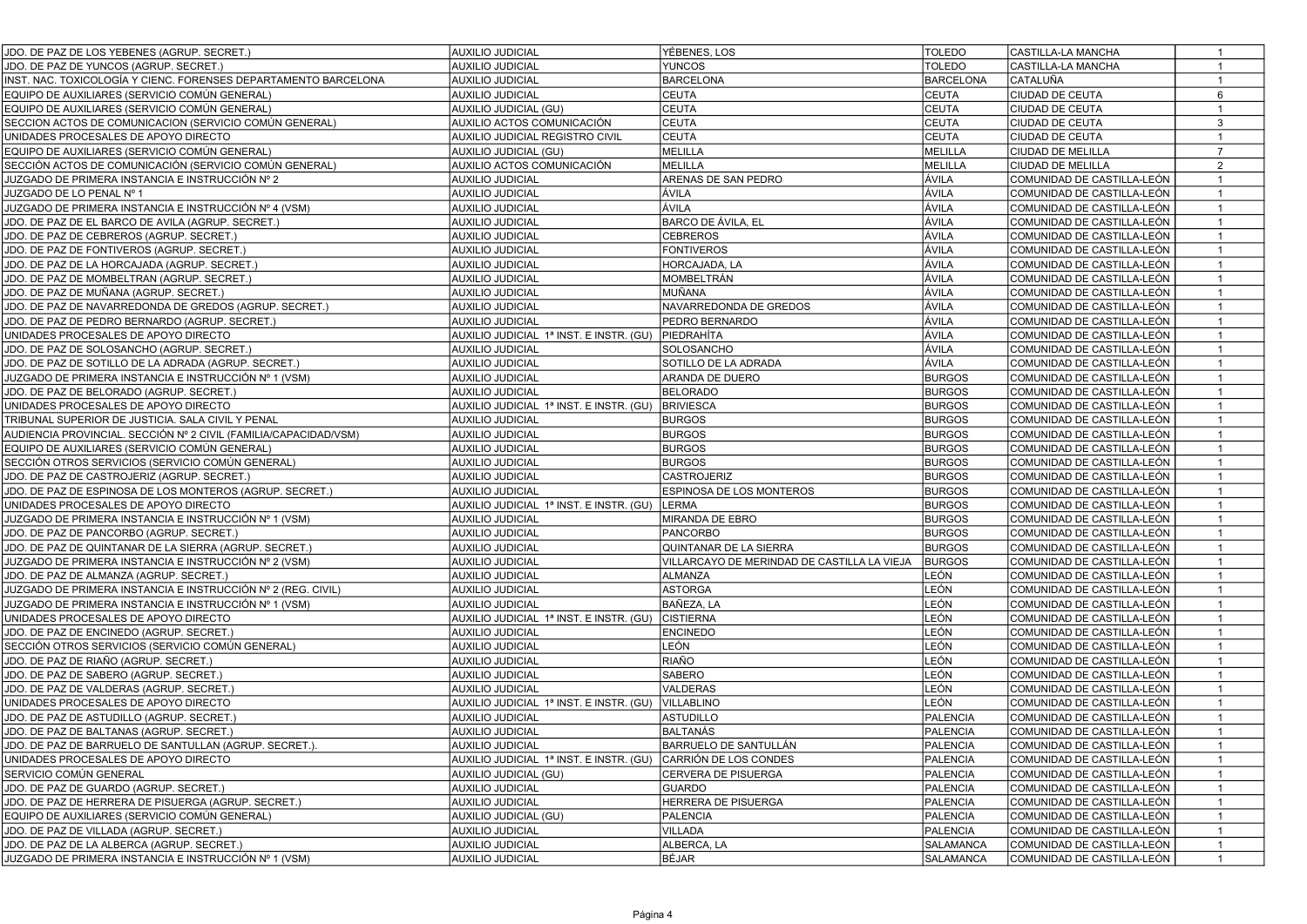| <b>AUXILIO JUDICIAL</b><br>SALAMANCA<br>JUZGADO DE PRIMERA INSTANCIA E INSTRUCCIÓN № 2 (REG. CIVIL)<br><b>CIUDAD RODRIGO</b><br>COMUNIDAD DE CASTILLA-LEÓN<br><b>AUXILIO JUDICIAL</b><br><b>FUENTES DE OÑORO</b><br>SALAMANCA<br>JDO. DE PAZ DE FUENTES DE OÑORO (AGRUP. SECRET.)<br>COMUNIDAD DE CASTILLA-LEÓN<br>SALAMANCA<br>JDO. DE PAZ DE GUIJUELO (AGRUP. SECRET.)<br>AUXILIO JUDICIAL<br><b>GUIJUELO</b><br>COMUNIDAD DE CASTILLA-LEÓN<br>$\mathbf{1}$<br>LEDESMA<br>SALAMANCA<br>JDO. DE PAZ DE LEDESMA (AGRUP. SECRET.)<br>AUXILIO JUDICIAL<br>COMUNIDAD DE CASTILLA-LEÓN<br>$\mathbf{1}$<br><b>AUXILIO JUDICIAL</b><br>SALAMANCA<br>JDO. DE PAZ DE LUMBRALES (AGRUP. SECRET.)<br><b>LUMBRALES</b><br>COMUNIDAD DE CASTILLA-LEÓN<br>$\mathbf{1}$<br>JUZGADO DE LO SOCIAL Nº 2<br><b>AUXILIO JUDICIAL</b><br>SALAMANCA<br>SALAMANCA<br>COMUNIDAD DE CASTILLA-LEÓN<br>$\mathbf{1}$<br>JDO. DE PAZ DE SOTOSERRANO (AGRUP. SECRET.)<br>SOTOSERRANO<br><b>SALAMANCA</b><br>COMUNIDAD DE CASTILLA-LEÓN<br><b>AUXILIO JUDICIAL</b><br>$\mathbf{1}$<br><b>TOPAS</b><br><b>SALAMANCA</b><br>COMUNIDAD DE CASTILLA-LEÓN<br>JDO. DE PAZ DE TOPAS (AGRUP. SECRET.)<br><b>AUXILIO JUDICIAL</b><br>$\mathbf{1}$<br>VILLAVIEJA DE YELTES<br>SALAMANCA<br>JDO. DE PAZ DE VILLAVIEJA DE YELTES (AGRUP. SECRET.)<br>AUXILIO JUDICIAL<br>COMUNIDAD DE CASTILLA-LEÓN<br>$\mathbf{1}$<br>SALAMANCA<br>$\mathbf{1}$<br>UNIDADES PROCESALES DE APOYO DIRECTO<br>AUXILIO JUDICIAL 1ª INST. E INSTR. (GU) VITIGUDINO<br> COMUNIDAD DE CASTILLA-LEÓN<br><b>AUXILIO JUDICIAL</b><br>CANTIMPALOS<br><b>SEGOVIA</b><br>$\overline{1}$<br>JDO. DE PAZ DE CANTIMPALOS (AGRUP. SECRET.)<br>COMUNIDAD DE CASTILLA-LEÓN<br><b>SEGOVIA</b><br>$\mathbf{1}$<br>JDO. DE PAZ DE CARBONERO EL MAYOR (AGRUP. SECRET.)<br><b>AUXILIO JUDICIAL</b><br>CARBONERO EL MAYOR<br>COMUNIDAD DE CASTILLA-LEÓN<br>AUXILIO JUDICIAL 1ª INST. E INSTR. (GU) CUÉLLAR<br><b>SEGOVIA</b><br>$\mathbf{1}$<br>UNIDADES PROCESALES DE APOYO DIRECTO<br> COMUNIDAD DE CASTILLA-LEÓN<br><b>SEGOVIA</b><br>JDO. DE PAZ DE EL ESPINAR (AGRUP. SECRET.)<br>AUXILIO JUDICIAL<br>ESPINAR, EL<br>COMUNIDAD DE CASTILLA-LEÓN<br>$\mathbf{1}$<br>AUXILIO JUDICIAL<br>NAVA DE LA ASUNCIÓN<br><b>SEGOVIA</b><br>$\overline{1}$<br>JDO. DE PAZ DE NAVA DE LA ASUNCION (AGRUP. SECRET.)<br>COMUNIDAD DE CASTILLA-LEÓN<br><b>SEGOVIA</b><br>COMUNIDAD DE CASTILLA-LEÓN<br>JDO. DE PAZ DE NAVALMANZANO (AGRUP. SECRET.)<br><b>AUXILIO JUDICIAL</b><br>NAVALMANZANO<br>$\mathbf{1}$<br>AUXILIO JUDICIAL 1ª INST. E INSTR. (GU)<br>SEGOVIA<br>UNIDADES PROCESALES DE APOYO DIRECTO<br>SANTA MARÍA LA REAL DE NIEVA<br>COMUNIDAD DE CASTILLA-LEÓN<br>$\overline{1}$<br>SEGOVIA<br>FISCALÍA PROVINCIAL<br>AUXILIO JUDICIAL (GU)<br><b>SEGOVIA</b><br>COMUNIDAD DE CASTILLA-LEÓN<br>$\overline{1}$<br><b>SEGOVIA</b><br>JUZGADO DE LO PENAL Nº 1<br><b>AUXILIO JUDICIAL</b><br>SEGOVIA<br>COMUNIDAD DE CASTILLA-LEÓN<br>$\mathbf{1}$<br>JUZGADO DE PRIMERA INSTANCIA E INSTRUCCIÓN № 1<br><b>AUXILIO JUDICIAL</b><br><b>SEGOVIA</b><br><b>SEGOVIA</b><br>COMUNIDAD DE CASTILLA-LEÓN<br>$\mathbf{1}$<br>TURÉGANO<br><b>SEGOVIA</b><br>COMUNIDAD DE CASTILLA-LEÓN<br>$\mathbf{1}$<br>JDO. DE PAZ DE TUREGANO (AGRUP. SECRET.)<br><b>AUXILIO JUDICIAL</b><br>JDO. DE PAZ DE VILLACASTIN (AGRUP. SECRET.)<br><b>AUXILIO JUDICIAL</b><br>VILLACASTÍN<br><b>SEGOVIA</b><br>COMUNIDAD DE CASTILLA-LEÓN<br>$\mathbf{1}$<br>SORIA<br>ALMAZÁN<br>$\overline{1}$<br>UNIDADES PROCESALES DE APOYO DIRECTO<br>AUXILIO JUDICIAL 1ª INST. E INSTR. (GU)<br>COMUNIDAD DE CASTILLA-LEÓN<br><b>SORIA</b><br>BURGO DE OSMA-CIUDAD DE OSMA<br>$\mathbf{1}$<br>UNIDADES PROCESALES DE APOYO DIRECTO<br>AUXILIO JUDICIAL 1ª INST. E INSTR. (GU)<br>COMUNIDAD DE CASTILLA-LEÓN<br><b>SORIA</b><br><b>AUXILIO JUDICIAL</b><br>COMUNIDAD DE CASTILLA-LEÓN<br>$\mathbf{1}$<br>JDO. DE PAZ DE COVALEDA (AGRUP. SECRET.)<br>COVALEDA<br><b>SORIA</b><br><b>AUXILIO JUDICIAL</b><br>JDO. DE PAZ DE MEDINACELI (AGRUP. SECRET.)<br>MEDINACELI<br>COMUNIDAD DE CASTILLA-LEÓN<br>$\mathbf{1}$<br><b>SORIA</b><br>MORÓN DE ALMAZÁN<br>JDO. DE PAZ DE MORON DE ALMAZAN (AGRUP. SECRET.)<br>AUXILIO JUDICIAL<br>COMUNIDAD DE CASTILLA-LEÓN<br><b>SORIA</b><br>JDO. DE PAZ DE SAN ESTEBAN DE GORMAZ (AGRUP. SECRET.).<br>AUXILIO JUDICIAL<br>SAN ESTEBAN DE GORMAZ<br>COMUNIDAD DE CASTILLA-LEÓN<br>$\mathbf{1}$<br><b>SORIA</b><br>JDO. DE PAZ DE SAN LEONARDO DE YAGUE (AGRUP. SECRET.).<br>AUXILIO JUDICIAL<br>SAN LEONARDO DE YAGÜE<br>COMUNIDAD DE CASTILLA-LEÓN<br>$\mathbf{1}$<br><b>SORIA</b><br><b>AUXILIO JUDICIAL</b><br>SORIA<br>AUDIENCIA PROVINCIAL. SECCIÓN № 1 CIVIL Y PENAL (VSM)<br>COMUNIDAD DE CASTILLA-LEÓN<br>$\mathbf{1}$<br><b>SORIA</b><br>SORIA<br>SECRETARÍA AUDIENCIA PROVINCIAL<br><b>AUXILIO JUDICIAL</b><br>COMUNIDAD DE CASTILLA-LEÓN<br>$\mathbf{1}$<br><b>SORIA</b><br>JUZGADO DE LO CONTENCIOSO-ADMINISTRATIVO Nº 1<br>SORIA<br>COMUNIDAD DE CASTILLA-LEÓN<br><b>AUXILIO JUDICIAL</b><br>$\mathbf{1}$<br>SORIA<br><b>SORIA</b><br>JUZGADO DE LO SOCIAL Nº 1<br>AUXILIO JUDICIAL<br>COMUNIDAD DE CASTILLA-LEÓN<br>$\mathbf{1}$<br><b>SORIA</b><br>SORIA<br>JUZGADO DE MENORES Nº 1<br><b>AUXILIO JUDICIAL</b><br>COMUNIDAD DE CASTILLA-LEÓN<br>$\mathbf{1}$<br>SORIA<br><b>SORIA</b><br>$\mathbf{1}$<br>JUZGADO DE PRIMERA INSTANCIA E INSTRUCCIÓN № 3 (VSM)<br>AUXILIO JUDICIAL<br>COMUNIDAD DE CASTILLA-LEÓN<br><b>AUXILIO JUDICIAL</b><br>MAYORGA<br>VALLADOLID<br>$\mathbf{1}$<br>JDO. DE PAZ DE MAYORGA (AGRUP. SECRET.)<br>COMUNIDAD DE CASTILLA-LEÓN<br>MEDINA DEL CAMPO<br>VALLADOLID<br>COMUNIDAD DE CASTILLA-LEÓN<br>$\mathbf{1}$<br>JUZGADO DE PRIMERA INSTANCIA E INSTRUCCIÓN № 2 (REG. CIVIL)<br><b>AUXILIO JUDICIAL</b><br><b>AUXILIO JUDICIAL</b><br>ALCAÑICES<br><b>ZAMORA</b><br>$\overline{1}$<br>JDO. DE PAZ DE ALCAÑICES (AGRUP. SECRET.)<br> COMUNIDAD DE CASTILLA-LEÓN<br><b>ZAMORA</b><br>JUZGADO DE PRIMERA INSTANCIA E INSTRUCCIÓN № 2 (REG. CIVIL)<br><b>AUXILIO JUDICIAL</b><br><b>BENAVENTE</b><br>COMUNIDAD DE CASTILLA-LEÓN<br>$\overline{1}$<br><b>ZAMORA</b><br>$\overline{1}$<br>JDO. DE PAZ DE FERMOSELLE (AGRUP. SECRET.)<br>AUXILIO JUDICIAL<br>FERMOSELLE<br>COMUNIDAD DE CASTILLA-LEÓN<br>ROSINOS DE LA REQUEJADA<br><b>ZAMORA</b><br>COMUNIDAD DE CASTILLA-LEÓN<br>JDO. DE PAZ DE ROSINOS DE LA REQUEJADA (AGRUP. SECRET.)<br>AUXILIO JUDICIAL<br>$\mathbf{1}$<br><b>ZAMORA</b><br>JDO. DE PAZ DE SANTA CRISTINA DE LA POLVOROSA (AGRUP. SECRET.)<br><b>AUXILIO JUDICIAL</b><br>SANTA CRISTINA DE LA POLVOROSA<br>COMUNIDAD DE CASTILLA-LEÓN<br>$\overline{1}$<br><b>ZAMORA</b><br>JDO. DE PAZ DE SANTIBAÑEZ DE VIDRIALES (AGRUP. SECRET.)<br><b>AUXILIO JUDICIAL</b><br>SANTIBÁÑEZ DE VIDRIALES<br>COMUNIDAD DE CASTILLA-LEÓN<br>$\mathbf{1}$<br>JDO. DE PAZ DE TABARA (AGRUP. SECRET.)<br><b>AUXILIO JUDICIAL</b><br>TÁBARA<br><b>ZAMORA</b><br>COMUNIDAD DE CASTILLA-LEÓN<br>$\overline{1}$<br><b>ZAMORA</b><br><b>ZAMORA</b><br>COMUNIDAD DE CASTILLA-LEÓN<br>AUDIENCIA PROVINCIAL. SECCIÓN № 1 CIVIL Y PENAL (VSM)<br>AUXILIO JUDICIAL<br>$\overline{1}$<br><b>ZAMORA</b><br><b>ZAMORA</b><br>JUZGADO DE LO PENAL Nº 1<br><b>AUXILIO JUDICIAL</b><br>COMUNIDAD DE CASTILLA-LEÓN<br>$\overline{1}$<br>JUZGADO DE LO SOCIAL Nº 2<br><b>ZAMORA</b><br><b>ZAMORA</b><br>COMUNIDAD DE CASTILLA-LEÓN<br>$\mathbf{1}$<br>AUXILIO JUDICIAL<br><b>ZAMORA</b><br><b>ZAMORA</b><br>COMUNIDAD DE CASTILLA-LEÓN<br>$\mathbf{1}$<br>JUZGADO DE PRIMERA INSTANCIA E INSTRUCCIÓN № 3 (REG. CIVIL)<br><b>AUXILIO JUDICIAL</b><br><b>AUXILIO JUDICIAL</b><br><b>ZAMORA</b><br><b>ZAMORA</b><br>JUZGADO DE MENORES № 1<br> COMUNIDAD DE CASTILLA-LEÓN<br>1<br>FISCALÍA DEL TRIBUNAL DE CUENTAS<br>AUXILIO JUDICIAL<br>MADRID<br><b>MADRID</b><br>COMUNIDAD DE MADRID<br>FISCALÍA ESPECIAL CONTRA LA CORRUPCION Y LA CRIMINALIDAD ORGANIZADA<br><b>AUXILIO JUDICIAL</b><br><b>MADRID</b><br><b>MADRID</b><br>COMUNIDAD DE MADRID<br>-1<br><b>MADRID</b><br><b>MADRID</b><br>COMUNIDAD DE MADRID<br>FISCALÍA DE LA AUDIENCIA NACIONAL<br>AUXILIO JUDICIAL<br><b>MADRID</b><br>AUD. NACIONAL SERVICIO COMÚN DE REGISTRO, REPARTO DIGITALIZACIÓN Y ARCHIVO<br><b>AUXILIO JUDICIAL</b><br><b>MADRID</b><br>COMUNIDAD DE MADRID<br>3<br>SECRETARIA DE GOBIERNO. AUDIENCIA NACIONAL<br><b>MADRID</b><br>AUXILIO JUDICIAL<br><b>MADRID</b><br>COMUNIDAD DE MADRID<br>$\mathbf{1}$<br>AUDIENCIA NACIONAL SALA PENAL. SECCIÓN 1ª<br>AUXILIO JUDICIAL<br>MADRID<br><b>MADRID</b><br>COMUNIDAD DE MADRID<br>$\mathbf{1}$<br>AUDIENCIA NACIONAL SALA PENAL, SECCIÓN 2ª<br>AUXILIO JUDICIAL<br><b>MADRID</b><br><b>MADRID</b><br>COMUNIDAD DE MADRID<br>$\mathbf{1}$<br>AUDIENCIA NACIONAL SALA PENAL, SECCIÓN 3ª<br><b>AUXILIO JUDICIAL</b><br>MADRID<br>COMUNIDAD DE MADRID<br>MADRID<br>$\mathbf{1}$ | JUZGADO DE PRIMERA INSTANCIA E INSTRUCCIÓN № 2 (REG. CIVIL) | <b>AUXILIO JUDICIAL</b> | BÉJAR | <b>SALAMANCA</b> | COMUNIDAD DE CASTILLA-LEÓN | $\overline{1}$ |
|--------------------------------------------------------------------------------------------------------------------------------------------------------------------------------------------------------------------------------------------------------------------------------------------------------------------------------------------------------------------------------------------------------------------------------------------------------------------------------------------------------------------------------------------------------------------------------------------------------------------------------------------------------------------------------------------------------------------------------------------------------------------------------------------------------------------------------------------------------------------------------------------------------------------------------------------------------------------------------------------------------------------------------------------------------------------------------------------------------------------------------------------------------------------------------------------------------------------------------------------------------------------------------------------------------------------------------------------------------------------------------------------------------------------------------------------------------------------------------------------------------------------------------------------------------------------------------------------------------------------------------------------------------------------------------------------------------------------------------------------------------------------------------------------------------------------------------------------------------------------------------------------------------------------------------------------------------------------------------------------------------------------------------------------------------------------------------------------------------------------------------------------------------------------------------------------------------------------------------------------------------------------------------------------------------------------------------------------------------------------------------------------------------------------------------------------------------------------------------------------------------------------------------------------------------------------------------------------------------------------------------------------------------------------------------------------------------------------------------------------------------------------------------------------------------------------------------------------------------------------------------------------------------------------------------------------------------------------------------------------------------------------------------------------------------------------------------------------------------------------------------------------------------------------------------------------------------------------------------------------------------------------------------------------------------------------------------------------------------------------------------------------------------------------------------------------------------------------------------------------------------------------------------------------------------------------------------------------------------------------------------------------------------------------------------------------------------------------------------------------------------------------------------------------------------------------------------------------------------------------------------------------------------------------------------------------------------------------------------------------------------------------------------------------------------------------------------------------------------------------------------------------------------------------------------------------------------------------------------------------------------------------------------------------------------------------------------------------------------------------------------------------------------------------------------------------------------------------------------------------------------------------------------------------------------------------------------------------------------------------------------------------------------------------------------------------------------------------------------------------------------------------------------------------------------------------------------------------------------------------------------------------------------------------------------------------------------------------------------------------------------------------------------------------------------------------------------------------------------------------------------------------------------------------------------------------------------------------------------------------------------------------------------------------------------------------------------------------------------------------------------------------------------------------------------------------------------------------------------------------------------------------------------------------------------------------------------------------------------------------------------------------------------------------------------------------------------------------------------------------------------------------------------------------------------------------------------------------------------------------------------------------------------------------------------------------------------------------------------------------------------------------------------------------------------------------------------------------------------------------------------------------------------------------------------------------------------------------------------------------------------------------------------------------------------------------------------------------------------------------------------------------------------------------------------------------------------------------------------------------------------------------------------------------------------------------------------------------------------------------------------------------------------------------------------------------------------------------------------------------------------------------------------------------------------------------------------------------------------------------------------------------------------------------------------------------------------------------------------------------------------------------------------------------------------------------------------------------------------------------------------------------------------------------------------------------------------------------------------------------------------------------------------------------------------------------------------------------------------------------------------------------------------------------------------------------------------------------------------------------------------------------------------------------------------------------------------------------------------------------------------------------------------------------------------------------------------------------------------------------------------------------------------------------------------------------------------------------------------------------------------------------------------------------------------------------------------------------------------------------------------------------------------------------------------------------------------------------------------------------------------------------------------------------------------------------------------------------------------------------------------------------------------------------------------------------------------------------------------------------------------------------------------------------------------------------------------------------------------------------------------------------------------------------------------------------------------------------------------------------------------------------------------------------------------------------------------------------------------------------------------------------------------------------------------------------------------------------|-------------------------------------------------------------|-------------------------|-------|------------------|----------------------------|----------------|
|                                                                                                                                                                                                                                                                                                                                                                                                                                                                                                                                                                                                                                                                                                                                                                                                                                                                                                                                                                                                                                                                                                                                                                                                                                                                                                                                                                                                                                                                                                                                                                                                                                                                                                                                                                                                                                                                                                                                                                                                                                                                                                                                                                                                                                                                                                                                                                                                                                                                                                                                                                                                                                                                                                                                                                                                                                                                                                                                                                                                                                                                                                                                                                                                                                                                                                                                                                                                                                                                                                                                                                                                                                                                                                                                                                                                                                                                                                                                                                                                                                                                                                                                                                                                                                                                                                                                                                                                                                                                                                                                                                                                                                                                                                                                                                                                                                                                                                                                                                                                                                                                                                                                                                                                                                                                                                                                                                                                                                                                                                                                                                                                                                                                                                                                                                                                                                                                                                                                                                                                                                                                                                                                                                                                                                                                                                                                                                                                                                                                                                                                                                                                                                                                                                                                                                                                                                                                                                                                                                                                                                                                                                                                                                                                                                                                                                                                                                                                                                                                                                                                                                                                                                                                                                                                                                                                                                                                                                                                                                                                                                                                                                                                                                                                                                                                                                                                                                                                                                                                                                                                                                                                                                                                                                                                                                                                                                            |                                                             |                         |       |                  |                            |                |
|                                                                                                                                                                                                                                                                                                                                                                                                                                                                                                                                                                                                                                                                                                                                                                                                                                                                                                                                                                                                                                                                                                                                                                                                                                                                                                                                                                                                                                                                                                                                                                                                                                                                                                                                                                                                                                                                                                                                                                                                                                                                                                                                                                                                                                                                                                                                                                                                                                                                                                                                                                                                                                                                                                                                                                                                                                                                                                                                                                                                                                                                                                                                                                                                                                                                                                                                                                                                                                                                                                                                                                                                                                                                                                                                                                                                                                                                                                                                                                                                                                                                                                                                                                                                                                                                                                                                                                                                                                                                                                                                                                                                                                                                                                                                                                                                                                                                                                                                                                                                                                                                                                                                                                                                                                                                                                                                                                                                                                                                                                                                                                                                                                                                                                                                                                                                                                                                                                                                                                                                                                                                                                                                                                                                                                                                                                                                                                                                                                                                                                                                                                                                                                                                                                                                                                                                                                                                                                                                                                                                                                                                                                                                                                                                                                                                                                                                                                                                                                                                                                                                                                                                                                                                                                                                                                                                                                                                                                                                                                                                                                                                                                                                                                                                                                                                                                                                                                                                                                                                                                                                                                                                                                                                                                                                                                                                                                            |                                                             |                         |       |                  |                            |                |
|                                                                                                                                                                                                                                                                                                                                                                                                                                                                                                                                                                                                                                                                                                                                                                                                                                                                                                                                                                                                                                                                                                                                                                                                                                                                                                                                                                                                                                                                                                                                                                                                                                                                                                                                                                                                                                                                                                                                                                                                                                                                                                                                                                                                                                                                                                                                                                                                                                                                                                                                                                                                                                                                                                                                                                                                                                                                                                                                                                                                                                                                                                                                                                                                                                                                                                                                                                                                                                                                                                                                                                                                                                                                                                                                                                                                                                                                                                                                                                                                                                                                                                                                                                                                                                                                                                                                                                                                                                                                                                                                                                                                                                                                                                                                                                                                                                                                                                                                                                                                                                                                                                                                                                                                                                                                                                                                                                                                                                                                                                                                                                                                                                                                                                                                                                                                                                                                                                                                                                                                                                                                                                                                                                                                                                                                                                                                                                                                                                                                                                                                                                                                                                                                                                                                                                                                                                                                                                                                                                                                                                                                                                                                                                                                                                                                                                                                                                                                                                                                                                                                                                                                                                                                                                                                                                                                                                                                                                                                                                                                                                                                                                                                                                                                                                                                                                                                                                                                                                                                                                                                                                                                                                                                                                                                                                                                                                            |                                                             |                         |       |                  |                            |                |
|                                                                                                                                                                                                                                                                                                                                                                                                                                                                                                                                                                                                                                                                                                                                                                                                                                                                                                                                                                                                                                                                                                                                                                                                                                                                                                                                                                                                                                                                                                                                                                                                                                                                                                                                                                                                                                                                                                                                                                                                                                                                                                                                                                                                                                                                                                                                                                                                                                                                                                                                                                                                                                                                                                                                                                                                                                                                                                                                                                                                                                                                                                                                                                                                                                                                                                                                                                                                                                                                                                                                                                                                                                                                                                                                                                                                                                                                                                                                                                                                                                                                                                                                                                                                                                                                                                                                                                                                                                                                                                                                                                                                                                                                                                                                                                                                                                                                                                                                                                                                                                                                                                                                                                                                                                                                                                                                                                                                                                                                                                                                                                                                                                                                                                                                                                                                                                                                                                                                                                                                                                                                                                                                                                                                                                                                                                                                                                                                                                                                                                                                                                                                                                                                                                                                                                                                                                                                                                                                                                                                                                                                                                                                                                                                                                                                                                                                                                                                                                                                                                                                                                                                                                                                                                                                                                                                                                                                                                                                                                                                                                                                                                                                                                                                                                                                                                                                                                                                                                                                                                                                                                                                                                                                                                                                                                                                                                            |                                                             |                         |       |                  |                            |                |
|                                                                                                                                                                                                                                                                                                                                                                                                                                                                                                                                                                                                                                                                                                                                                                                                                                                                                                                                                                                                                                                                                                                                                                                                                                                                                                                                                                                                                                                                                                                                                                                                                                                                                                                                                                                                                                                                                                                                                                                                                                                                                                                                                                                                                                                                                                                                                                                                                                                                                                                                                                                                                                                                                                                                                                                                                                                                                                                                                                                                                                                                                                                                                                                                                                                                                                                                                                                                                                                                                                                                                                                                                                                                                                                                                                                                                                                                                                                                                                                                                                                                                                                                                                                                                                                                                                                                                                                                                                                                                                                                                                                                                                                                                                                                                                                                                                                                                                                                                                                                                                                                                                                                                                                                                                                                                                                                                                                                                                                                                                                                                                                                                                                                                                                                                                                                                                                                                                                                                                                                                                                                                                                                                                                                                                                                                                                                                                                                                                                                                                                                                                                                                                                                                                                                                                                                                                                                                                                                                                                                                                                                                                                                                                                                                                                                                                                                                                                                                                                                                                                                                                                                                                                                                                                                                                                                                                                                                                                                                                                                                                                                                                                                                                                                                                                                                                                                                                                                                                                                                                                                                                                                                                                                                                                                                                                                                                            |                                                             |                         |       |                  |                            |                |
|                                                                                                                                                                                                                                                                                                                                                                                                                                                                                                                                                                                                                                                                                                                                                                                                                                                                                                                                                                                                                                                                                                                                                                                                                                                                                                                                                                                                                                                                                                                                                                                                                                                                                                                                                                                                                                                                                                                                                                                                                                                                                                                                                                                                                                                                                                                                                                                                                                                                                                                                                                                                                                                                                                                                                                                                                                                                                                                                                                                                                                                                                                                                                                                                                                                                                                                                                                                                                                                                                                                                                                                                                                                                                                                                                                                                                                                                                                                                                                                                                                                                                                                                                                                                                                                                                                                                                                                                                                                                                                                                                                                                                                                                                                                                                                                                                                                                                                                                                                                                                                                                                                                                                                                                                                                                                                                                                                                                                                                                                                                                                                                                                                                                                                                                                                                                                                                                                                                                                                                                                                                                                                                                                                                                                                                                                                                                                                                                                                                                                                                                                                                                                                                                                                                                                                                                                                                                                                                                                                                                                                                                                                                                                                                                                                                                                                                                                                                                                                                                                                                                                                                                                                                                                                                                                                                                                                                                                                                                                                                                                                                                                                                                                                                                                                                                                                                                                                                                                                                                                                                                                                                                                                                                                                                                                                                                                                            |                                                             |                         |       |                  |                            |                |
|                                                                                                                                                                                                                                                                                                                                                                                                                                                                                                                                                                                                                                                                                                                                                                                                                                                                                                                                                                                                                                                                                                                                                                                                                                                                                                                                                                                                                                                                                                                                                                                                                                                                                                                                                                                                                                                                                                                                                                                                                                                                                                                                                                                                                                                                                                                                                                                                                                                                                                                                                                                                                                                                                                                                                                                                                                                                                                                                                                                                                                                                                                                                                                                                                                                                                                                                                                                                                                                                                                                                                                                                                                                                                                                                                                                                                                                                                                                                                                                                                                                                                                                                                                                                                                                                                                                                                                                                                                                                                                                                                                                                                                                                                                                                                                                                                                                                                                                                                                                                                                                                                                                                                                                                                                                                                                                                                                                                                                                                                                                                                                                                                                                                                                                                                                                                                                                                                                                                                                                                                                                                                                                                                                                                                                                                                                                                                                                                                                                                                                                                                                                                                                                                                                                                                                                                                                                                                                                                                                                                                                                                                                                                                                                                                                                                                                                                                                                                                                                                                                                                                                                                                                                                                                                                                                                                                                                                                                                                                                                                                                                                                                                                                                                                                                                                                                                                                                                                                                                                                                                                                                                                                                                                                                                                                                                                                                            |                                                             |                         |       |                  |                            |                |
|                                                                                                                                                                                                                                                                                                                                                                                                                                                                                                                                                                                                                                                                                                                                                                                                                                                                                                                                                                                                                                                                                                                                                                                                                                                                                                                                                                                                                                                                                                                                                                                                                                                                                                                                                                                                                                                                                                                                                                                                                                                                                                                                                                                                                                                                                                                                                                                                                                                                                                                                                                                                                                                                                                                                                                                                                                                                                                                                                                                                                                                                                                                                                                                                                                                                                                                                                                                                                                                                                                                                                                                                                                                                                                                                                                                                                                                                                                                                                                                                                                                                                                                                                                                                                                                                                                                                                                                                                                                                                                                                                                                                                                                                                                                                                                                                                                                                                                                                                                                                                                                                                                                                                                                                                                                                                                                                                                                                                                                                                                                                                                                                                                                                                                                                                                                                                                                                                                                                                                                                                                                                                                                                                                                                                                                                                                                                                                                                                                                                                                                                                                                                                                                                                                                                                                                                                                                                                                                                                                                                                                                                                                                                                                                                                                                                                                                                                                                                                                                                                                                                                                                                                                                                                                                                                                                                                                                                                                                                                                                                                                                                                                                                                                                                                                                                                                                                                                                                                                                                                                                                                                                                                                                                                                                                                                                                                                            |                                                             |                         |       |                  |                            |                |
|                                                                                                                                                                                                                                                                                                                                                                                                                                                                                                                                                                                                                                                                                                                                                                                                                                                                                                                                                                                                                                                                                                                                                                                                                                                                                                                                                                                                                                                                                                                                                                                                                                                                                                                                                                                                                                                                                                                                                                                                                                                                                                                                                                                                                                                                                                                                                                                                                                                                                                                                                                                                                                                                                                                                                                                                                                                                                                                                                                                                                                                                                                                                                                                                                                                                                                                                                                                                                                                                                                                                                                                                                                                                                                                                                                                                                                                                                                                                                                                                                                                                                                                                                                                                                                                                                                                                                                                                                                                                                                                                                                                                                                                                                                                                                                                                                                                                                                                                                                                                                                                                                                                                                                                                                                                                                                                                                                                                                                                                                                                                                                                                                                                                                                                                                                                                                                                                                                                                                                                                                                                                                                                                                                                                                                                                                                                                                                                                                                                                                                                                                                                                                                                                                                                                                                                                                                                                                                                                                                                                                                                                                                                                                                                                                                                                                                                                                                                                                                                                                                                                                                                                                                                                                                                                                                                                                                                                                                                                                                                                                                                                                                                                                                                                                                                                                                                                                                                                                                                                                                                                                                                                                                                                                                                                                                                                                                            |                                                             |                         |       |                  |                            |                |
|                                                                                                                                                                                                                                                                                                                                                                                                                                                                                                                                                                                                                                                                                                                                                                                                                                                                                                                                                                                                                                                                                                                                                                                                                                                                                                                                                                                                                                                                                                                                                                                                                                                                                                                                                                                                                                                                                                                                                                                                                                                                                                                                                                                                                                                                                                                                                                                                                                                                                                                                                                                                                                                                                                                                                                                                                                                                                                                                                                                                                                                                                                                                                                                                                                                                                                                                                                                                                                                                                                                                                                                                                                                                                                                                                                                                                                                                                                                                                                                                                                                                                                                                                                                                                                                                                                                                                                                                                                                                                                                                                                                                                                                                                                                                                                                                                                                                                                                                                                                                                                                                                                                                                                                                                                                                                                                                                                                                                                                                                                                                                                                                                                                                                                                                                                                                                                                                                                                                                                                                                                                                                                                                                                                                                                                                                                                                                                                                                                                                                                                                                                                                                                                                                                                                                                                                                                                                                                                                                                                                                                                                                                                                                                                                                                                                                                                                                                                                                                                                                                                                                                                                                                                                                                                                                                                                                                                                                                                                                                                                                                                                                                                                                                                                                                                                                                                                                                                                                                                                                                                                                                                                                                                                                                                                                                                                                                            |                                                             |                         |       |                  |                            |                |
|                                                                                                                                                                                                                                                                                                                                                                                                                                                                                                                                                                                                                                                                                                                                                                                                                                                                                                                                                                                                                                                                                                                                                                                                                                                                                                                                                                                                                                                                                                                                                                                                                                                                                                                                                                                                                                                                                                                                                                                                                                                                                                                                                                                                                                                                                                                                                                                                                                                                                                                                                                                                                                                                                                                                                                                                                                                                                                                                                                                                                                                                                                                                                                                                                                                                                                                                                                                                                                                                                                                                                                                                                                                                                                                                                                                                                                                                                                                                                                                                                                                                                                                                                                                                                                                                                                                                                                                                                                                                                                                                                                                                                                                                                                                                                                                                                                                                                                                                                                                                                                                                                                                                                                                                                                                                                                                                                                                                                                                                                                                                                                                                                                                                                                                                                                                                                                                                                                                                                                                                                                                                                                                                                                                                                                                                                                                                                                                                                                                                                                                                                                                                                                                                                                                                                                                                                                                                                                                                                                                                                                                                                                                                                                                                                                                                                                                                                                                                                                                                                                                                                                                                                                                                                                                                                                                                                                                                                                                                                                                                                                                                                                                                                                                                                                                                                                                                                                                                                                                                                                                                                                                                                                                                                                                                                                                                                                            |                                                             |                         |       |                  |                            |                |
|                                                                                                                                                                                                                                                                                                                                                                                                                                                                                                                                                                                                                                                                                                                                                                                                                                                                                                                                                                                                                                                                                                                                                                                                                                                                                                                                                                                                                                                                                                                                                                                                                                                                                                                                                                                                                                                                                                                                                                                                                                                                                                                                                                                                                                                                                                                                                                                                                                                                                                                                                                                                                                                                                                                                                                                                                                                                                                                                                                                                                                                                                                                                                                                                                                                                                                                                                                                                                                                                                                                                                                                                                                                                                                                                                                                                                                                                                                                                                                                                                                                                                                                                                                                                                                                                                                                                                                                                                                                                                                                                                                                                                                                                                                                                                                                                                                                                                                                                                                                                                                                                                                                                                                                                                                                                                                                                                                                                                                                                                                                                                                                                                                                                                                                                                                                                                                                                                                                                                                                                                                                                                                                                                                                                                                                                                                                                                                                                                                                                                                                                                                                                                                                                                                                                                                                                                                                                                                                                                                                                                                                                                                                                                                                                                                                                                                                                                                                                                                                                                                                                                                                                                                                                                                                                                                                                                                                                                                                                                                                                                                                                                                                                                                                                                                                                                                                                                                                                                                                                                                                                                                                                                                                                                                                                                                                                                                            |                                                             |                         |       |                  |                            |                |
|                                                                                                                                                                                                                                                                                                                                                                                                                                                                                                                                                                                                                                                                                                                                                                                                                                                                                                                                                                                                                                                                                                                                                                                                                                                                                                                                                                                                                                                                                                                                                                                                                                                                                                                                                                                                                                                                                                                                                                                                                                                                                                                                                                                                                                                                                                                                                                                                                                                                                                                                                                                                                                                                                                                                                                                                                                                                                                                                                                                                                                                                                                                                                                                                                                                                                                                                                                                                                                                                                                                                                                                                                                                                                                                                                                                                                                                                                                                                                                                                                                                                                                                                                                                                                                                                                                                                                                                                                                                                                                                                                                                                                                                                                                                                                                                                                                                                                                                                                                                                                                                                                                                                                                                                                                                                                                                                                                                                                                                                                                                                                                                                                                                                                                                                                                                                                                                                                                                                                                                                                                                                                                                                                                                                                                                                                                                                                                                                                                                                                                                                                                                                                                                                                                                                                                                                                                                                                                                                                                                                                                                                                                                                                                                                                                                                                                                                                                                                                                                                                                                                                                                                                                                                                                                                                                                                                                                                                                                                                                                                                                                                                                                                                                                                                                                                                                                                                                                                                                                                                                                                                                                                                                                                                                                                                                                                                                            |                                                             |                         |       |                  |                            |                |
|                                                                                                                                                                                                                                                                                                                                                                                                                                                                                                                                                                                                                                                                                                                                                                                                                                                                                                                                                                                                                                                                                                                                                                                                                                                                                                                                                                                                                                                                                                                                                                                                                                                                                                                                                                                                                                                                                                                                                                                                                                                                                                                                                                                                                                                                                                                                                                                                                                                                                                                                                                                                                                                                                                                                                                                                                                                                                                                                                                                                                                                                                                                                                                                                                                                                                                                                                                                                                                                                                                                                                                                                                                                                                                                                                                                                                                                                                                                                                                                                                                                                                                                                                                                                                                                                                                                                                                                                                                                                                                                                                                                                                                                                                                                                                                                                                                                                                                                                                                                                                                                                                                                                                                                                                                                                                                                                                                                                                                                                                                                                                                                                                                                                                                                                                                                                                                                                                                                                                                                                                                                                                                                                                                                                                                                                                                                                                                                                                                                                                                                                                                                                                                                                                                                                                                                                                                                                                                                                                                                                                                                                                                                                                                                                                                                                                                                                                                                                                                                                                                                                                                                                                                                                                                                                                                                                                                                                                                                                                                                                                                                                                                                                                                                                                                                                                                                                                                                                                                                                                                                                                                                                                                                                                                                                                                                                                                            |                                                             |                         |       |                  |                            |                |
|                                                                                                                                                                                                                                                                                                                                                                                                                                                                                                                                                                                                                                                                                                                                                                                                                                                                                                                                                                                                                                                                                                                                                                                                                                                                                                                                                                                                                                                                                                                                                                                                                                                                                                                                                                                                                                                                                                                                                                                                                                                                                                                                                                                                                                                                                                                                                                                                                                                                                                                                                                                                                                                                                                                                                                                                                                                                                                                                                                                                                                                                                                                                                                                                                                                                                                                                                                                                                                                                                                                                                                                                                                                                                                                                                                                                                                                                                                                                                                                                                                                                                                                                                                                                                                                                                                                                                                                                                                                                                                                                                                                                                                                                                                                                                                                                                                                                                                                                                                                                                                                                                                                                                                                                                                                                                                                                                                                                                                                                                                                                                                                                                                                                                                                                                                                                                                                                                                                                                                                                                                                                                                                                                                                                                                                                                                                                                                                                                                                                                                                                                                                                                                                                                                                                                                                                                                                                                                                                                                                                                                                                                                                                                                                                                                                                                                                                                                                                                                                                                                                                                                                                                                                                                                                                                                                                                                                                                                                                                                                                                                                                                                                                                                                                                                                                                                                                                                                                                                                                                                                                                                                                                                                                                                                                                                                                                                            |                                                             |                         |       |                  |                            |                |
|                                                                                                                                                                                                                                                                                                                                                                                                                                                                                                                                                                                                                                                                                                                                                                                                                                                                                                                                                                                                                                                                                                                                                                                                                                                                                                                                                                                                                                                                                                                                                                                                                                                                                                                                                                                                                                                                                                                                                                                                                                                                                                                                                                                                                                                                                                                                                                                                                                                                                                                                                                                                                                                                                                                                                                                                                                                                                                                                                                                                                                                                                                                                                                                                                                                                                                                                                                                                                                                                                                                                                                                                                                                                                                                                                                                                                                                                                                                                                                                                                                                                                                                                                                                                                                                                                                                                                                                                                                                                                                                                                                                                                                                                                                                                                                                                                                                                                                                                                                                                                                                                                                                                                                                                                                                                                                                                                                                                                                                                                                                                                                                                                                                                                                                                                                                                                                                                                                                                                                                                                                                                                                                                                                                                                                                                                                                                                                                                                                                                                                                                                                                                                                                                                                                                                                                                                                                                                                                                                                                                                                                                                                                                                                                                                                                                                                                                                                                                                                                                                                                                                                                                                                                                                                                                                                                                                                                                                                                                                                                                                                                                                                                                                                                                                                                                                                                                                                                                                                                                                                                                                                                                                                                                                                                                                                                                                                            |                                                             |                         |       |                  |                            |                |
|                                                                                                                                                                                                                                                                                                                                                                                                                                                                                                                                                                                                                                                                                                                                                                                                                                                                                                                                                                                                                                                                                                                                                                                                                                                                                                                                                                                                                                                                                                                                                                                                                                                                                                                                                                                                                                                                                                                                                                                                                                                                                                                                                                                                                                                                                                                                                                                                                                                                                                                                                                                                                                                                                                                                                                                                                                                                                                                                                                                                                                                                                                                                                                                                                                                                                                                                                                                                                                                                                                                                                                                                                                                                                                                                                                                                                                                                                                                                                                                                                                                                                                                                                                                                                                                                                                                                                                                                                                                                                                                                                                                                                                                                                                                                                                                                                                                                                                                                                                                                                                                                                                                                                                                                                                                                                                                                                                                                                                                                                                                                                                                                                                                                                                                                                                                                                                                                                                                                                                                                                                                                                                                                                                                                                                                                                                                                                                                                                                                                                                                                                                                                                                                                                                                                                                                                                                                                                                                                                                                                                                                                                                                                                                                                                                                                                                                                                                                                                                                                                                                                                                                                                                                                                                                                                                                                                                                                                                                                                                                                                                                                                                                                                                                                                                                                                                                                                                                                                                                                                                                                                                                                                                                                                                                                                                                                                                            |                                                             |                         |       |                  |                            |                |
|                                                                                                                                                                                                                                                                                                                                                                                                                                                                                                                                                                                                                                                                                                                                                                                                                                                                                                                                                                                                                                                                                                                                                                                                                                                                                                                                                                                                                                                                                                                                                                                                                                                                                                                                                                                                                                                                                                                                                                                                                                                                                                                                                                                                                                                                                                                                                                                                                                                                                                                                                                                                                                                                                                                                                                                                                                                                                                                                                                                                                                                                                                                                                                                                                                                                                                                                                                                                                                                                                                                                                                                                                                                                                                                                                                                                                                                                                                                                                                                                                                                                                                                                                                                                                                                                                                                                                                                                                                                                                                                                                                                                                                                                                                                                                                                                                                                                                                                                                                                                                                                                                                                                                                                                                                                                                                                                                                                                                                                                                                                                                                                                                                                                                                                                                                                                                                                                                                                                                                                                                                                                                                                                                                                                                                                                                                                                                                                                                                                                                                                                                                                                                                                                                                                                                                                                                                                                                                                                                                                                                                                                                                                                                                                                                                                                                                                                                                                                                                                                                                                                                                                                                                                                                                                                                                                                                                                                                                                                                                                                                                                                                                                                                                                                                                                                                                                                                                                                                                                                                                                                                                                                                                                                                                                                                                                                                                            |                                                             |                         |       |                  |                            |                |
|                                                                                                                                                                                                                                                                                                                                                                                                                                                                                                                                                                                                                                                                                                                                                                                                                                                                                                                                                                                                                                                                                                                                                                                                                                                                                                                                                                                                                                                                                                                                                                                                                                                                                                                                                                                                                                                                                                                                                                                                                                                                                                                                                                                                                                                                                                                                                                                                                                                                                                                                                                                                                                                                                                                                                                                                                                                                                                                                                                                                                                                                                                                                                                                                                                                                                                                                                                                                                                                                                                                                                                                                                                                                                                                                                                                                                                                                                                                                                                                                                                                                                                                                                                                                                                                                                                                                                                                                                                                                                                                                                                                                                                                                                                                                                                                                                                                                                                                                                                                                                                                                                                                                                                                                                                                                                                                                                                                                                                                                                                                                                                                                                                                                                                                                                                                                                                                                                                                                                                                                                                                                                                                                                                                                                                                                                                                                                                                                                                                                                                                                                                                                                                                                                                                                                                                                                                                                                                                                                                                                                                                                                                                                                                                                                                                                                                                                                                                                                                                                                                                                                                                                                                                                                                                                                                                                                                                                                                                                                                                                                                                                                                                                                                                                                                                                                                                                                                                                                                                                                                                                                                                                                                                                                                                                                                                                                                            |                                                             |                         |       |                  |                            |                |
|                                                                                                                                                                                                                                                                                                                                                                                                                                                                                                                                                                                                                                                                                                                                                                                                                                                                                                                                                                                                                                                                                                                                                                                                                                                                                                                                                                                                                                                                                                                                                                                                                                                                                                                                                                                                                                                                                                                                                                                                                                                                                                                                                                                                                                                                                                                                                                                                                                                                                                                                                                                                                                                                                                                                                                                                                                                                                                                                                                                                                                                                                                                                                                                                                                                                                                                                                                                                                                                                                                                                                                                                                                                                                                                                                                                                                                                                                                                                                                                                                                                                                                                                                                                                                                                                                                                                                                                                                                                                                                                                                                                                                                                                                                                                                                                                                                                                                                                                                                                                                                                                                                                                                                                                                                                                                                                                                                                                                                                                                                                                                                                                                                                                                                                                                                                                                                                                                                                                                                                                                                                                                                                                                                                                                                                                                                                                                                                                                                                                                                                                                                                                                                                                                                                                                                                                                                                                                                                                                                                                                                                                                                                                                                                                                                                                                                                                                                                                                                                                                                                                                                                                                                                                                                                                                                                                                                                                                                                                                                                                                                                                                                                                                                                                                                                                                                                                                                                                                                                                                                                                                                                                                                                                                                                                                                                                                                            |                                                             |                         |       |                  |                            |                |
|                                                                                                                                                                                                                                                                                                                                                                                                                                                                                                                                                                                                                                                                                                                                                                                                                                                                                                                                                                                                                                                                                                                                                                                                                                                                                                                                                                                                                                                                                                                                                                                                                                                                                                                                                                                                                                                                                                                                                                                                                                                                                                                                                                                                                                                                                                                                                                                                                                                                                                                                                                                                                                                                                                                                                                                                                                                                                                                                                                                                                                                                                                                                                                                                                                                                                                                                                                                                                                                                                                                                                                                                                                                                                                                                                                                                                                                                                                                                                                                                                                                                                                                                                                                                                                                                                                                                                                                                                                                                                                                                                                                                                                                                                                                                                                                                                                                                                                                                                                                                                                                                                                                                                                                                                                                                                                                                                                                                                                                                                                                                                                                                                                                                                                                                                                                                                                                                                                                                                                                                                                                                                                                                                                                                                                                                                                                                                                                                                                                                                                                                                                                                                                                                                                                                                                                                                                                                                                                                                                                                                                                                                                                                                                                                                                                                                                                                                                                                                                                                                                                                                                                                                                                                                                                                                                                                                                                                                                                                                                                                                                                                                                                                                                                                                                                                                                                                                                                                                                                                                                                                                                                                                                                                                                                                                                                                                                            |                                                             |                         |       |                  |                            |                |
|                                                                                                                                                                                                                                                                                                                                                                                                                                                                                                                                                                                                                                                                                                                                                                                                                                                                                                                                                                                                                                                                                                                                                                                                                                                                                                                                                                                                                                                                                                                                                                                                                                                                                                                                                                                                                                                                                                                                                                                                                                                                                                                                                                                                                                                                                                                                                                                                                                                                                                                                                                                                                                                                                                                                                                                                                                                                                                                                                                                                                                                                                                                                                                                                                                                                                                                                                                                                                                                                                                                                                                                                                                                                                                                                                                                                                                                                                                                                                                                                                                                                                                                                                                                                                                                                                                                                                                                                                                                                                                                                                                                                                                                                                                                                                                                                                                                                                                                                                                                                                                                                                                                                                                                                                                                                                                                                                                                                                                                                                                                                                                                                                                                                                                                                                                                                                                                                                                                                                                                                                                                                                                                                                                                                                                                                                                                                                                                                                                                                                                                                                                                                                                                                                                                                                                                                                                                                                                                                                                                                                                                                                                                                                                                                                                                                                                                                                                                                                                                                                                                                                                                                                                                                                                                                                                                                                                                                                                                                                                                                                                                                                                                                                                                                                                                                                                                                                                                                                                                                                                                                                                                                                                                                                                                                                                                                                                            |                                                             |                         |       |                  |                            |                |
|                                                                                                                                                                                                                                                                                                                                                                                                                                                                                                                                                                                                                                                                                                                                                                                                                                                                                                                                                                                                                                                                                                                                                                                                                                                                                                                                                                                                                                                                                                                                                                                                                                                                                                                                                                                                                                                                                                                                                                                                                                                                                                                                                                                                                                                                                                                                                                                                                                                                                                                                                                                                                                                                                                                                                                                                                                                                                                                                                                                                                                                                                                                                                                                                                                                                                                                                                                                                                                                                                                                                                                                                                                                                                                                                                                                                                                                                                                                                                                                                                                                                                                                                                                                                                                                                                                                                                                                                                                                                                                                                                                                                                                                                                                                                                                                                                                                                                                                                                                                                                                                                                                                                                                                                                                                                                                                                                                                                                                                                                                                                                                                                                                                                                                                                                                                                                                                                                                                                                                                                                                                                                                                                                                                                                                                                                                                                                                                                                                                                                                                                                                                                                                                                                                                                                                                                                                                                                                                                                                                                                                                                                                                                                                                                                                                                                                                                                                                                                                                                                                                                                                                                                                                                                                                                                                                                                                                                                                                                                                                                                                                                                                                                                                                                                                                                                                                                                                                                                                                                                                                                                                                                                                                                                                                                                                                                                                            |                                                             |                         |       |                  |                            |                |
|                                                                                                                                                                                                                                                                                                                                                                                                                                                                                                                                                                                                                                                                                                                                                                                                                                                                                                                                                                                                                                                                                                                                                                                                                                                                                                                                                                                                                                                                                                                                                                                                                                                                                                                                                                                                                                                                                                                                                                                                                                                                                                                                                                                                                                                                                                                                                                                                                                                                                                                                                                                                                                                                                                                                                                                                                                                                                                                                                                                                                                                                                                                                                                                                                                                                                                                                                                                                                                                                                                                                                                                                                                                                                                                                                                                                                                                                                                                                                                                                                                                                                                                                                                                                                                                                                                                                                                                                                                                                                                                                                                                                                                                                                                                                                                                                                                                                                                                                                                                                                                                                                                                                                                                                                                                                                                                                                                                                                                                                                                                                                                                                                                                                                                                                                                                                                                                                                                                                                                                                                                                                                                                                                                                                                                                                                                                                                                                                                                                                                                                                                                                                                                                                                                                                                                                                                                                                                                                                                                                                                                                                                                                                                                                                                                                                                                                                                                                                                                                                                                                                                                                                                                                                                                                                                                                                                                                                                                                                                                                                                                                                                                                                                                                                                                                                                                                                                                                                                                                                                                                                                                                                                                                                                                                                                                                                                                            |                                                             |                         |       |                  |                            |                |
|                                                                                                                                                                                                                                                                                                                                                                                                                                                                                                                                                                                                                                                                                                                                                                                                                                                                                                                                                                                                                                                                                                                                                                                                                                                                                                                                                                                                                                                                                                                                                                                                                                                                                                                                                                                                                                                                                                                                                                                                                                                                                                                                                                                                                                                                                                                                                                                                                                                                                                                                                                                                                                                                                                                                                                                                                                                                                                                                                                                                                                                                                                                                                                                                                                                                                                                                                                                                                                                                                                                                                                                                                                                                                                                                                                                                                                                                                                                                                                                                                                                                                                                                                                                                                                                                                                                                                                                                                                                                                                                                                                                                                                                                                                                                                                                                                                                                                                                                                                                                                                                                                                                                                                                                                                                                                                                                                                                                                                                                                                                                                                                                                                                                                                                                                                                                                                                                                                                                                                                                                                                                                                                                                                                                                                                                                                                                                                                                                                                                                                                                                                                                                                                                                                                                                                                                                                                                                                                                                                                                                                                                                                                                                                                                                                                                                                                                                                                                                                                                                                                                                                                                                                                                                                                                                                                                                                                                                                                                                                                                                                                                                                                                                                                                                                                                                                                                                                                                                                                                                                                                                                                                                                                                                                                                                                                                                                            |                                                             |                         |       |                  |                            |                |
|                                                                                                                                                                                                                                                                                                                                                                                                                                                                                                                                                                                                                                                                                                                                                                                                                                                                                                                                                                                                                                                                                                                                                                                                                                                                                                                                                                                                                                                                                                                                                                                                                                                                                                                                                                                                                                                                                                                                                                                                                                                                                                                                                                                                                                                                                                                                                                                                                                                                                                                                                                                                                                                                                                                                                                                                                                                                                                                                                                                                                                                                                                                                                                                                                                                                                                                                                                                                                                                                                                                                                                                                                                                                                                                                                                                                                                                                                                                                                                                                                                                                                                                                                                                                                                                                                                                                                                                                                                                                                                                                                                                                                                                                                                                                                                                                                                                                                                                                                                                                                                                                                                                                                                                                                                                                                                                                                                                                                                                                                                                                                                                                                                                                                                                                                                                                                                                                                                                                                                                                                                                                                                                                                                                                                                                                                                                                                                                                                                                                                                                                                                                                                                                                                                                                                                                                                                                                                                                                                                                                                                                                                                                                                                                                                                                                                                                                                                                                                                                                                                                                                                                                                                                                                                                                                                                                                                                                                                                                                                                                                                                                                                                                                                                                                                                                                                                                                                                                                                                                                                                                                                                                                                                                                                                                                                                                                                            |                                                             |                         |       |                  |                            |                |
|                                                                                                                                                                                                                                                                                                                                                                                                                                                                                                                                                                                                                                                                                                                                                                                                                                                                                                                                                                                                                                                                                                                                                                                                                                                                                                                                                                                                                                                                                                                                                                                                                                                                                                                                                                                                                                                                                                                                                                                                                                                                                                                                                                                                                                                                                                                                                                                                                                                                                                                                                                                                                                                                                                                                                                                                                                                                                                                                                                                                                                                                                                                                                                                                                                                                                                                                                                                                                                                                                                                                                                                                                                                                                                                                                                                                                                                                                                                                                                                                                                                                                                                                                                                                                                                                                                                                                                                                                                                                                                                                                                                                                                                                                                                                                                                                                                                                                                                                                                                                                                                                                                                                                                                                                                                                                                                                                                                                                                                                                                                                                                                                                                                                                                                                                                                                                                                                                                                                                                                                                                                                                                                                                                                                                                                                                                                                                                                                                                                                                                                                                                                                                                                                                                                                                                                                                                                                                                                                                                                                                                                                                                                                                                                                                                                                                                                                                                                                                                                                                                                                                                                                                                                                                                                                                                                                                                                                                                                                                                                                                                                                                                                                                                                                                                                                                                                                                                                                                                                                                                                                                                                                                                                                                                                                                                                                                                            |                                                             |                         |       |                  |                            |                |
|                                                                                                                                                                                                                                                                                                                                                                                                                                                                                                                                                                                                                                                                                                                                                                                                                                                                                                                                                                                                                                                                                                                                                                                                                                                                                                                                                                                                                                                                                                                                                                                                                                                                                                                                                                                                                                                                                                                                                                                                                                                                                                                                                                                                                                                                                                                                                                                                                                                                                                                                                                                                                                                                                                                                                                                                                                                                                                                                                                                                                                                                                                                                                                                                                                                                                                                                                                                                                                                                                                                                                                                                                                                                                                                                                                                                                                                                                                                                                                                                                                                                                                                                                                                                                                                                                                                                                                                                                                                                                                                                                                                                                                                                                                                                                                                                                                                                                                                                                                                                                                                                                                                                                                                                                                                                                                                                                                                                                                                                                                                                                                                                                                                                                                                                                                                                                                                                                                                                                                                                                                                                                                                                                                                                                                                                                                                                                                                                                                                                                                                                                                                                                                                                                                                                                                                                                                                                                                                                                                                                                                                                                                                                                                                                                                                                                                                                                                                                                                                                                                                                                                                                                                                                                                                                                                                                                                                                                                                                                                                                                                                                                                                                                                                                                                                                                                                                                                                                                                                                                                                                                                                                                                                                                                                                                                                                                                            |                                                             |                         |       |                  |                            |                |
|                                                                                                                                                                                                                                                                                                                                                                                                                                                                                                                                                                                                                                                                                                                                                                                                                                                                                                                                                                                                                                                                                                                                                                                                                                                                                                                                                                                                                                                                                                                                                                                                                                                                                                                                                                                                                                                                                                                                                                                                                                                                                                                                                                                                                                                                                                                                                                                                                                                                                                                                                                                                                                                                                                                                                                                                                                                                                                                                                                                                                                                                                                                                                                                                                                                                                                                                                                                                                                                                                                                                                                                                                                                                                                                                                                                                                                                                                                                                                                                                                                                                                                                                                                                                                                                                                                                                                                                                                                                                                                                                                                                                                                                                                                                                                                                                                                                                                                                                                                                                                                                                                                                                                                                                                                                                                                                                                                                                                                                                                                                                                                                                                                                                                                                                                                                                                                                                                                                                                                                                                                                                                                                                                                                                                                                                                                                                                                                                                                                                                                                                                                                                                                                                                                                                                                                                                                                                                                                                                                                                                                                                                                                                                                                                                                                                                                                                                                                                                                                                                                                                                                                                                                                                                                                                                                                                                                                                                                                                                                                                                                                                                                                                                                                                                                                                                                                                                                                                                                                                                                                                                                                                                                                                                                                                                                                                                                            |                                                             |                         |       |                  |                            |                |
|                                                                                                                                                                                                                                                                                                                                                                                                                                                                                                                                                                                                                                                                                                                                                                                                                                                                                                                                                                                                                                                                                                                                                                                                                                                                                                                                                                                                                                                                                                                                                                                                                                                                                                                                                                                                                                                                                                                                                                                                                                                                                                                                                                                                                                                                                                                                                                                                                                                                                                                                                                                                                                                                                                                                                                                                                                                                                                                                                                                                                                                                                                                                                                                                                                                                                                                                                                                                                                                                                                                                                                                                                                                                                                                                                                                                                                                                                                                                                                                                                                                                                                                                                                                                                                                                                                                                                                                                                                                                                                                                                                                                                                                                                                                                                                                                                                                                                                                                                                                                                                                                                                                                                                                                                                                                                                                                                                                                                                                                                                                                                                                                                                                                                                                                                                                                                                                                                                                                                                                                                                                                                                                                                                                                                                                                                                                                                                                                                                                                                                                                                                                                                                                                                                                                                                                                                                                                                                                                                                                                                                                                                                                                                                                                                                                                                                                                                                                                                                                                                                                                                                                                                                                                                                                                                                                                                                                                                                                                                                                                                                                                                                                                                                                                                                                                                                                                                                                                                                                                                                                                                                                                                                                                                                                                                                                                                                            |                                                             |                         |       |                  |                            |                |
|                                                                                                                                                                                                                                                                                                                                                                                                                                                                                                                                                                                                                                                                                                                                                                                                                                                                                                                                                                                                                                                                                                                                                                                                                                                                                                                                                                                                                                                                                                                                                                                                                                                                                                                                                                                                                                                                                                                                                                                                                                                                                                                                                                                                                                                                                                                                                                                                                                                                                                                                                                                                                                                                                                                                                                                                                                                                                                                                                                                                                                                                                                                                                                                                                                                                                                                                                                                                                                                                                                                                                                                                                                                                                                                                                                                                                                                                                                                                                                                                                                                                                                                                                                                                                                                                                                                                                                                                                                                                                                                                                                                                                                                                                                                                                                                                                                                                                                                                                                                                                                                                                                                                                                                                                                                                                                                                                                                                                                                                                                                                                                                                                                                                                                                                                                                                                                                                                                                                                                                                                                                                                                                                                                                                                                                                                                                                                                                                                                                                                                                                                                                                                                                                                                                                                                                                                                                                                                                                                                                                                                                                                                                                                                                                                                                                                                                                                                                                                                                                                                                                                                                                                                                                                                                                                                                                                                                                                                                                                                                                                                                                                                                                                                                                                                                                                                                                                                                                                                                                                                                                                                                                                                                                                                                                                                                                                                            |                                                             |                         |       |                  |                            |                |
|                                                                                                                                                                                                                                                                                                                                                                                                                                                                                                                                                                                                                                                                                                                                                                                                                                                                                                                                                                                                                                                                                                                                                                                                                                                                                                                                                                                                                                                                                                                                                                                                                                                                                                                                                                                                                                                                                                                                                                                                                                                                                                                                                                                                                                                                                                                                                                                                                                                                                                                                                                                                                                                                                                                                                                                                                                                                                                                                                                                                                                                                                                                                                                                                                                                                                                                                                                                                                                                                                                                                                                                                                                                                                                                                                                                                                                                                                                                                                                                                                                                                                                                                                                                                                                                                                                                                                                                                                                                                                                                                                                                                                                                                                                                                                                                                                                                                                                                                                                                                                                                                                                                                                                                                                                                                                                                                                                                                                                                                                                                                                                                                                                                                                                                                                                                                                                                                                                                                                                                                                                                                                                                                                                                                                                                                                                                                                                                                                                                                                                                                                                                                                                                                                                                                                                                                                                                                                                                                                                                                                                                                                                                                                                                                                                                                                                                                                                                                                                                                                                                                                                                                                                                                                                                                                                                                                                                                                                                                                                                                                                                                                                                                                                                                                                                                                                                                                                                                                                                                                                                                                                                                                                                                                                                                                                                                                                            |                                                             |                         |       |                  |                            |                |
|                                                                                                                                                                                                                                                                                                                                                                                                                                                                                                                                                                                                                                                                                                                                                                                                                                                                                                                                                                                                                                                                                                                                                                                                                                                                                                                                                                                                                                                                                                                                                                                                                                                                                                                                                                                                                                                                                                                                                                                                                                                                                                                                                                                                                                                                                                                                                                                                                                                                                                                                                                                                                                                                                                                                                                                                                                                                                                                                                                                                                                                                                                                                                                                                                                                                                                                                                                                                                                                                                                                                                                                                                                                                                                                                                                                                                                                                                                                                                                                                                                                                                                                                                                                                                                                                                                                                                                                                                                                                                                                                                                                                                                                                                                                                                                                                                                                                                                                                                                                                                                                                                                                                                                                                                                                                                                                                                                                                                                                                                                                                                                                                                                                                                                                                                                                                                                                                                                                                                                                                                                                                                                                                                                                                                                                                                                                                                                                                                                                                                                                                                                                                                                                                                                                                                                                                                                                                                                                                                                                                                                                                                                                                                                                                                                                                                                                                                                                                                                                                                                                                                                                                                                                                                                                                                                                                                                                                                                                                                                                                                                                                                                                                                                                                                                                                                                                                                                                                                                                                                                                                                                                                                                                                                                                                                                                                                                            |                                                             |                         |       |                  |                            |                |
|                                                                                                                                                                                                                                                                                                                                                                                                                                                                                                                                                                                                                                                                                                                                                                                                                                                                                                                                                                                                                                                                                                                                                                                                                                                                                                                                                                                                                                                                                                                                                                                                                                                                                                                                                                                                                                                                                                                                                                                                                                                                                                                                                                                                                                                                                                                                                                                                                                                                                                                                                                                                                                                                                                                                                                                                                                                                                                                                                                                                                                                                                                                                                                                                                                                                                                                                                                                                                                                                                                                                                                                                                                                                                                                                                                                                                                                                                                                                                                                                                                                                                                                                                                                                                                                                                                                                                                                                                                                                                                                                                                                                                                                                                                                                                                                                                                                                                                                                                                                                                                                                                                                                                                                                                                                                                                                                                                                                                                                                                                                                                                                                                                                                                                                                                                                                                                                                                                                                                                                                                                                                                                                                                                                                                                                                                                                                                                                                                                                                                                                                                                                                                                                                                                                                                                                                                                                                                                                                                                                                                                                                                                                                                                                                                                                                                                                                                                                                                                                                                                                                                                                                                                                                                                                                                                                                                                                                                                                                                                                                                                                                                                                                                                                                                                                                                                                                                                                                                                                                                                                                                                                                                                                                                                                                                                                                                                            |                                                             |                         |       |                  |                            |                |
|                                                                                                                                                                                                                                                                                                                                                                                                                                                                                                                                                                                                                                                                                                                                                                                                                                                                                                                                                                                                                                                                                                                                                                                                                                                                                                                                                                                                                                                                                                                                                                                                                                                                                                                                                                                                                                                                                                                                                                                                                                                                                                                                                                                                                                                                                                                                                                                                                                                                                                                                                                                                                                                                                                                                                                                                                                                                                                                                                                                                                                                                                                                                                                                                                                                                                                                                                                                                                                                                                                                                                                                                                                                                                                                                                                                                                                                                                                                                                                                                                                                                                                                                                                                                                                                                                                                                                                                                                                                                                                                                                                                                                                                                                                                                                                                                                                                                                                                                                                                                                                                                                                                                                                                                                                                                                                                                                                                                                                                                                                                                                                                                                                                                                                                                                                                                                                                                                                                                                                                                                                                                                                                                                                                                                                                                                                                                                                                                                                                                                                                                                                                                                                                                                                                                                                                                                                                                                                                                                                                                                                                                                                                                                                                                                                                                                                                                                                                                                                                                                                                                                                                                                                                                                                                                                                                                                                                                                                                                                                                                                                                                                                                                                                                                                                                                                                                                                                                                                                                                                                                                                                                                                                                                                                                                                                                                                                            |                                                             |                         |       |                  |                            |                |
|                                                                                                                                                                                                                                                                                                                                                                                                                                                                                                                                                                                                                                                                                                                                                                                                                                                                                                                                                                                                                                                                                                                                                                                                                                                                                                                                                                                                                                                                                                                                                                                                                                                                                                                                                                                                                                                                                                                                                                                                                                                                                                                                                                                                                                                                                                                                                                                                                                                                                                                                                                                                                                                                                                                                                                                                                                                                                                                                                                                                                                                                                                                                                                                                                                                                                                                                                                                                                                                                                                                                                                                                                                                                                                                                                                                                                                                                                                                                                                                                                                                                                                                                                                                                                                                                                                                                                                                                                                                                                                                                                                                                                                                                                                                                                                                                                                                                                                                                                                                                                                                                                                                                                                                                                                                                                                                                                                                                                                                                                                                                                                                                                                                                                                                                                                                                                                                                                                                                                                                                                                                                                                                                                                                                                                                                                                                                                                                                                                                                                                                                                                                                                                                                                                                                                                                                                                                                                                                                                                                                                                                                                                                                                                                                                                                                                                                                                                                                                                                                                                                                                                                                                                                                                                                                                                                                                                                                                                                                                                                                                                                                                                                                                                                                                                                                                                                                                                                                                                                                                                                                                                                                                                                                                                                                                                                                                                            |                                                             |                         |       |                  |                            |                |
|                                                                                                                                                                                                                                                                                                                                                                                                                                                                                                                                                                                                                                                                                                                                                                                                                                                                                                                                                                                                                                                                                                                                                                                                                                                                                                                                                                                                                                                                                                                                                                                                                                                                                                                                                                                                                                                                                                                                                                                                                                                                                                                                                                                                                                                                                                                                                                                                                                                                                                                                                                                                                                                                                                                                                                                                                                                                                                                                                                                                                                                                                                                                                                                                                                                                                                                                                                                                                                                                                                                                                                                                                                                                                                                                                                                                                                                                                                                                                                                                                                                                                                                                                                                                                                                                                                                                                                                                                                                                                                                                                                                                                                                                                                                                                                                                                                                                                                                                                                                                                                                                                                                                                                                                                                                                                                                                                                                                                                                                                                                                                                                                                                                                                                                                                                                                                                                                                                                                                                                                                                                                                                                                                                                                                                                                                                                                                                                                                                                                                                                                                                                                                                                                                                                                                                                                                                                                                                                                                                                                                                                                                                                                                                                                                                                                                                                                                                                                                                                                                                                                                                                                                                                                                                                                                                                                                                                                                                                                                                                                                                                                                                                                                                                                                                                                                                                                                                                                                                                                                                                                                                                                                                                                                                                                                                                                                                            |                                                             |                         |       |                  |                            |                |
|                                                                                                                                                                                                                                                                                                                                                                                                                                                                                                                                                                                                                                                                                                                                                                                                                                                                                                                                                                                                                                                                                                                                                                                                                                                                                                                                                                                                                                                                                                                                                                                                                                                                                                                                                                                                                                                                                                                                                                                                                                                                                                                                                                                                                                                                                                                                                                                                                                                                                                                                                                                                                                                                                                                                                                                                                                                                                                                                                                                                                                                                                                                                                                                                                                                                                                                                                                                                                                                                                                                                                                                                                                                                                                                                                                                                                                                                                                                                                                                                                                                                                                                                                                                                                                                                                                                                                                                                                                                                                                                                                                                                                                                                                                                                                                                                                                                                                                                                                                                                                                                                                                                                                                                                                                                                                                                                                                                                                                                                                                                                                                                                                                                                                                                                                                                                                                                                                                                                                                                                                                                                                                                                                                                                                                                                                                                                                                                                                                                                                                                                                                                                                                                                                                                                                                                                                                                                                                                                                                                                                                                                                                                                                                                                                                                                                                                                                                                                                                                                                                                                                                                                                                                                                                                                                                                                                                                                                                                                                                                                                                                                                                                                                                                                                                                                                                                                                                                                                                                                                                                                                                                                                                                                                                                                                                                                                                            |                                                             |                         |       |                  |                            |                |
|                                                                                                                                                                                                                                                                                                                                                                                                                                                                                                                                                                                                                                                                                                                                                                                                                                                                                                                                                                                                                                                                                                                                                                                                                                                                                                                                                                                                                                                                                                                                                                                                                                                                                                                                                                                                                                                                                                                                                                                                                                                                                                                                                                                                                                                                                                                                                                                                                                                                                                                                                                                                                                                                                                                                                                                                                                                                                                                                                                                                                                                                                                                                                                                                                                                                                                                                                                                                                                                                                                                                                                                                                                                                                                                                                                                                                                                                                                                                                                                                                                                                                                                                                                                                                                                                                                                                                                                                                                                                                                                                                                                                                                                                                                                                                                                                                                                                                                                                                                                                                                                                                                                                                                                                                                                                                                                                                                                                                                                                                                                                                                                                                                                                                                                                                                                                                                                                                                                                                                                                                                                                                                                                                                                                                                                                                                                                                                                                                                                                                                                                                                                                                                                                                                                                                                                                                                                                                                                                                                                                                                                                                                                                                                                                                                                                                                                                                                                                                                                                                                                                                                                                                                                                                                                                                                                                                                                                                                                                                                                                                                                                                                                                                                                                                                                                                                                                                                                                                                                                                                                                                                                                                                                                                                                                                                                                                                            |                                                             |                         |       |                  |                            |                |
|                                                                                                                                                                                                                                                                                                                                                                                                                                                                                                                                                                                                                                                                                                                                                                                                                                                                                                                                                                                                                                                                                                                                                                                                                                                                                                                                                                                                                                                                                                                                                                                                                                                                                                                                                                                                                                                                                                                                                                                                                                                                                                                                                                                                                                                                                                                                                                                                                                                                                                                                                                                                                                                                                                                                                                                                                                                                                                                                                                                                                                                                                                                                                                                                                                                                                                                                                                                                                                                                                                                                                                                                                                                                                                                                                                                                                                                                                                                                                                                                                                                                                                                                                                                                                                                                                                                                                                                                                                                                                                                                                                                                                                                                                                                                                                                                                                                                                                                                                                                                                                                                                                                                                                                                                                                                                                                                                                                                                                                                                                                                                                                                                                                                                                                                                                                                                                                                                                                                                                                                                                                                                                                                                                                                                                                                                                                                                                                                                                                                                                                                                                                                                                                                                                                                                                                                                                                                                                                                                                                                                                                                                                                                                                                                                                                                                                                                                                                                                                                                                                                                                                                                                                                                                                                                                                                                                                                                                                                                                                                                                                                                                                                                                                                                                                                                                                                                                                                                                                                                                                                                                                                                                                                                                                                                                                                                                                            |                                                             |                         |       |                  |                            |                |
|                                                                                                                                                                                                                                                                                                                                                                                                                                                                                                                                                                                                                                                                                                                                                                                                                                                                                                                                                                                                                                                                                                                                                                                                                                                                                                                                                                                                                                                                                                                                                                                                                                                                                                                                                                                                                                                                                                                                                                                                                                                                                                                                                                                                                                                                                                                                                                                                                                                                                                                                                                                                                                                                                                                                                                                                                                                                                                                                                                                                                                                                                                                                                                                                                                                                                                                                                                                                                                                                                                                                                                                                                                                                                                                                                                                                                                                                                                                                                                                                                                                                                                                                                                                                                                                                                                                                                                                                                                                                                                                                                                                                                                                                                                                                                                                                                                                                                                                                                                                                                                                                                                                                                                                                                                                                                                                                                                                                                                                                                                                                                                                                                                                                                                                                                                                                                                                                                                                                                                                                                                                                                                                                                                                                                                                                                                                                                                                                                                                                                                                                                                                                                                                                                                                                                                                                                                                                                                                                                                                                                                                                                                                                                                                                                                                                                                                                                                                                                                                                                                                                                                                                                                                                                                                                                                                                                                                                                                                                                                                                                                                                                                                                                                                                                                                                                                                                                                                                                                                                                                                                                                                                                                                                                                                                                                                                                                            |                                                             |                         |       |                  |                            |                |
|                                                                                                                                                                                                                                                                                                                                                                                                                                                                                                                                                                                                                                                                                                                                                                                                                                                                                                                                                                                                                                                                                                                                                                                                                                                                                                                                                                                                                                                                                                                                                                                                                                                                                                                                                                                                                                                                                                                                                                                                                                                                                                                                                                                                                                                                                                                                                                                                                                                                                                                                                                                                                                                                                                                                                                                                                                                                                                                                                                                                                                                                                                                                                                                                                                                                                                                                                                                                                                                                                                                                                                                                                                                                                                                                                                                                                                                                                                                                                                                                                                                                                                                                                                                                                                                                                                                                                                                                                                                                                                                                                                                                                                                                                                                                                                                                                                                                                                                                                                                                                                                                                                                                                                                                                                                                                                                                                                                                                                                                                                                                                                                                                                                                                                                                                                                                                                                                                                                                                                                                                                                                                                                                                                                                                                                                                                                                                                                                                                                                                                                                                                                                                                                                                                                                                                                                                                                                                                                                                                                                                                                                                                                                                                                                                                                                                                                                                                                                                                                                                                                                                                                                                                                                                                                                                                                                                                                                                                                                                                                                                                                                                                                                                                                                                                                                                                                                                                                                                                                                                                                                                                                                                                                                                                                                                                                                                                            |                                                             |                         |       |                  |                            |                |
|                                                                                                                                                                                                                                                                                                                                                                                                                                                                                                                                                                                                                                                                                                                                                                                                                                                                                                                                                                                                                                                                                                                                                                                                                                                                                                                                                                                                                                                                                                                                                                                                                                                                                                                                                                                                                                                                                                                                                                                                                                                                                                                                                                                                                                                                                                                                                                                                                                                                                                                                                                                                                                                                                                                                                                                                                                                                                                                                                                                                                                                                                                                                                                                                                                                                                                                                                                                                                                                                                                                                                                                                                                                                                                                                                                                                                                                                                                                                                                                                                                                                                                                                                                                                                                                                                                                                                                                                                                                                                                                                                                                                                                                                                                                                                                                                                                                                                                                                                                                                                                                                                                                                                                                                                                                                                                                                                                                                                                                                                                                                                                                                                                                                                                                                                                                                                                                                                                                                                                                                                                                                                                                                                                                                                                                                                                                                                                                                                                                                                                                                                                                                                                                                                                                                                                                                                                                                                                                                                                                                                                                                                                                                                                                                                                                                                                                                                                                                                                                                                                                                                                                                                                                                                                                                                                                                                                                                                                                                                                                                                                                                                                                                                                                                                                                                                                                                                                                                                                                                                                                                                                                                                                                                                                                                                                                                                                            |                                                             |                         |       |                  |                            |                |
|                                                                                                                                                                                                                                                                                                                                                                                                                                                                                                                                                                                                                                                                                                                                                                                                                                                                                                                                                                                                                                                                                                                                                                                                                                                                                                                                                                                                                                                                                                                                                                                                                                                                                                                                                                                                                                                                                                                                                                                                                                                                                                                                                                                                                                                                                                                                                                                                                                                                                                                                                                                                                                                                                                                                                                                                                                                                                                                                                                                                                                                                                                                                                                                                                                                                                                                                                                                                                                                                                                                                                                                                                                                                                                                                                                                                                                                                                                                                                                                                                                                                                                                                                                                                                                                                                                                                                                                                                                                                                                                                                                                                                                                                                                                                                                                                                                                                                                                                                                                                                                                                                                                                                                                                                                                                                                                                                                                                                                                                                                                                                                                                                                                                                                                                                                                                                                                                                                                                                                                                                                                                                                                                                                                                                                                                                                                                                                                                                                                                                                                                                                                                                                                                                                                                                                                                                                                                                                                                                                                                                                                                                                                                                                                                                                                                                                                                                                                                                                                                                                                                                                                                                                                                                                                                                                                                                                                                                                                                                                                                                                                                                                                                                                                                                                                                                                                                                                                                                                                                                                                                                                                                                                                                                                                                                                                                                                            |                                                             |                         |       |                  |                            |                |
|                                                                                                                                                                                                                                                                                                                                                                                                                                                                                                                                                                                                                                                                                                                                                                                                                                                                                                                                                                                                                                                                                                                                                                                                                                                                                                                                                                                                                                                                                                                                                                                                                                                                                                                                                                                                                                                                                                                                                                                                                                                                                                                                                                                                                                                                                                                                                                                                                                                                                                                                                                                                                                                                                                                                                                                                                                                                                                                                                                                                                                                                                                                                                                                                                                                                                                                                                                                                                                                                                                                                                                                                                                                                                                                                                                                                                                                                                                                                                                                                                                                                                                                                                                                                                                                                                                                                                                                                                                                                                                                                                                                                                                                                                                                                                                                                                                                                                                                                                                                                                                                                                                                                                                                                                                                                                                                                                                                                                                                                                                                                                                                                                                                                                                                                                                                                                                                                                                                                                                                                                                                                                                                                                                                                                                                                                                                                                                                                                                                                                                                                                                                                                                                                                                                                                                                                                                                                                                                                                                                                                                                                                                                                                                                                                                                                                                                                                                                                                                                                                                                                                                                                                                                                                                                                                                                                                                                                                                                                                                                                                                                                                                                                                                                                                                                                                                                                                                                                                                                                                                                                                                                                                                                                                                                                                                                                                                            |                                                             |                         |       |                  |                            |                |
|                                                                                                                                                                                                                                                                                                                                                                                                                                                                                                                                                                                                                                                                                                                                                                                                                                                                                                                                                                                                                                                                                                                                                                                                                                                                                                                                                                                                                                                                                                                                                                                                                                                                                                                                                                                                                                                                                                                                                                                                                                                                                                                                                                                                                                                                                                                                                                                                                                                                                                                                                                                                                                                                                                                                                                                                                                                                                                                                                                                                                                                                                                                                                                                                                                                                                                                                                                                                                                                                                                                                                                                                                                                                                                                                                                                                                                                                                                                                                                                                                                                                                                                                                                                                                                                                                                                                                                                                                                                                                                                                                                                                                                                                                                                                                                                                                                                                                                                                                                                                                                                                                                                                                                                                                                                                                                                                                                                                                                                                                                                                                                                                                                                                                                                                                                                                                                                                                                                                                                                                                                                                                                                                                                                                                                                                                                                                                                                                                                                                                                                                                                                                                                                                                                                                                                                                                                                                                                                                                                                                                                                                                                                                                                                                                                                                                                                                                                                                                                                                                                                                                                                                                                                                                                                                                                                                                                                                                                                                                                                                                                                                                                                                                                                                                                                                                                                                                                                                                                                                                                                                                                                                                                                                                                                                                                                                                                            |                                                             |                         |       |                  |                            |                |
|                                                                                                                                                                                                                                                                                                                                                                                                                                                                                                                                                                                                                                                                                                                                                                                                                                                                                                                                                                                                                                                                                                                                                                                                                                                                                                                                                                                                                                                                                                                                                                                                                                                                                                                                                                                                                                                                                                                                                                                                                                                                                                                                                                                                                                                                                                                                                                                                                                                                                                                                                                                                                                                                                                                                                                                                                                                                                                                                                                                                                                                                                                                                                                                                                                                                                                                                                                                                                                                                                                                                                                                                                                                                                                                                                                                                                                                                                                                                                                                                                                                                                                                                                                                                                                                                                                                                                                                                                                                                                                                                                                                                                                                                                                                                                                                                                                                                                                                                                                                                                                                                                                                                                                                                                                                                                                                                                                                                                                                                                                                                                                                                                                                                                                                                                                                                                                                                                                                                                                                                                                                                                                                                                                                                                                                                                                                                                                                                                                                                                                                                                                                                                                                                                                                                                                                                                                                                                                                                                                                                                                                                                                                                                                                                                                                                                                                                                                                                                                                                                                                                                                                                                                                                                                                                                                                                                                                                                                                                                                                                                                                                                                                                                                                                                                                                                                                                                                                                                                                                                                                                                                                                                                                                                                                                                                                                                                            |                                                             |                         |       |                  |                            |                |
|                                                                                                                                                                                                                                                                                                                                                                                                                                                                                                                                                                                                                                                                                                                                                                                                                                                                                                                                                                                                                                                                                                                                                                                                                                                                                                                                                                                                                                                                                                                                                                                                                                                                                                                                                                                                                                                                                                                                                                                                                                                                                                                                                                                                                                                                                                                                                                                                                                                                                                                                                                                                                                                                                                                                                                                                                                                                                                                                                                                                                                                                                                                                                                                                                                                                                                                                                                                                                                                                                                                                                                                                                                                                                                                                                                                                                                                                                                                                                                                                                                                                                                                                                                                                                                                                                                                                                                                                                                                                                                                                                                                                                                                                                                                                                                                                                                                                                                                                                                                                                                                                                                                                                                                                                                                                                                                                                                                                                                                                                                                                                                                                                                                                                                                                                                                                                                                                                                                                                                                                                                                                                                                                                                                                                                                                                                                                                                                                                                                                                                                                                                                                                                                                                                                                                                                                                                                                                                                                                                                                                                                                                                                                                                                                                                                                                                                                                                                                                                                                                                                                                                                                                                                                                                                                                                                                                                                                                                                                                                                                                                                                                                                                                                                                                                                                                                                                                                                                                                                                                                                                                                                                                                                                                                                                                                                                                                            |                                                             |                         |       |                  |                            |                |
|                                                                                                                                                                                                                                                                                                                                                                                                                                                                                                                                                                                                                                                                                                                                                                                                                                                                                                                                                                                                                                                                                                                                                                                                                                                                                                                                                                                                                                                                                                                                                                                                                                                                                                                                                                                                                                                                                                                                                                                                                                                                                                                                                                                                                                                                                                                                                                                                                                                                                                                                                                                                                                                                                                                                                                                                                                                                                                                                                                                                                                                                                                                                                                                                                                                                                                                                                                                                                                                                                                                                                                                                                                                                                                                                                                                                                                                                                                                                                                                                                                                                                                                                                                                                                                                                                                                                                                                                                                                                                                                                                                                                                                                                                                                                                                                                                                                                                                                                                                                                                                                                                                                                                                                                                                                                                                                                                                                                                                                                                                                                                                                                                                                                                                                                                                                                                                                                                                                                                                                                                                                                                                                                                                                                                                                                                                                                                                                                                                                                                                                                                                                                                                                                                                                                                                                                                                                                                                                                                                                                                                                                                                                                                                                                                                                                                                                                                                                                                                                                                                                                                                                                                                                                                                                                                                                                                                                                                                                                                                                                                                                                                                                                                                                                                                                                                                                                                                                                                                                                                                                                                                                                                                                                                                                                                                                                                                            |                                                             |                         |       |                  |                            |                |
|                                                                                                                                                                                                                                                                                                                                                                                                                                                                                                                                                                                                                                                                                                                                                                                                                                                                                                                                                                                                                                                                                                                                                                                                                                                                                                                                                                                                                                                                                                                                                                                                                                                                                                                                                                                                                                                                                                                                                                                                                                                                                                                                                                                                                                                                                                                                                                                                                                                                                                                                                                                                                                                                                                                                                                                                                                                                                                                                                                                                                                                                                                                                                                                                                                                                                                                                                                                                                                                                                                                                                                                                                                                                                                                                                                                                                                                                                                                                                                                                                                                                                                                                                                                                                                                                                                                                                                                                                                                                                                                                                                                                                                                                                                                                                                                                                                                                                                                                                                                                                                                                                                                                                                                                                                                                                                                                                                                                                                                                                                                                                                                                                                                                                                                                                                                                                                                                                                                                                                                                                                                                                                                                                                                                                                                                                                                                                                                                                                                                                                                                                                                                                                                                                                                                                                                                                                                                                                                                                                                                                                                                                                                                                                                                                                                                                                                                                                                                                                                                                                                                                                                                                                                                                                                                                                                                                                                                                                                                                                                                                                                                                                                                                                                                                                                                                                                                                                                                                                                                                                                                                                                                                                                                                                                                                                                                                                            |                                                             |                         |       |                  |                            |                |
|                                                                                                                                                                                                                                                                                                                                                                                                                                                                                                                                                                                                                                                                                                                                                                                                                                                                                                                                                                                                                                                                                                                                                                                                                                                                                                                                                                                                                                                                                                                                                                                                                                                                                                                                                                                                                                                                                                                                                                                                                                                                                                                                                                                                                                                                                                                                                                                                                                                                                                                                                                                                                                                                                                                                                                                                                                                                                                                                                                                                                                                                                                                                                                                                                                                                                                                                                                                                                                                                                                                                                                                                                                                                                                                                                                                                                                                                                                                                                                                                                                                                                                                                                                                                                                                                                                                                                                                                                                                                                                                                                                                                                                                                                                                                                                                                                                                                                                                                                                                                                                                                                                                                                                                                                                                                                                                                                                                                                                                                                                                                                                                                                                                                                                                                                                                                                                                                                                                                                                                                                                                                                                                                                                                                                                                                                                                                                                                                                                                                                                                                                                                                                                                                                                                                                                                                                                                                                                                                                                                                                                                                                                                                                                                                                                                                                                                                                                                                                                                                                                                                                                                                                                                                                                                                                                                                                                                                                                                                                                                                                                                                                                                                                                                                                                                                                                                                                                                                                                                                                                                                                                                                                                                                                                                                                                                                                                            |                                                             |                         |       |                  |                            |                |
|                                                                                                                                                                                                                                                                                                                                                                                                                                                                                                                                                                                                                                                                                                                                                                                                                                                                                                                                                                                                                                                                                                                                                                                                                                                                                                                                                                                                                                                                                                                                                                                                                                                                                                                                                                                                                                                                                                                                                                                                                                                                                                                                                                                                                                                                                                                                                                                                                                                                                                                                                                                                                                                                                                                                                                                                                                                                                                                                                                                                                                                                                                                                                                                                                                                                                                                                                                                                                                                                                                                                                                                                                                                                                                                                                                                                                                                                                                                                                                                                                                                                                                                                                                                                                                                                                                                                                                                                                                                                                                                                                                                                                                                                                                                                                                                                                                                                                                                                                                                                                                                                                                                                                                                                                                                                                                                                                                                                                                                                                                                                                                                                                                                                                                                                                                                                                                                                                                                                                                                                                                                                                                                                                                                                                                                                                                                                                                                                                                                                                                                                                                                                                                                                                                                                                                                                                                                                                                                                                                                                                                                                                                                                                                                                                                                                                                                                                                                                                                                                                                                                                                                                                                                                                                                                                                                                                                                                                                                                                                                                                                                                                                                                                                                                                                                                                                                                                                                                                                                                                                                                                                                                                                                                                                                                                                                                                                            |                                                             |                         |       |                  |                            |                |
|                                                                                                                                                                                                                                                                                                                                                                                                                                                                                                                                                                                                                                                                                                                                                                                                                                                                                                                                                                                                                                                                                                                                                                                                                                                                                                                                                                                                                                                                                                                                                                                                                                                                                                                                                                                                                                                                                                                                                                                                                                                                                                                                                                                                                                                                                                                                                                                                                                                                                                                                                                                                                                                                                                                                                                                                                                                                                                                                                                                                                                                                                                                                                                                                                                                                                                                                                                                                                                                                                                                                                                                                                                                                                                                                                                                                                                                                                                                                                                                                                                                                                                                                                                                                                                                                                                                                                                                                                                                                                                                                                                                                                                                                                                                                                                                                                                                                                                                                                                                                                                                                                                                                                                                                                                                                                                                                                                                                                                                                                                                                                                                                                                                                                                                                                                                                                                                                                                                                                                                                                                                                                                                                                                                                                                                                                                                                                                                                                                                                                                                                                                                                                                                                                                                                                                                                                                                                                                                                                                                                                                                                                                                                                                                                                                                                                                                                                                                                                                                                                                                                                                                                                                                                                                                                                                                                                                                                                                                                                                                                                                                                                                                                                                                                                                                                                                                                                                                                                                                                                                                                                                                                                                                                                                                                                                                                                                            |                                                             |                         |       |                  |                            |                |
|                                                                                                                                                                                                                                                                                                                                                                                                                                                                                                                                                                                                                                                                                                                                                                                                                                                                                                                                                                                                                                                                                                                                                                                                                                                                                                                                                                                                                                                                                                                                                                                                                                                                                                                                                                                                                                                                                                                                                                                                                                                                                                                                                                                                                                                                                                                                                                                                                                                                                                                                                                                                                                                                                                                                                                                                                                                                                                                                                                                                                                                                                                                                                                                                                                                                                                                                                                                                                                                                                                                                                                                                                                                                                                                                                                                                                                                                                                                                                                                                                                                                                                                                                                                                                                                                                                                                                                                                                                                                                                                                                                                                                                                                                                                                                                                                                                                                                                                                                                                                                                                                                                                                                                                                                                                                                                                                                                                                                                                                                                                                                                                                                                                                                                                                                                                                                                                                                                                                                                                                                                                                                                                                                                                                                                                                                                                                                                                                                                                                                                                                                                                                                                                                                                                                                                                                                                                                                                                                                                                                                                                                                                                                                                                                                                                                                                                                                                                                                                                                                                                                                                                                                                                                                                                                                                                                                                                                                                                                                                                                                                                                                                                                                                                                                                                                                                                                                                                                                                                                                                                                                                                                                                                                                                                                                                                                                                            |                                                             |                         |       |                  |                            |                |
|                                                                                                                                                                                                                                                                                                                                                                                                                                                                                                                                                                                                                                                                                                                                                                                                                                                                                                                                                                                                                                                                                                                                                                                                                                                                                                                                                                                                                                                                                                                                                                                                                                                                                                                                                                                                                                                                                                                                                                                                                                                                                                                                                                                                                                                                                                                                                                                                                                                                                                                                                                                                                                                                                                                                                                                                                                                                                                                                                                                                                                                                                                                                                                                                                                                                                                                                                                                                                                                                                                                                                                                                                                                                                                                                                                                                                                                                                                                                                                                                                                                                                                                                                                                                                                                                                                                                                                                                                                                                                                                                                                                                                                                                                                                                                                                                                                                                                                                                                                                                                                                                                                                                                                                                                                                                                                                                                                                                                                                                                                                                                                                                                                                                                                                                                                                                                                                                                                                                                                                                                                                                                                                                                                                                                                                                                                                                                                                                                                                                                                                                                                                                                                                                                                                                                                                                                                                                                                                                                                                                                                                                                                                                                                                                                                                                                                                                                                                                                                                                                                                                                                                                                                                                                                                                                                                                                                                                                                                                                                                                                                                                                                                                                                                                                                                                                                                                                                                                                                                                                                                                                                                                                                                                                                                                                                                                                                            |                                                             |                         |       |                  |                            |                |
|                                                                                                                                                                                                                                                                                                                                                                                                                                                                                                                                                                                                                                                                                                                                                                                                                                                                                                                                                                                                                                                                                                                                                                                                                                                                                                                                                                                                                                                                                                                                                                                                                                                                                                                                                                                                                                                                                                                                                                                                                                                                                                                                                                                                                                                                                                                                                                                                                                                                                                                                                                                                                                                                                                                                                                                                                                                                                                                                                                                                                                                                                                                                                                                                                                                                                                                                                                                                                                                                                                                                                                                                                                                                                                                                                                                                                                                                                                                                                                                                                                                                                                                                                                                                                                                                                                                                                                                                                                                                                                                                                                                                                                                                                                                                                                                                                                                                                                                                                                                                                                                                                                                                                                                                                                                                                                                                                                                                                                                                                                                                                                                                                                                                                                                                                                                                                                                                                                                                                                                                                                                                                                                                                                                                                                                                                                                                                                                                                                                                                                                                                                                                                                                                                                                                                                                                                                                                                                                                                                                                                                                                                                                                                                                                                                                                                                                                                                                                                                                                                                                                                                                                                                                                                                                                                                                                                                                                                                                                                                                                                                                                                                                                                                                                                                                                                                                                                                                                                                                                                                                                                                                                                                                                                                                                                                                                                                            |                                                             |                         |       |                  |                            |                |
|                                                                                                                                                                                                                                                                                                                                                                                                                                                                                                                                                                                                                                                                                                                                                                                                                                                                                                                                                                                                                                                                                                                                                                                                                                                                                                                                                                                                                                                                                                                                                                                                                                                                                                                                                                                                                                                                                                                                                                                                                                                                                                                                                                                                                                                                                                                                                                                                                                                                                                                                                                                                                                                                                                                                                                                                                                                                                                                                                                                                                                                                                                                                                                                                                                                                                                                                                                                                                                                                                                                                                                                                                                                                                                                                                                                                                                                                                                                                                                                                                                                                                                                                                                                                                                                                                                                                                                                                                                                                                                                                                                                                                                                                                                                                                                                                                                                                                                                                                                                                                                                                                                                                                                                                                                                                                                                                                                                                                                                                                                                                                                                                                                                                                                                                                                                                                                                                                                                                                                                                                                                                                                                                                                                                                                                                                                                                                                                                                                                                                                                                                                                                                                                                                                                                                                                                                                                                                                                                                                                                                                                                                                                                                                                                                                                                                                                                                                                                                                                                                                                                                                                                                                                                                                                                                                                                                                                                                                                                                                                                                                                                                                                                                                                                                                                                                                                                                                                                                                                                                                                                                                                                                                                                                                                                                                                                                                            |                                                             |                         |       |                  |                            |                |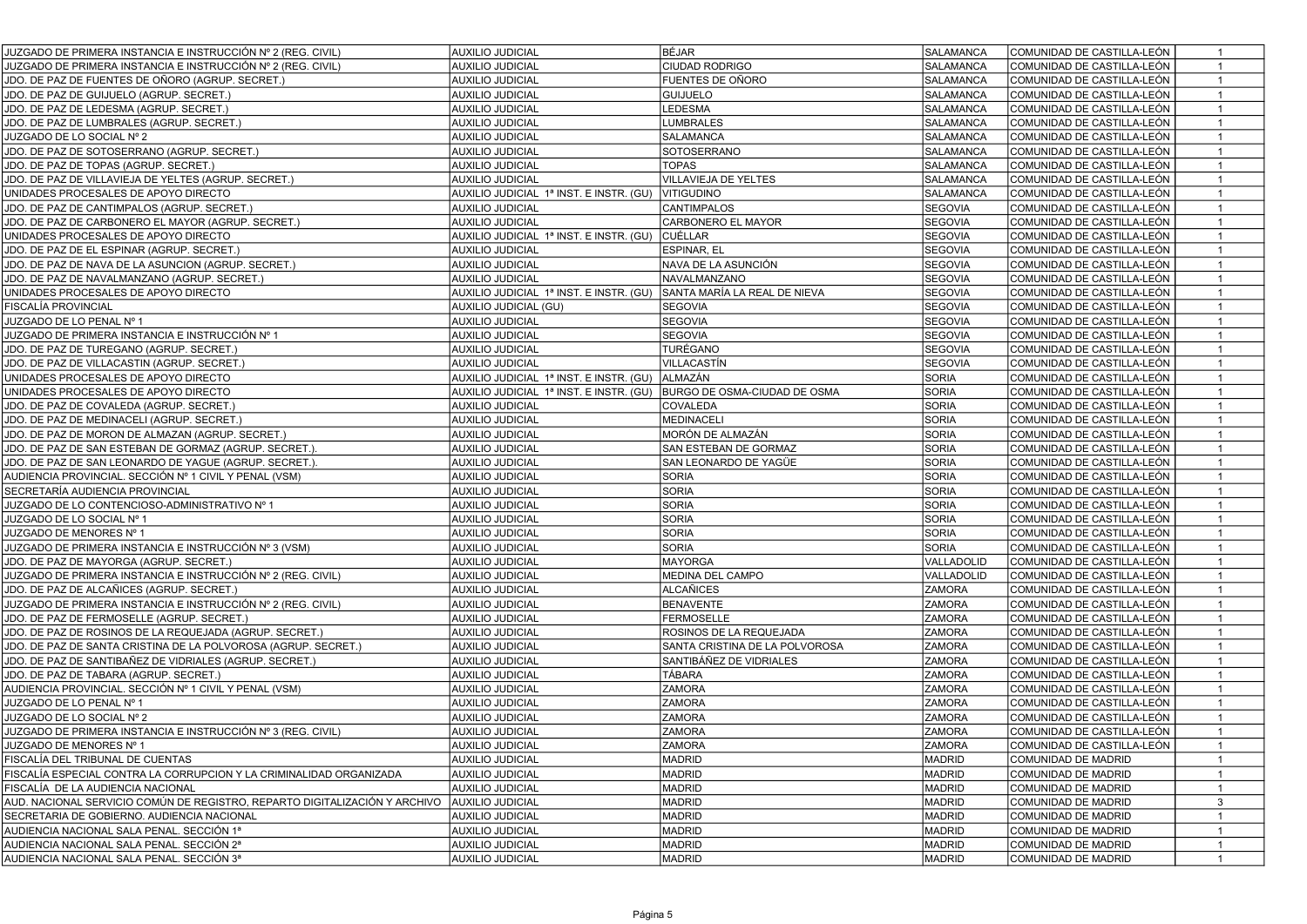| AUDIENCIA NACIONAL SALA SOCIAL                                           | <b>AUXILIO JUDICIAL</b>                 | <b>MADRID</b>                | <b>MADRID</b>  | COMUNIDAD DE MADRID | 1              |
|--------------------------------------------------------------------------|-----------------------------------------|------------------------------|----------------|---------------------|----------------|
| AUD. NACIONAL. SALA DE LO CONTENCIOSO ADMINISTRATIVO. OFICINA COMÚN      | <b>AUXILIO JUDICIAL</b>                 | <b>MADRID</b>                | <b>MADRID</b>  | COMUNIDAD DE MADRID | $\mathbf{1}$   |
| AUDIENCIA NACIONAL SALA CONTENCIOSO-ADMINISTRATIVO SECCCIÓN 4ª           | <b>AUXILIO JUDICIAL</b>                 | <b>MADRID</b>                | <b>MADRID</b>  | COMUNIDAD DE MADRID | 1              |
| AUDIENCIA NACIONAL SALA CONTENCIOSO-ADMINISTRATIVO SECCCIÓN 6ª           | <b>AUXILIO JUDICIAL</b>                 | <b>MADRID</b>                | <b>MADRID</b>  | COMUNIDAD DE MADRID | $\mathbf{1}$   |
| AUDIENCIA NACIONAL SALA CONTENCIOSO-ADMINISTRATIVO SECCCIÓN 7ª           | <b>AUXILIO JUDICIAL</b>                 | <b>MADRID</b>                | <b>MADRID</b>  | COMUNIDAD DE MADRID | $\mathbf{1}$   |
| AUDIENCIA NACIONAL SALA CONTENCIOSO-ADMINISTRATIVO SECCCIÓN 8ª           | <b>AUXILIO JUDICIAL</b>                 | <b>MADRID</b>                | MADRID         | COMUNIDAD DE MADRID | $\mathbf{1}$   |
| AUDIENCIA NACIONAL. SALA DE LO PENAL. SERVICIO COMÚN EJECUTORIAS         | <b>AUXILIO JUDICIAL</b>                 | <b>MADRID</b>                | MADRID         | COMUNIDAD DE MADRID | $\mathbf{1}$   |
| AUDIENCIA NACIONAL. SERVICIO DE APOYO                                    | <b>AUXILIO JUDICIAL</b>                 | <b>MADRID</b>                | MADRID         | COMUNIDAD DE MADRID | $\mathbf{1}$   |
| FISCALÍA GENERAL DEL ESTADO                                              | <b>AUXILIO JUDICIAL</b>                 | <b>MADRID</b>                | <b>MADRID</b>  | COMUNIDAD DE MADRID | $\overline{2}$ |
| GABINETE TECNICO DEL TRIBUNAL SUPREMO                                    | <b>AUXILIO JUDICIAL</b>                 | <b>MADRID</b>                | <b>MADRID</b>  | COMUNIDAD DE MADRID | $\mathbf{1}$   |
| TRIBUNAL SUPREMO SALA PRIMERA DE LO CIVIL                                | <b>AUXILIO JUDICIAL</b>                 | <b>MADRID</b>                | MADRID         | COMUNIDAD DE MADRID | $\mathbf{1}$   |
| TRIBUNAL SUPREMO SALA TERCERA DE LO CONTENCIOSO                          | <b>AUXILIO JUDICIAL</b>                 | <b>MADRID</b>                | MADRID         | COMUNIDAD DE MADRID | $\mathbf{1}$   |
| INST.NACIONAL TOXICOLOGÍA Y CIENC.FORENSES DEPART.MADRID(SEDE LAS ROZAS) | <b>AUXILIO JUDICIAL</b>                 | <b>MADRID</b>                | MADRID         | COMUNIDAD DE MADRID | $\mathbf{1}$   |
| JUZGADO CENTRAL DE LO PENAL                                              | <b>AUXILIO JUDICIAL</b>                 | <b>MADRID</b>                | MADRID         | COMUNIDAD DE MADRID | $\overline{1}$ |
| JUZGADO CENTRAL DE LO CONTENCIOSO ADMINISTRATIVO Nº 2                    | <b>AUXILIO JUDICIAL</b>                 | <b>MADRID</b>                | MADRID         | COMUNIDAD DE MADRID | $\mathbf{1}$   |
| JUZGADO CENTRAL DE LO CONTENCIOSO ADMINISTRATIVO Nº 4                    | <b>AUXILIO JUDICIAL</b>                 | <b>MADRID</b>                | MADRID         | COMUNIDAD DE MADRID | $\mathbf{1}$   |
| JUZGADO CENTRAL DE LO CONTENCIOSO ADMINISTRATIVO Nº 6                    | <b>AUXILIO JUDICIAL</b>                 | <b>MADRID</b>                | MADRID         | COMUNIDAD DE MADRID | $\mathbf{1}$   |
| JUZGADO CENTRAL DE INSTRUCCIÓN № 5                                       | <b>AUXILIO JUDICIAL</b>                 | <b>MADRID</b>                | <b>MADRID</b>  | COMUNIDAD DE MADRID | $\mathbf{1}$   |
| JUZGADO CENTRAL DE INSTRUCCIÓN Nº 6                                      | <b>AUXILIO JUDICIAL</b>                 | <b>MADRID</b>                | <b>MADRID</b>  | COMUNIDAD DE MADRID | $\mathbf{1}$   |
| REGISTRO CIVIL CENTRAL                                                   | <b>AUXILIO JUDICIAL</b>                 | <b>MADRID</b>                | <b>MADRID</b>  | COMUNIDAD DE MADRID |                |
| JDO. DE PAZ DE ACEUCHAL (AGRUP. SECRET.)                                 | <b>AUXILIO JUDICIAL</b>                 | <b>ACEUCHAL</b>              | BADAJOZ        | <b>EXTREMADURA</b>  |                |
| JDO. DE PAZ DE ALBURQUERQUE (AGRUP. SECRET.)                             | <b>AUXILIO JUDICIAL</b>                 | ALBURQUERQUE                 | <b>BADAJOZ</b> | <b>EXTREMADURA</b>  |                |
| JUZGADO DE PRIMERA INSTANCIA E INSTRUCCIÓN Nº 1 (VSM)                    | <b>AUXILIO JUDICIAL</b>                 | ALMENDRALEJO                 | <b>BADAJOZ</b> | <b>EXTREMADURA</b>  | 1              |
| JUZGADO DE PRIMERA INSTANCIA E INSTRUCCIÓN № 2 (REG. CIVIL)              | <b>AUXILIO JUDICIAL</b>                 | ALMENDRALEJO                 | <b>BADAJOZ</b> | <b>EXTREMADURA</b>  |                |
| JUZGADO DE PRIMERA INSTANCIA E INSTRUCCIÓN Nº 3                          | <b>AUXILIO JUDICIAL</b>                 | ALMENDRALEJO                 | <b>BADAJOZ</b> | <b>EXTREMADURA</b>  | 1              |
| JDO. DE PAZ DE AZUAGA (AGRUP, SECRET.)                                   | <b>AUXILIO JUDICIAL</b>                 | <b>AZUAGA</b>                | <b>BADAJOZ</b> | <b>EXTREMADURA</b>  | $\mathbf{1}$   |
| AUDIENCIA PROVINCIAL, SECCIÓN Nº 1 PENAL (VSM)                           | <b>AUXILIO JUDICIAL</b>                 | <b>BADAJOZ</b>               | <b>BADAJOZ</b> | <b>EXTREMADURA</b>  | $\mathbf{1}$   |
| FISCALÍA PROVINCIAL                                                      | AUXILIO JUDICIAL (GU)                   | <b>BADAJOZ</b>               | <b>BADAJOZ</b> | <b>EXTREMADURA</b>  | $\mathbf{1}$   |
| JUZGADO DE LO PENAL Nº 1                                                 | <b>AUXILIO JUDICIAL</b>                 | <b>BADAJOZ</b>               | <b>BADAJOZ</b> | <b>EXTREMADURA</b>  | $\mathbf{1}$   |
| JUZGADO DE LO PENAL Nº 2                                                 | <b>AUXILIO JUDICIAL</b>                 | <b>BADAJOZ</b>               | <b>BADAJOZ</b> | <b>EXTREMADURA</b>  | $\mathbf{1}$   |
| JUZGADO DE LO SOCIAL Nº 1                                                | <b>AUXILIO JUDICIAL</b>                 | <b>BADAJOZ</b>               | <b>BADAJOZ</b> | <b>EXTREMADURA</b>  | $\mathbf{1}$   |
| JUZGADO DE LO SOCIAL Nº 2                                                | <b>AUXILIO JUDICIAL</b>                 | <b>BADAJOZ</b>               | <b>BADAJOZ</b> | <b>EXTREMADURA</b>  | $\mathbf{1}$   |
| JUZGADO DE LO SOCIAL Nº 3                                                | <b>AUXILIO JUDICIAL</b>                 | <b>BADAJOZ</b>               | <b>BADAJOZ</b> | <b>EXTREMADURA</b>  | $\overline{1}$ |
| JUZGADO DE LO CONTENCIOSO-ADMINISTRATIVO Nº 1                            | <b>AUXILIO JUDICIAL</b>                 | <b>BADAJOZ</b>               | <b>BADAJOZ</b> | <b>EXTREMADURA</b>  | $\mathbf{1}$   |
| JUZGADO DE LO CONTENCIOSO-ADMINISTRATIVO Nº 2                            | <b>AUXILIO JUDICIAL</b>                 | <b>BADAJOZ</b>               | <b>BADAJOZ</b> | <b>EXTREMADURA</b>  | $\mathbf{1}$   |
| JUZGADO DE LO MERCANTIL Nº 1                                             | <b>AUXILIO JUDICIAL</b>                 | <b>BADAJOZ</b>               | <b>BADAJOZ</b> | <b>EXTREMADURA</b>  | $\mathbf{1}$   |
| JUZGADO DE MENORES Nº 1                                                  | <b>AUXILIO JUDICIAL</b>                 | <b>BADAJOZ</b>               | <b>BADAJOZ</b> | <b>EXTREMADURA</b>  | $\mathbf{1}$   |
| JUZGADO DE PRIMERA INSTANCIA Nº 1                                        | <b>AUXILIO JUDICIAL</b>                 | <b>BADAJOZ</b>               | <b>BADAJOZ</b> | <b>EXTREMADURA</b>  | $\mathbf{1}$   |
| JUZGADO DE PRIMERA INSTANCIA Nº 2                                        | <b>AUXILIO JUDICIAL</b>                 | <b>BADAJOZ</b>               | <b>BADAJOZ</b> | <b>EXTREMADURA</b>  | $\mathbf{1}$   |
| JUZGADO DE PRIMERA INSTANCIA Nº 3                                        | <b>AUXILIO JUDICIAL</b>                 | <b>BADAJOZ</b>               | <b>BADAJOZ</b> | <b>EXTREMADURA</b>  | $\mathbf{1}$   |
| JUZGADO DE PRIMERA INSTANCIA Nº 4 (FAMILIA)                              | <b>AUXILIO JUDICIAL</b>                 | <b>BADAJOZ</b>               | <b>BADAJOZ</b> | <b>EXTREMADURA</b>  | $\mathbf{1}$   |
| JUZGADO DE PRIMERA INSTANCIA Nº 5 (REG. CIVIL)                           | <b>AUXILIO JUDICIAL</b>                 | <b>BADAJOZ</b>               | <b>BADAJOZ</b> | <b>EXTREMADURA</b>  | $\mathbf{1}$   |
| JUZGADO DE PRIMERA INSTANCIA Nº 6                                        | <b>AUXILIO JUDICIAL</b>                 | <b>BADAJOZ</b>               | <b>BADAJOZ</b> | <b>EXTREMADURA</b>  | $\mathbf{1}$   |
| JUZGADO DE PRIMERA INSTANCIA Nº 7                                        | <b>AUXILIO JUDICIAL</b>                 | <b>BADAJOZ</b>               | <b>BADAJOZ</b> | <b>EXTREMADURA</b>  | $\overline{1}$ |
| JUZGADO DE VIGILANCIA PENITENCIARIA Nº 1                                 | <b>AUXILIO JUDICIAL</b>                 | <b>BADAJOZ</b>               | <b>BADAJOZ</b> | <b>EXTREMADURA</b>  |                |
| JUZGADO DE VIOLENCIA SOBRE LA MUJER Nº 1                                 | <b>AUXILIO JUDICIAL</b>                 | <b>BADAJOZ</b>               | <b>BADAJOZ</b> | <b>EXTREMADURA</b>  |                |
| SERVICIO COMÚN DE NOTIFICACIONES Y EMBARGOS                              | AUXILIO JUDICIAL                        | <b>BADAJOZ</b>               | <b>BADAJOZ</b> | <b>EXTREMADURA</b>  |                |
| SERVICIO COMÚN DE NOTIFICACIONES Y EMBARGOS                              | AUXILIO JUDICIAL C.P.                   | <b>BADAJOZ</b>               | <b>BADAJOZ</b> | <b>EXTREMADURA</b>  | 1              |
| JDO. DE PAZ DE BARCARROTA (AGRUP. SECRET.)                               | <b>AUXILIO JUDICIAL</b>                 | <b>BARCARROTA</b>            | <b>BADAJOZ</b> | <b>EXTREMADURA</b>  | 1              |
| JDO. DE PAZ DE BERLANGA (AGRUP. SECRET.)                                 | AUXILIO JUDICIAL                        | BERLANGA                     | <b>BADAJOZ</b> | <b>EXTREMADURA</b>  | $\mathbf{1}$   |
| JDO. DE PAZ DE BURGUILLOS DEL CERRO (AGRUP. SECRET.)                     | AUXILIO JUDICIAL                        | <b>BURGUILLOS DEL CERRO</b>  | <b>BADAJOZ</b> | <b>EXTREMADURA</b>  | $\mathbf{1}$   |
| JUZGADO DE PRIMERA INSTANCIA E INSTRUCCIÓN Nº 1 (VSM)                    | <b>AUXILIO JUDICIAL</b>                 | <b>CASTUERA</b>              | <b>BADAJOZ</b> | <b>EXTREMADURA</b>  | $\mathbf{1}$   |
| JUZGADO DE PRIMERA INSTANCIA E INSTRUCCIÓN Nº 2 (REG. CIVIL)             | <b>AUXILIO JUDICIAL</b>                 | <b>CASTUERA</b>              | <b>BADAJOZ</b> | <b>EXTREMADURA</b>  | 1              |
| JUZGADO DE PRIMERA INSTANCIA E INSTRUCCIÓN № 2 (REG. CIVIL)              | <b>AUXILIO JUDICIAL</b>                 | <b>DON BENITO</b>            | <b>BADAJOZ</b> | <b>EXTREMADURA</b>  | $\overline{1}$ |
| UNIDADES PROCESALES DE APOYO DIRECTO                                     | AUXILIO JUDICIAL 1ª INST. E INSTR. (GU) | <b>FREGENAL DE LA SIERRA</b> | <b>BADAJOZ</b> | <b>EXTREMADURA</b>  | $\mathbf{1}$   |
| JDO. DE PAZ DE FUENTE DE CANTOS (AGRUP. SECRET.)                         | <b>AUXILIO JUDICIAL</b>                 | <b>FUENTE DE CANTOS</b>      | <b>BADAJOZ</b> | <b>EXTREMADURA</b>  | $\mathbf{1}$   |
| JDO. DE PAZ DE FUENTE DEL MAESTRE (AGRUP. SECRET.)                       | <b>AUXILIO JUDICIAL</b>                 | <b>FUENTE DEL MAESTRE</b>    | <b>BADAJOZ</b> | <b>EXTREMADURA</b>  | $\mathbf{1}$   |
| JDO. DE PAZ DE FUENTES DE LEON (AGRUP. SECRET.)                          | <b>AUXILIO JUDICIAL</b>                 | FUENTES DE LEÓN              | <b>BADAJOZ</b> | <b>EXTREMADURA</b>  | $\mathbf{1}$   |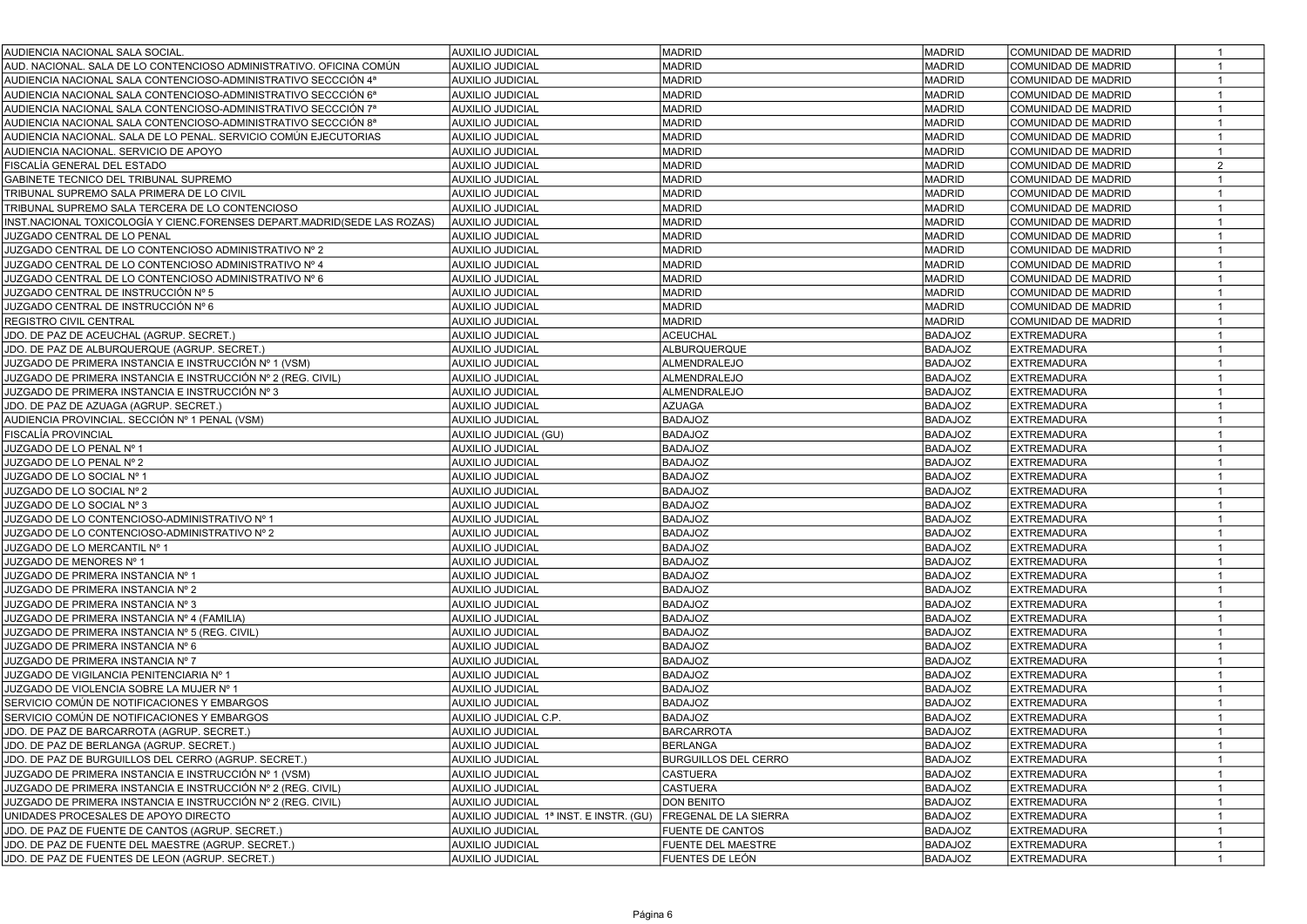| JDO. DE PAZ DE HORNACHOS (AGRUP. SECRET.)                       | <b>AUXILIO JUDICIAL</b>                 | <b>HORNACHOS</b>          | <b>BADAJOZ</b> | <b>EXTREMADURA</b> | $\overline{1}$ |
|-----------------------------------------------------------------|-----------------------------------------|---------------------------|----------------|--------------------|----------------|
| UNIDADES PROCESALES DE APOYO DIRECTO                            | AUXILIO JUDICIAL 1ª INST. E INSTR. (GU) | JEREZ DE LOS CABALLEROS   | <b>BADAJOZ</b> | <b>EXTREMADURA</b> | $\overline{1}$ |
| UNIDADES PROCESALES DE APOYO DIRECTO                            | AUXILIO JUDICIAL 1ª INST. E INSTR. (GU) | <b>LLERENA</b>            | <b>BADAJOZ</b> | <b>EXTREMADURA</b> |                |
| EQUIPO DE AUXILIARES (SERVICIO COMÚN GENERAL)                   | <b>AUXILIO JUDICIAL</b>                 | MÉRIDA                    | <b>BADAJOZ</b> | <b>EXTREMADURA</b> |                |
| EQUIPO DE AUXILIARES (SERVICIO COMÚN GENERAL)                   | AUXILIO JUDICIAL (GU)                   | MÉRIDA                    | <b>BADAJOZ</b> | <b>EXTREMADURA</b> | -1             |
| SECCIÓN ACTOS DE COMUNICACIÓN (SERVICIO COMÚN GENERAL)          | AUXILIO ACTOS COMUNICACIÓN              | MÉRIDA                    | <b>BADAJOZ</b> | <b>EXTREMADURA</b> | $\overline{1}$ |
| SECCIÓN OTROS SERVICIOS (SERVICIO COMÚN GENERAL)                | <b>AUXILIO JUDICIAL</b>                 | MÉRIDA                    | <b>BADAJOZ</b> | <b>EXTREMADURA</b> | $\mathbf{1}$   |
| JDO. DE PAZ DE MONESTERIO (AGRUP. SECRET.)                      | <b>AUXILIO JUDICIAL</b>                 | <b>MONESTERIO</b>         | <b>BADAJOZ</b> | <b>EXTREMADURA</b> | $\mathbf{1}$   |
| JUZGADO DE PRIMERA INSTANCIA E INSTRUCCIÓN № 1 (VSM/REG. CIVIL) | <b>AUXILIO JUDICIAL</b>                 | <b>OLITION</b>            | <b>BADAJOZ</b> | <b>EXTREMADURA</b> | $\mathbf{1}$   |
| JUZGADO DE PRIMERA INSTANCIA E INSTRUCCIÓN № 2                  | <b>AUXILIO JUDICIAL</b>                 | <b>OLITION</b>            | <b>BADAJOZ</b> | <b>EXTREMADURA</b> | $\overline{1}$ |
| JDO. DE PAZ DE NAVALVILLAR DE PELA (AGRUP. SECRET.)             | <b>AUXILIO JUDICIAL</b>                 | NAVALVILLAR DE PELA       | <b>BADAJOZ</b> | <b>EXTREMADURA</b> | $\overline{1}$ |
| JDO. DE PAZ DE OLIVA DE LA FRONTERA (AGRUP. SECRET.)            | <b>AUXILIO JUDICIAL</b>                 | OLIVA DE LA FRONTERA      | <b>BADAJOZ</b> | <b>EXTREMADURA</b> | $\overline{1}$ |
| UNIDADES PROCESALES DE APOYO DIRECTO                            | AUXILIO JUDICIAL 1ª INST. E INSTR. (GU) | <b>OLIVENZA</b>           | <b>BADAJOZ</b> | <b>EXTREMADURA</b> | $\mathbf{1}$   |
| JDO. DE PAZ DE PUEBLA DE ALCOCER (AGRUP. SECRET.)               | <b>AUXILIO JUDICIAL</b>                 | PUEBLA DE ALCOCER         | <b>BADAJOZ</b> | <b>EXTREMADURA</b> | $\overline{1}$ |
| JDO. DE PAZ DE PUEBLA DE OBANDO (AGRUP. SECRET.)                | <b>AUXILIO JUDICIAL</b>                 | PUEBLA DE OBANDO          | <b>BADAJOZ</b> | <b>EXTREMADURA</b> | $\overline{1}$ |
| JDO. DE PAZ DE QUINTANA DE LA SERENA (AGRUP. SECRET.)           | <b>AUXILIO JUDICIAL</b>                 | QUINTANA DE LA SERENA     | <b>BADAJOZ</b> | <b>EXTREMADURA</b> | $\overline{1}$ |
| JDO. DE PAZ DE SANTA AMALIA (AGRUP. SECRET.)                    | <b>AUXILIO JUDICIAL</b>                 | <b>SANTA AMALIA</b>       | <b>BADAJOZ</b> | <b>EXTREMADURA</b> | $\overline{1}$ |
| JDO. DE PAZ DE SANTA MARTA (AGRUP. SECRET.)                     | <b>AUXILIO JUDICIAL</b>                 | SANTA MARTA               | <b>BADAJOZ</b> | <b>EXTREMADURA</b> | $\overline{1}$ |
| JDO. DE PAZ DE LOS SANTOS DE MAIMONA (AGRUP. SECRET.)           | <b>AUXILIO JUDICIAL</b>                 | SANTOS DE MAIMONA, LOS    | <b>BADAJOZ</b> | <b>EXTREMADURA</b> | $\mathbf{1}$   |
| JDO. DE PAZ DE SIRUELA (AGRUP. SECRET.)                         | <b>AUXILIO JUDICIAL</b>                 | <b>SIRUELA</b>            | <b>BADAJOZ</b> | <b>EXTREMADURA</b> | $\overline{1}$ |
| JDO. DE PAZ DE TALARRUBIAS (AGRUP. SECRET.)                     | <b>AUXILIO JUDICIAL</b>                 | <b>TALARRUBIAS</b>        | <b>BADAJOZ</b> | <b>EXTREMADURA</b> | $\mathbf{1}$   |
| JDO. DE PAZ DE VALVERDE DE LEGANES (AGRUP. SECRET.)             | <b>AUXILIO JUDICIAL</b>                 | VALVERDE DE LEGANÉS       | <b>BADAJOZ</b> | <b>EXTREMADURA</b> | $\mathbf{1}$   |
| UNIDADES PROCESALES DE APOYO DIRECTO                            | AUXILIO JUDICIAL 1ª INST. E INSTR. (GU) | VILLAFRANCA DE LOS BARROS | <b>BADAJOZ</b> | <b>EXTREMADURA</b> | $\overline{1}$ |
| FISCALÍA. SECCIÓN TERRITORIAL                                   | AUXILIO JUDICIAL (GU)                   | VILLANUEVA DE LA SERENA   | <b>BADAJOZ</b> | <b>EXTREMADURA</b> | $\overline{1}$ |
| JDO. DE PAZ DE VILLANUEVA DEL FRESNO (AGRUP. SECRET.)           | <b>AUXILIO JUDICIAL</b>                 | VILLANUEVA DEL FRESNO     | <b>BADAJOZ</b> | <b>EXTREMADURA</b> | $\mathbf{1}$   |
| JUZGADO DE PRIMERA INSTANCIA E INSTRUCCIÓN № 1 (VSM)            | <b>AUXILIO JUDICIAL</b>                 | <b>ZAFRA</b>              | <b>BADAJOZ</b> | <b>EXTREMADURA</b> |                |
| JUZGADO DE PRIMERA INSTANCIA E INSTRUCCIÓN № 2 (REG. CIVIL)     | <b>AUXILIO JUDICIAL</b>                 | <b>ZAFRA</b>              | <b>BADAJOZ</b> | <b>EXTREMADURA</b> |                |
| JDO. DE PAZ DE ZALAMEA DE LA SERENA (AGRUP. SECRET.)            | <b>AUXILIO JUDICIAL</b>                 | ZALAMEA DE LA SERENA      | <b>BADAJOZ</b> | <b>EXTREMADURA</b> |                |
| JDO. DE PAZ DE ALMARAZ (AGRUP. SECRET.)                         | <b>AUXILIO JUDICIAL</b>                 | <b>ALMARAZ</b>            | CÁCERES        | <b>EXTREMADURA</b> | -1             |
| EQUIPO DE AUXILIARES (SERVICIO COMÚN GENERAL)                   | <b>AUXILIO JUDICIAL</b>                 | <b>CÁCERES</b>            | <b>CÁCERES</b> | <b>EXTREMADURA</b> |                |
| EQUIPO DE AUXILIARES (SERVICIO COMÚN GENERAL)                   | AUXILIO JUDICIAL (GU)                   | CÁCERES                   | CÁCERES        | <b>EXTREMADURA</b> | $\mathbf{1}$   |
| SECCIÓN ACTOS DE COMUNICACIÓN (SERVICIO COMÚN GENERAL)          | AUXILIO ACTOS COMUNICACIÓN              | <b>CÁCERES</b>            | <b>CÁCERES</b> | <b>EXTREMADURA</b> | $\overline{1}$ |
| SECCIÓN OTROS SERVICIOS (SERVICIO COMÚN GENERAL)                | AUXILIO JUDICIAL                        | <b>CÁCERES</b>            | <b>CÁCERES</b> | <b>EXTREMADURA</b> | $\mathbf{1}$   |
| TRIBUNAL SUPERIOR DE JUSTICIA. SALA CONTENCIOSO-ADMINISTRATIVO  | <b>AUXILIO JUDICIAL</b>                 | <b>CÁCERES</b>            | <b>CÁCERES</b> | <b>EXTREMADURA</b> | $\mathbf{1}$   |
| JDO. DE PAZ DE CASTAÑAR DE IBOR (AGRUP. SECRET.)                | <b>AUXILIO JUDICIAL</b>                 | CASTAÑAR DE IBOR          | CÁCERES        | <b>EXTREMADURA</b> | $\overline{1}$ |
| JUZGADO DE PRIMERA INSTANCIA E INSTRUCCIÓN № 1 (VSM)            | <b>AUXILIO JUDICIAL</b>                 | <b>CORIA</b>              | <b>CÁCERES</b> | <b>EXTREMADURA</b> | $\overline{1}$ |
| JUZGADO DE PRIMERA INSTANCIA E INSTRUCCIÓN № 2 (REG. CIVIL)     | <b>AUXILIO JUDICIAL</b>                 | <b>CORIA</b>              | <b>CÁCERES</b> | <b>EXTREMADURA</b> | $\overline{1}$ |
| JDO. DE PAZ DE GARROVILLAS DE ALCONETAR (AGRUP. SECRET.)        | <b>AUXILIO JUDICIAL</b>                 | GARROVILLAS DE ALCONÉTAR  | CÁCERES        | <b>EXTREMADURA</b> | $\mathbf{1}$   |
| JDO. DE PAZ DE GATA (AGRUP. SECRET.)                            | <b>AUXILIO JUDICIAL</b>                 | <b>GATA</b>               | <b>CÁCERES</b> | <b>EXTREMADURA</b> | $\overline{1}$ |
| JDO. DE PAZ DE GUADALUPE (AGRUP. SECRET.)                       | <b>AUXILIO JUDICIAL</b>                 | <b>GUADALUPE</b>          | <b>CÁCERES</b> | <b>EXTREMADURA</b> | $\overline{1}$ |
| JDO. DE PAZ DE GUIJO DE GALISTEO (AGRUP. SECRET.)               | <b>AUXILIO JUDICIAL</b>                 | <b>GUIJO DE GALISTEO</b>  | <b>CÁCERES</b> | <b>EXTREMADURA</b> | $\overline{1}$ |
| JDO. DE PAZ DE HERVAS (AGRUP. SECRET.)                          | <b>AUXILIO JUDICIAL</b>                 | HERVÁS                    | <b>CÁCERES</b> | <b>EXTREMADURA</b> | $\overline{1}$ |
| JDO. DE PAZ DE HOYOS (AGRUP. SECRET.)                           | <b>AUXILIO JUDICIAL</b>                 | <b>HOYOS</b>              | <b>CÁCERES</b> | <b>EXTREMADURA</b> | $\overline{1}$ |
| JDO. DE PAZ DE JARAIZ DE LA VERA (AGRUP. SECRET.)               | <b>AUXILIO JUDICIAL</b>                 | JARAÍZ DE LA VERA         | <b>CÁCERES</b> | <b>EXTREMADURA</b> | $\mathbf{1}$   |
| UNIDADES PROCESALES DE APOYO DIRECTO                            | AUXILIO JUDICIAL 1ª INST. E INSTR. (GU) | LOGROSÁN                  | <b>CÁCERES</b> | <b>EXTREMADURA</b> | $\overline{1}$ |
| JDO. DE PAZ DE MADRIGALEJO (AGRUP. SECRET.)                     | <b>AUXILIO JUDICIAL</b>                 | <b>MADRIGALEJO</b>        | <b>CÁCERES</b> | <b>EXTREMADURA</b> | $\mathbf{1}$   |
| JDO. DE PAZ DE MADROÑERA (AGRUP. SECRET.)                       | <b>AUXILIO JUDICIAL</b>                 | MADROÑERA                 | <b>CÁCERES</b> | <b>EXTREMADURA</b> | $\mathbf{1}$   |
| JDO. DE PAZ DE MIAJADAS (AGRUP. SECRET.)                        | <b>AUXILIO JUDICIAL</b>                 | <b>MIAJADAS</b>           | CÁCERES        | <b>EXTREMADURA</b> | $\overline{1}$ |
| JDO. DE PAZ DE MONTANCHEZ (AGRUP. SECRET.)                      | <b>AUXILIO JUDICIAL</b>                 | MONTÁNCHEZ                | <b>CÁCERES</b> | <b>EXTREMADURA</b> | $\overline{1}$ |
| JDO. DE PAZ DE MONTEHERMOSO (AGRUP. SECRET.)                    | AUXILIO JUDICIAL                        | MONTEHERMOSO              | CÁCERES        | EXTREMADURA        | $\mathbf{1}$   |
| JUZGADO DE PRIMERA INSTANCIA E INSTRUCCIÓN № 3                  | <b>AUXILIO JUDICIAL</b>                 | NAVALMORAL DE LA MATA     | <b>CÁCERES</b> | <b>EXTREMADURA</b> | $\overline{1}$ |
| JDO. DE PAZ DE NUÑOMORAL (AGRUP. SECRET.)                       | <b>AUXILIO JUDICIAL</b>                 | NUÑOMORAL                 | <b>CÁCERES</b> | <b>EXTREMADURA</b> | $\overline{1}$ |
| JDO. DE PAZ DE PIORNAL (AGRUP. SECRET.)                         | <b>AUXILIO JUDICIAL</b>                 | PIORNAL                   | <b>CÁCERES</b> | <b>EXTREMADURA</b> |                |
| JUZGADO DE LO PENAL Nº 1                                        | <b>AUXILIO JUDICIAL</b>                 | PLASENCIA                 | <b>CÁCERES</b> | <b>EXTREMADURA</b> | $\overline{1}$ |
| JUZGADO DE LO SOCIAL Nº 3 (DESPL. DE CACERES)                   | <b>AUXILIO JUDICIAL</b>                 | <b>PLASENCIA</b>          | <b>CÁCERES</b> | <b>EXTREMADURA</b> | $\mathbf{1}$   |
| JUZGADO DE PRIMERA INSTANCIA E INSTRUCCIÓN № 1                  | <b>AUXILIO JUDICIAL</b>                 | <b>PLASENCIA</b>          | <b>CÁCERES</b> | <b>EXTREMADURA</b> | $\overline{1}$ |
| JUZGADO DE PRIMERA INSTANCIA E INSTRUCCIÓN Nº 3 (REG. CIVIL)    | <b>AUXILIO JUDICIAL</b>                 | <b>PLASENCIA</b>          | <b>CÁCERES</b> | <b>EXTREMADURA</b> | $\mathbf{1}$   |
| JUZGADO DE PRIMERA INSTANCIA E INSTRUCCIÓN № 4 (VSM)            | <b>AUXILIO JUDICIAL</b>                 | PLASENCIA                 | <b>CÁCERES</b> | <b>EXTREMADURA</b> | $\overline{1}$ |
|                                                                 |                                         |                           |                |                    |                |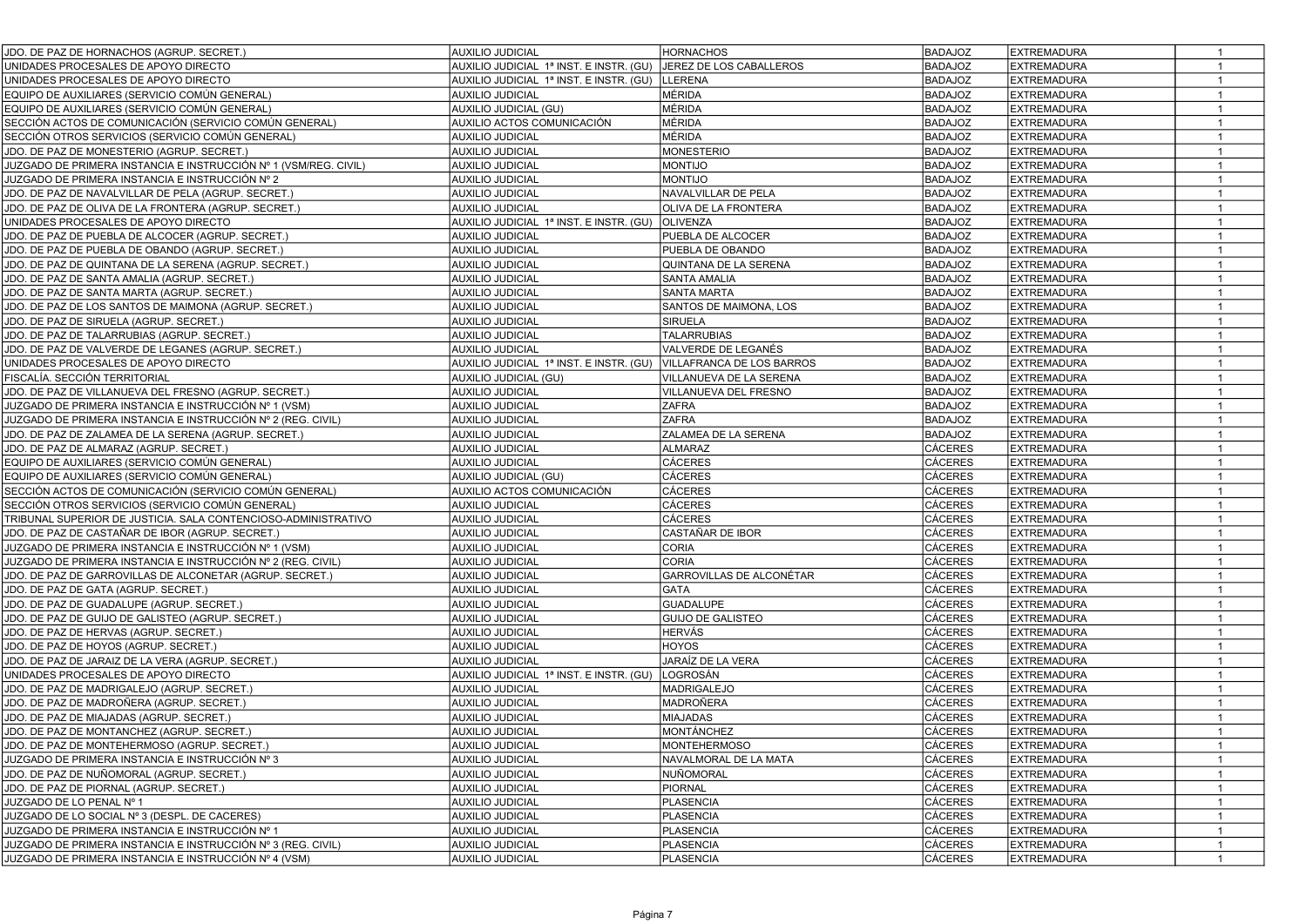| JUZGADO DE PRIMERA INSTANCIA E INSTRUCCIÓN Nº 5                | <b>AUXILIO JUDICIAL</b> | <b>PLASENCIA</b>      | <b>CÁCERES</b> | <b>EXTREMADURA</b>                  | $\mathbf{1}$   |  |
|----------------------------------------------------------------|-------------------------|-----------------------|----------------|-------------------------------------|----------------|--|
| JDO. DE PAZ DE SIERRA DE FUENTES (AGRUP. SECRET.)              | <b>AUXILIO JUDICIAL</b> | SIERRA DE FUENTES     | <b>CÁCERES</b> | <b>EXTREMADURA</b>                  | $\mathbf{1}$   |  |
| JDO. DE PAZ DE TALAYUELA (AGRUP. SECRET.)                      | <b>AUXILIO JUDICIAL</b> | <b>TALAYUELA</b>      | <b>CÁCERES</b> | <b>EXTREMADURA</b>                  | $\mathbf{1}$   |  |
| JUZGADO DE PRIMERA INSTANCIA E INSTRUCCIÓN № 2 (REG. CIVIL)    | <b>AUXILIO JUDICIAL</b> | <b>TRUJILLO</b>       | <b>CÁCERES</b> | <b>EXTREMADURA</b>                  | $\overline{1}$ |  |
| JDO. DE PAZ DE ALCUDIA                                         | <b>AUXILIO JUDICIAL</b> | ALCÚDIA               |                | ILLES BALEARS  ISLAS BALEARES       | $\mathbf{1}$   |  |
| JDO. DE PAZ DE ANDRATX                                         | <b>AUXILIO JUDICIAL</b> | <b>ANDRATX</b>        |                | ILLES BALEARS   ISLAS BALEARES      | $\mathbf{1}$   |  |
| JDO. DE PAZ DE CAMPOS                                          | <b>AUXILIO JUDICIAL</b> | CAMPOS                |                | ILLES BALEARS  ISLAS BALEARES       | $\mathbf{1}$   |  |
| JDO. DE PAZ DE CAPDEPERA                                       | <b>AUXILIO JUDICIAL</b> | CAPDEPERA             |                | ILLES BALEARS  ISLAS BALEARES       | $\mathbf{1}$   |  |
| OFICINA DECANATO                                               | <b>AUXILIO JUDICIAL</b> | CIUTADELLA DE MENORCA |                | ILLES BALEARS  ISLAS BALEARES       | $\mathbf{1}$   |  |
| JUZGADO DE LO SOCIAL Nº 1                                      | <b>AUXILIO JUDICIAL</b> | CIUTADELLA DE MENORCA |                | ILLES BALEARS  ISLAS BALEARES       | $\overline{1}$ |  |
| JUZGADO DE PRIMERA INSTANCIA E INSTRUCCIÓN № 1 (REG. CIVIL)    | <b>AUXILIO JUDICIAL</b> | CIUTADELLA DE MENORCA |                | ILLES BALEARS  ISLAS BALEARES       | $\mathbf{1}$   |  |
| JUZGADO DE PRIMERA INSTANCIA E INSTRUCCIÓN № 2 (VSM)           | <b>AUXILIO JUDICIAL</b> | CIUTADELLA DE MENORCA |                | ILLES BALEARS  ISLAS BALEARES       | $\overline{1}$ |  |
| OFICINA DECANATO                                               | <b>AUXILIO JUDICIAL</b> | <b>EIVISSA</b>        |                | ILLES BALEARS  ISLAS BALEARES       | $\mathbf{1}$   |  |
| JUZGADO DE LO PENAL Nº 1                                       | <b>AUXILIO JUDICIAL</b> | <b>EIVISSA</b>        |                | ILLES BALEARS ISSLAS BALEARES       | $\mathbf{1}$   |  |
| JUZGADO DE LO PENAL Nº 2                                       | <b>AUXILIO JUDICIAL</b> | <b>EIVISSA</b>        |                | ILLES BALEARS ISLAS BALEARES        | $\mathbf{1}$   |  |
| JUZGADO DE LO SOCIAL Nº 1                                      | <b>AUXILIO JUDICIAL</b> | <b>EIVISSA</b>        |                | ILLES BALEARS   ISLAS BALEARES      | $\mathbf{1}$   |  |
| JUZGADO DE PRIMERA INSTANCIA № 1 (REG. CIVIL)                  | <b>AUXILIO JUDICIAL</b> | <b>EIVISSA</b>        |                | ILLES BALEARS ISLAS BALEARES        | $\mathbf{1}$   |  |
| JUZGADO DE PRIMERA INSTANCIA Nº 2                              | <b>AUXILIO JUDICIAL</b> | <b>EIVISSA</b>        |                | ILLES BALEARS   ISLAS BALEARES      | $\mathbf{1}$   |  |
| JUZGADO DE PRIMERA INSTANCIA Nº 3                              | <b>AUXILIO JUDICIAL</b> | <b>EIVISSA</b>        |                | ILLES BALEARS   ISLAS BALEARES      | $\mathbf{1}$   |  |
| JUZGADO DE PRIMERA INSTANCIA Nº 4                              | <b>AUXILIO JUDICIAL</b> | <b>EIVISSA</b>        |                | ILLES BALEARS  ISLAS BALEARES       | $\overline{1}$ |  |
| JUZGADO DE PRIMERA INSTANCIA Nº 5                              | <b>AUXILIO JUDICIAL</b> | <b>EIVISSA</b>        |                | ILLES BALEARS  ISLAS BALEARES       | $\overline{1}$ |  |
| JUZGADO DE VIOLENCIA SOBRE LA MUJER Nº 1                       | <b>AUXILIO JUDICIAL</b> | <b>EIVISSA</b>        |                | ILLES BALEARS   ISLAS BALEARES      | $\overline{1}$ |  |
| SERVICIO COMÚN DE NOTIFICACIONES Y EMBARGOS                    | <b>AUXILIO JUDICIAL</b> | <b>EIVISSA</b>        |                | ILLES BALEARS  ISLAS BALEARES       | $\overline{1}$ |  |
| FISCALÍA. SECCIÓN TERRITORIAL                                  | AUXILIO JUDICIAL (GU)   | INCA                  |                | LLES BALEARS   ISLAS BALEARES       | $\mathbf{1}$   |  |
| JUZGADO DE PRIMERA INSTANCIA Nº 1                              | <b>AUXILIO JUDICIAL</b> | <b>INCA</b>           |                | ILLES BALEARS   ISLAS BALEARES      | $\mathbf{1}$   |  |
| JUZGADO DE PRIMERA INSTANCIA Nº 2 (REG. CIVIL)                 | <b>AUXILIO JUDICIAL</b> | <b>INCA</b>           |                | LLES BALEARS   ISLAS BALEARES       | $\mathbf{1}$   |  |
| JUZGADO DE PRIMERA INSTANCIA Nº 3                              | <b>AUXILIO JUDICIAL</b> | <b>INCA</b>           |                | ILLES BALEARS  ISLAS BALEARES       | $\mathbf{1}$   |  |
| JUZGADO DE PRIMERA INSTANCIA Nº 4                              | <b>AUXILIO JUDICIAL</b> | <b>INCA</b>           |                | ILLES BALEARS  ISLAS BALEARES       | $\mathbf{1}$   |  |
| JUZGADO DE PRIMERA INSTANCIA Nº 5                              | <b>AUXILIO JUDICIAL</b> | <b>INCA</b>           |                | ILLES BALEARS  ISLAS BALEARES       | $\mathbf{1}$   |  |
| JUZGADO DE INSTRUCCIÓN № 2 (VSM)                               | <b>AUXILIO JUDICIAL</b> | <b>INCA</b>           |                | ILLES BALEARS  ISLAS BALEARES       | $\mathbf{1}$   |  |
| JDO. DE PAZ DE LLUCMAJOR                                       | <b>AUXILIO JUDICIAL</b> | <b>LLUCMAJOR</b>      |                | <b>ILLES BALEARS ISLAS BALEARES</b> | $\mathbf{1}$   |  |
| JUZGADO DE PRIMERA INSTANCIA Nº 1                              | <b>AUXILIO JUDICIAL</b> | <b>MANACOR</b>        |                | ILLES BALEARS  ISLAS BALEARES       | $\mathbf{1}$   |  |
| JUZGADO DE PRIMERA INSTANCIA Nº 2 (REG. CIVIL)                 | <b>AUXILIO JUDICIAL</b> | MANACOR               |                | ILLES BALEARS ISLAS BALEARES        | $\overline{1}$ |  |
| JUZGADO DE PRIMERA INSTANCIA Nº 3                              | <b>AUXILIO JUDICIAL</b> | MANACOR               |                | ILLES BALEARS   ISLAS BALEARES      | $\mathbf{1}$   |  |
| JUZGADO DE PRIMERA INSTANCIA Nº 4                              | <b>AUXILIO JUDICIAL</b> | <b>MANACOR</b>        |                | ILLES BALEARS  ISLAS BALEARES       | $\mathbf{1}$   |  |
| JUZGADO DE PRIMERA INSTANCIA Nº 5                              | <b>AUXILIO JUDICIAL</b> | <b>MANACOR</b>        |                | ILLES BALEARS  ISLAS BALEARES       | $\mathbf{1}$   |  |
| JUZGADO DE INSTRUCCIÓN № 1                                     | <b>AUXILIO JUDICIAL</b> | MANACOR               |                | ILLES BALEARS  ISLAS BALEARES       | $\overline{1}$ |  |
| JUZGADO DE LO PENAL Nº 1                                       | <b>AUXILIO JUDICIAL</b> | MAÓ-MAHÓN             |                | ILLES BALEARS   ISLAS BALEARES      | $\mathbf{1}$   |  |
| JUZGADO DE PRIMERA INSTANCIA E INSTRUCCIÓN № 1 (VSM)           | <b>AUXILIO JUDICIAL</b> | MAÓ-MAHÓN             |                | ILLES BALEARS ISLAS BALEARES        | $\mathbf{1}$   |  |
| JUZGADO DE PRIMERA INSTANCIA E INSTRUCCIÓN № 2 (REG. CIVIL)    | <b>AUXILIO JUDICIAL</b> | MAÓ-MAHÓN             |                | ILLES BALEARS ISLAS BALEARES        | $\mathbf{1}$   |  |
| JUZGADO DE PRIMERA INSTANCIA E INSTRUCCIÓN № 3                 | <b>AUXILIO JUDICIAL</b> | MAÓ-MAHÓN             |                | ILLES BALEARS ISLAS BALEARES        | $\overline{1}$ |  |
| JDO. DE PAZ DE MARRATXI                                        | <b>AUXILIO JUDICIAL</b> | MARRATXÍ              |                | ILLES BALEARS ISLAS BALEARES        | $\mathbf{1}$   |  |
| TRIBUNAL SUPERIOR DE JUSTICIA. SALA CONTENCIOSO-ADMINISTRATIVO | <b>AUXILIO JUDICIAL</b> | <b>PALMA</b>          |                | <b>ILLES BALEARS ISLAS BALEARES</b> | $\mathbf{1}$   |  |
| TRIBUNAL SUPERIOR DE JUSTICIA. SALA DE LO SOCIAL               | <b>AUXILIO JUDICIAL</b> | <b>PALMA</b>          |                | ILLES BALEARS   ISLAS BALEARES      | $\mathbf{1}$   |  |
| SECRETARÍA AUDIENCIA PROVINCIAL                                | <b>AUXILIO JUDICIAL</b> | <b>PALMA</b>          |                | ILLES BALEARS   ISLAS BALEARES      | $\overline{1}$ |  |
| AUDIENCIA PROVINCIAL. SECCIÓN № 1 PENAL                        | <b>AUXILIO JUDICIAL</b> | <b>PALMA</b>          |                | ILLES BALEARS  ISLAS BALEARES       | $\mathbf{1}$   |  |
| AUDIENCIA PROVINCIAL. SECCIÓN № 2 PENAL (VSM)                  | <b>AUXILIO JUDICIAL</b> | PALMA                 |                | ILLES BALEARS  ISLAS BALEARES       |                |  |
| AUDIENCIA PROVINCIAL. SECCIÓN № 5 CIVIL (MERCANTIL)            | <b>AUXILIO JUDICIAL</b> | PALMA                 |                | LLES BALEARS   ISLAS BALEARES       | $\mathbf{1}$   |  |
| FISCALÍA DE LA COMUNIDAD AUTONOMA DE ILLES BALEARS             | AUXILIO JUDICIAL (GU)   | <b>PALMA</b>          |                | ILLES BALEARS   ISLAS BALEARES      | $\mathbf{1}$   |  |
| JUZGADO DECANO                                                 | AUXILIO JUDICIAL        | PALMA                 |                | ILLES BALEARS ISLAS BALEARES        | $\mathbf{1}$   |  |
| REGISTRO CIVIL Nº 1                                            | <b>AUXILIO JUDICIAL</b> | <b>PALMA</b>          |                | ILLES BALEARS   ISLAS BALEARES      | $\mathbf{1}$   |  |
| REGISTRO CIVIL Nº 2                                            | <b>AUXILIO JUDICIAL</b> | PALMA                 |                | ILLES BALEARS ISLAS BALEARES        | $\mathbf{1}$   |  |
| JUZGADO DE LO PENAL Nº 1                                       | AUXILIO JUDICIAL        | PALMA                 |                | ILLES BALEARS ISLAS BALEARES        | $\mathbf{1}$   |  |
| JUZGADO DE LO PENAL Nº 2                                       | <b>AUXILIO JUDICIAL</b> | <b>PALMA</b>          |                | ILLES BALEARS ISLAS BALEARES        | $\mathbf{1}$   |  |
| JUZGADO DE LO PENAL Nº 3                                       | AUXILIO JUDICIAL        | <b>PALMA</b>          |                | ILLES BALEARS ISLAS BALEARES        | $\mathbf{1}$   |  |
| JUZGADO DE LO PENAL Nº 4                                       | AUXILIO JUDICIAL        | <b>PALMA</b>          |                | ILLES BALEARS ISLAS BALEARES        | $\mathbf{1}$   |  |
| JUZGADO DE LO PENAL Nº 5                                       | <b>AUXILIO JUDICIAL</b> | <b>PALMA</b>          |                | ILLES BALEARS ISLAS BALEARES        | $\mathbf{1}$   |  |
| JUZGADO DE LO PENAL Nº 6                                       | <b>AUXILIO JUDICIAL</b> | PALMA                 |                | ILLES BALEARS ISLAS BALEARES        | $\mathbf{1}$   |  |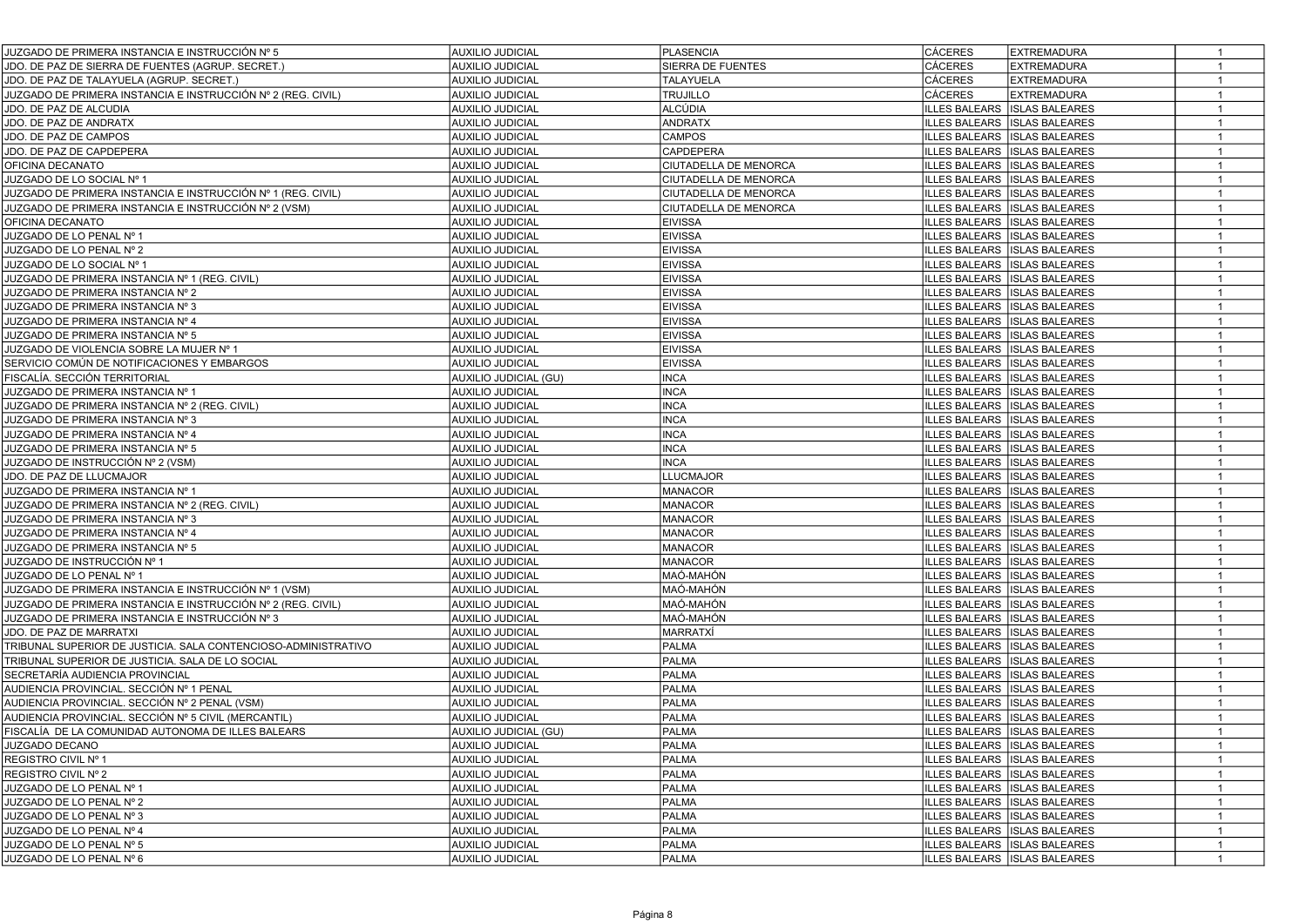| JUZGADO DE LO PENAL Nº 7                                     | <b>AUXILIO JUDICIAL</b> | <b>PALMA</b>               |               | ILLES BALEARS ISLAS BALEARES   | $\overline{1}$ |
|--------------------------------------------------------------|-------------------------|----------------------------|---------------|--------------------------------|----------------|
| JUZGADO DE LO PENAL Nº 8 (EJECUTORIAS)                       | AUXILIO JUDICIAL        | PALMA                      |               | ILLES BALEARS   ISLAS BALEARES | $\mathbf{1}$   |
| JUZGADO DE LO SOCIAL Nº 1                                    | AUXILIO JUDICIAL        | PALMA                      |               | ILLES BALEARS   ISLAS BALEARES |                |
| JUZGADO DE LO SOCIAL Nº 2                                    | AUXILIO JUDICIAL        | <b>PALMA</b>               |               | ILLES BALEARS   ISLAS BALEARES | $\mathbf{1}$   |
| JUZGADO DE LO SOCIAL Nº 3                                    | AUXILIO JUDICIAL        | <b>PALMA</b>               |               | LLES BALEARS   ISLAS BALEARES  | $\mathbf{1}$   |
| JUZGADO DE LO SOCIAL Nº 4                                    | AUXILIO JUDICIAL        | <b>PALMA</b>               |               | ILLES BALEARS   ISLAS BALEARES | $\mathbf{1}$   |
| JUZGADO DE LO SOCIAL Nº 5                                    | AUXILIO JUDICIAL        | <b>PALMA</b>               |               | ILLES BALEARS   ISLAS BALEARES | $\mathbf{1}$   |
| JUZGADO DE LO CONTENCIOSO-ADMINISTRATIVO Nº 1                | <b>AUXILIO JUDICIAL</b> | <b>PALMA</b>               |               | ILLES BALEARS   ISLAS BALEARES | $\mathbf{1}$   |
| JUZGADO DE LO CONTENCIOSO-ADMINISTRATIVO Nº 2                | <b>AUXILIO JUDICIAL</b> | <b>PALMA</b>               |               | ILLES BALEARS   ISLAS BALEARES | $\mathbf{1}$   |
| JUZGADO DE LO CONTENCIOSO-ADMINISTRATIVO Nº 3                | <b>AUXILIO JUDICIAL</b> | <b>PALMA</b>               |               | ILLES BALEARS   ISLAS BALEARES | $\mathbf{1}$   |
| JUZGADO DE PRIMERA INSTANCIA Nº 1                            | AUXILIO JUDICIAL        | PALMA                      |               | ILLES BALEARS   ISLAS BALEARES | $\mathbf{1}$   |
| JUZGADO DE PRIMERA INSTANCIA Nº 3 (FAMILIA)                  | AUXILIO JUDICIAL        | <b>PALMA</b>               |               | ILLES BALEARS ISLAS BALEARES   | $\mathbf{1}$   |
| JUZGADO DE PRIMERA INSTANCIA Nº 4                            | AUXILIO JUDICIAL        | <b>PALMA</b>               |               | ILLES BALEARS   ISLAS BALEARES | $\mathbf{1}$   |
| JUZGADO DE PRIMERA INSTANCIA Nº 5                            | <b>AUXILIO JUDICIAL</b> | <b>PALMA</b>               |               | ILLES BALEARS   ISLAS BALEARES | $\mathbf{1}$   |
| JUZGADO DE PRIMERA INSTANCIA Nº 6                            | <b>AUXILIO JUDICIAL</b> | <b>PALMA</b>               |               | ILLES BALEARS   ISLAS BALEARES | $\mathbf{1}$   |
| JUZGADO DE PRIMERA INSTANCIA Nº 7                            | <b>AUXILIO JUDICIAL</b> | PALMA                      |               | ILLES BALEARS   ISLAS BALEARES | $\overline{1}$ |
| JUZGADO DE PRIMERA INSTANCIA Nº 8                            | <b>AUXILIO JUDICIAL</b> | PALMA                      |               | ILLES BALEARS   ISLAS BALEARES | $\overline{1}$ |
| JUZGADO DE PRIMERA INSTANCIA Nº 9                            | <b>AUXILIO JUDICIAL</b> | <b>PALMA</b>               |               | ILLES BALEARS  ISLAS BALEARES  | $\mathbf{1}$   |
| JUZGADO DE PRIMERA INSTANCIA Nº 10                           | <b>AUXILIO JUDICIAL</b> | <b>PALMA</b>               |               | ILLES BALEARS   ISLAS BALEARES | $\mathbf{1}$   |
| JUZGADO DE PRIMERA INSTANCIA Nº 11                           | <b>AUXILIO JUDICIAL</b> | PALMA                      |               | ILLES BALEARS ISLAS BALEARES   | $\mathbf{1}$   |
| JUZGADO DE PRIMERA INSTANCIA Nº 12 (FAMILIA)                 | <b>AUXILIO JUDICIAL</b> | PALMA                      |               | ILLES BALEARS ISLAS BALEARES   | $\overline{1}$ |
| JUZGADO DE PRIMERA INSTANCIA Nº 13                           | <b>AUXILIO JUDICIAL</b> | <b>PALMA</b>               |               | ILLES BALEARS   ISLAS BALEARES | $\mathbf{1}$   |
| JUZGADO DE PRIMERA INSTANCIA Nº 14                           | AUXILIO JUDICIAL        | <b>PALMA</b>               |               | ILLES BALEARS ISLAS BALEARES   | $\mathbf{1}$   |
| JUZGADO DE PRIMERA INSTANCIA Nº 15                           | <b>AUXILIO JUDICIAL</b> | <b>PALMA</b>               |               | ILLES BALEARS ISLAS BALEARES   | $\mathbf{1}$   |
| JUZGADO DE PRIMERA INSTANCIA Nº 16 (FAMILIA)                 | <b>AUXILIO JUDICIAL</b> | PALMA                      |               | ILLES BALEARS ISLAS BALEARES   | $\mathbf{1}$   |
| JUZGADO DE PRIMERA INSTANCIA Nº 17                           | AUXILIO JUDICIAL        | PALMA                      |               | ILLES BALEARS   ISLAS BALEARES | $\mathbf{1}$   |
| JUZGADO DE PRIMERA INSTANCIA Nº 18                           | AUXILIO JUDICIAL        | PALMA                      |               | ILLES BALEARS   ISLAS BALEARES | $\mathbf{1}$   |
| JUZGADO DE PRIMERA INSTANCIA Nº 19                           | <b>AUXILIO JUDICIAL</b> | <b>PALMA</b>               |               | ILLES BALEARS   ISLAS BALEARES |                |
| JUZGADO DE PRIMERA INSTANCIA Nº 20 (FAMILIA)                 | AUXILIO JUDICIAL        | <b>PALMA</b>               |               | ILLES BALEARS   ISLAS BALEARES | $\mathbf{1}$   |
| JUZGADO DE PRIMERA INSTANCIA Nº 21                           | AUXILIO JUDICIAL        | <b>PALMA</b>               |               | LLES BALEARS   ISLAS BALEARES  | $\mathbf{1}$   |
| JUZGADO DE PRIMERA INSTANCIA Nº 22                           | AUXILIO JUDICIAL        | <b>PALMA</b>               |               | ILLES BALEARS   ISLAS BALEARES | $\mathbf{1}$   |
| JUZGADO DE PRIMERA INSTANCIA Nº 24                           | AUXILIO JUDICIAL        | <b>PALMA</b>               |               | ILLES BALEARS   ISLAS BALEARES | $\mathbf{1}$   |
| JUZGADO DE MENORES Nº 1                                      | AUXILIO JUDICIAL        | <b>PALMA</b>               |               | ILLES BALEARS   ISLAS BALEARES | $\mathbf{1}$   |
| JUZGADO DE MENORES Nº 2                                      | AUXILIO JUDICIAL        | <b>PALMA</b>               |               | ILLES BALEARS   ISLAS BALEARES | $\mathbf{1}$   |
| JUZGADO DE LO MERCANTIL Nº 1                                 | AUXILIO JUDICIAL        | <b>PALMA</b>               |               | ILLES BALEARS   ISLAS BALEARES | $\mathbf{1}$   |
| JUZGADO DE LO MERCANTIL Nº 2                                 | AUXILIO JUDICIAL        | <b>PALMA</b>               |               | ILLES BALEARS   ISLAS BALEARES | $\mathbf{1}$   |
| JUZGADO DE LO MERCANTIL Nº 3                                 | AUXILIO JUDICIAL        | <b>PALMA</b>               |               | ILLES BALEARS ISLAS BALEARES   | $\mathbf{1}$   |
| JUZGADO DE VIGILANCIA PENITENCIARIA Nº 1                     | <b>AUXILIO JUDICIAL</b> | <b>PALMA</b>               |               | ILLES BALEARS   ISLAS BALEARES | $\mathbf{1}$   |
| JUZGADO DE VIOLENCIA SOBRE LA MUJER Nº 2                     | AUXILIO JUDICIAL        | <b>PALMA</b>               |               | ILLES BALEARS   ISLAS BALEARES | $\mathbf{1}$   |
| SERVICIO COMÚN DE NOTIFICACIONES Y EMBARGOS                  | <b>AUXILIO JUDICIAL</b> | <b>PALMA</b>               |               | ILLES BALEARS   ISLAS BALEARES | $\overline{1}$ |
| JDO. DE PAZ DE SA POBLA                                      | <b>AUXILIO JUDICIAL</b> | POBLA, SA                  |               | ILLES BALEARS   ISLAS BALEARES | $\overline{1}$ |
| JDO. DE PAZ DE SANT ANTONI DE PORTMANY                       | <b>AUXILIO JUDICIAL</b> | SANT ANTONI DE PORTMANY    |               | ILLES BALEARS   ISLAS BALEARES | $\overline{1}$ |
| JDO. DE PAZ DE SANT JOSEP DE SA TALAIA                       | <b>AUXILIO JUDICIAL</b> | SANT JOSEP DE SA TALAIA    |               | ILLES BALEARS   ISLAS BALEARES | $\mathbf{1}$   |
| JDO. DE PAZ DE SANT LLORENC DES CARDASSAR                    | <b>AUXILIO JUDICIAL</b> | SANT LLORENÇ DES CARDASSAR |               | ILLES BALEARS   ISLAS BALEARES | $\overline{1}$ |
| JDO. DE PAZ DE SANTA EULARIA DES RIU                         | <b>AUXILIO JUDICIAL</b> | SANTA EULÀRIA DES RIU      |               | ILLES BALEARS   ISLAS BALEARES | $\mathbf{1}$   |
| JDO. DE PAZ DE SANTA MARGALIDA                               | <b>AUXILIO JUDICIAL</b> | SANTA MARGALIDA            |               | ILLES BALEARS   ISLAS BALEARES | $\mathbf{1}$   |
| JDO. DE PAZ DE SANTANYI                                      | <b>AUXILIO JUDICIAL</b> | SANTANYÍ                   |               | ILLES BALEARS   ISLAS BALEARES | $\overline{1}$ |
| JDO. DE PAZ DE ABANILLA                                      | AUXILIO JUDICIAL        | ABANILLA                   | <b>MURCIA</b> | <b>REGION DE MURCIA</b>        | $\mathbf{1}$   |
| JDO. DE PAZ DE ABARAN                                        | AUXILIO JUDICIAL        | ABARÁN                     | <b>MURCIA</b> | <b>REGION DE MURCIA</b>        | $\overline{1}$ |
| AUDIENCIA PROVINCIAL. SECCION № 5 CIVIL Y PENAL (DESPL.)     | <b>AUXILIO JUDICIAL</b> | CARTAGENA                  | <b>MURCIA</b> | <b>REGION DE MURCIA</b>        | $\mathbf{1}$   |
| JUZGADO DE LO PENAL Nº 2                                     | <b>AUXILIO JUDICIAL</b> | CARTAGENA                  | <b>MURCIA</b> | <b>REGION DE MURCIA</b>        | $\mathbf{1}$   |
| JUZGADO DE LO SOCIAL Nº 1                                    | <b>AUXILIO JUDICIAL</b> | CARTAGENA                  | <b>MURCIA</b> | <b>REGION DE MURCIA</b>        | $\overline{1}$ |
| JUZGADO DE PRIMERA INSTANCIA Nº 2 (REG. CIVIL)               | <b>AUXILIO JUDICIAL</b> | CARTAGENA                  | <b>MURCIA</b> | <b>REGION DE MURCIA</b>        |                |
| JUZGADO DE PRIMERA INSTANCIA Nº 4                            | AUXILIO JUDICIAL        | CARTAGENA                  | <b>MURCIA</b> | <b>REGION DE MURCIA</b>        | $\mathbf{1}$   |
| JUZGADO DE PRIMERA INSTANCIA Nº 6 (FAMILIA)                  | AUXILIO JUDICIAL        | <b>CARTAGENA</b>           | <b>MURCIA</b> | <b>REGION DE MURCIA</b>        | $\mathbf{1}$   |
| JUZGADO DE VIOLENCIA SOBRE LA MUJER Nº 1                     | AUXILIO JUDICIAL        | <b>CARTAGENA</b>           | MURCIA        | <b>REGION DE MURCIA</b>        | $\mathbf{1}$   |
| JUZGADO DE PRIMERA INSTANCIA E INSTRUCCIÓN № 1 (VSM)         | AUXILIO JUDICIAL        | <b>CIEZA</b>               | <b>MURCIA</b> | <b>REGION DE MURCIA</b>        | $\mathbf{1}$   |
| JUZGADO DE PRIMERA INSTANCIA E INSTRUCCIÓN Nº 2 (REG. CIVIL) | <b>AUXILIO JUDICIAL</b> | <b>CIEZA</b>               | MURCIA        | <b>REGION DE MURCIA</b>        | $\mathbf{1}$   |
|                                                              |                         |                            |               |                                |                |